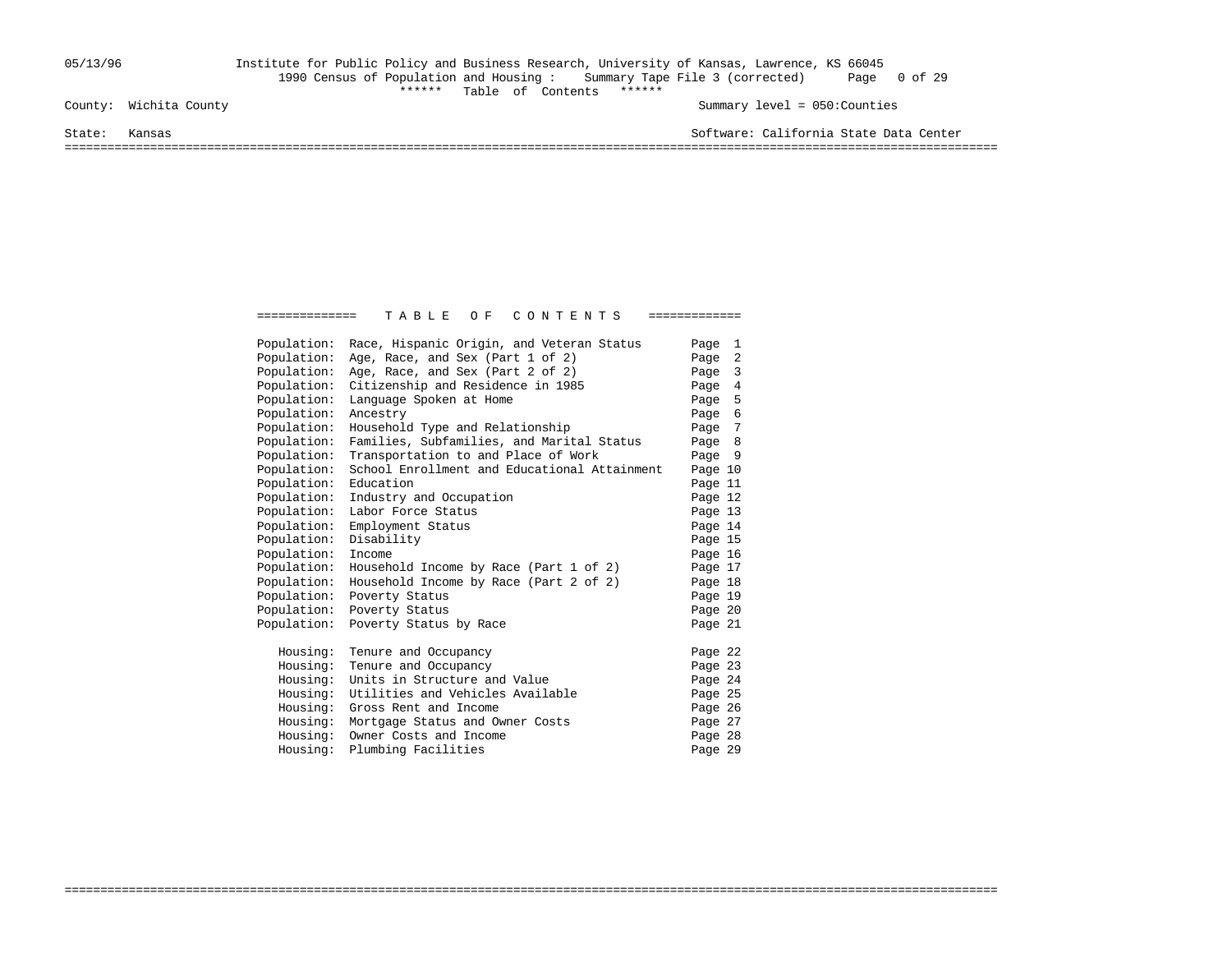## 05/13/96 Institute for Public Policy and Business Research, University of Kansas, Lawrence, KS 66045 1990 Census of Population and Housing : Summary Tape File 3 (corrected) Page 1 of 29 Population: Race, Hispanic Origin, and Veteran Status<br>County: Wichita County

#### Summary level =  $050$ : Counties

| Kansas<br>State:             |              |                                        |             |             | Software: California State Data Center |             |
|------------------------------|--------------|----------------------------------------|-------------|-------------|----------------------------------------|-------------|
| $P1/2/3/6$ . Persons         |              |                                        |             |             | P12. Hispanic Origin by Race           |             |
| (Universe: Persons)          |              | P10/11. Persons of Hispanic Origin     |             |             | (Universe: Persons)                    |             |
|                              |              | (Universe: Persons of Hispanic Origin) |             |             |                                        |             |
| Total                        | 2,758        |                                        |             |             | Not of Hispanic Origin:                |             |
| Unweighted sample count      | 976          | Hispanic Origin                        |             | 341         | White                                  | 2,399       |
| 100-Percent count of persons | 2,758        |                                        |             |             | Black                                  | $\Omega$    |
| Percent of persons in sample | 35.4%        | Mexican                                |             | 305         | American Indian,                       |             |
|                              |              | Puerto Rican                           |             | 9           | Eskimo, or Aleut                       | 3           |
| Urban                        | $\Omega$     | Cuban                                  |             | $\Omega$    | Asian or Pacific                       |             |
| Percent of total             | 0.0%         | Other Hispanic:                        |             |             | Islander                               | 15          |
| Inside urbanized area        | $\mathbf 0$  | Dominican                              |             | $\mathbf 0$ | Other race                             | $\Omega$    |
| Outside urbanized area       | $\Omega$     | Central American:                      |             |             |                                        |             |
|                              |              | Guatemalan                             |             | $\Omega$    | Hispanic Origin:                       |             |
| Rural                        | 2,758        | Honduran                               |             | $\Omega$    | White                                  | 58          |
| Percent of total             | 100.0%       | Nicaraguan                             |             | $\Omega$    | Black                                  | $\Omega$    |
| Rural farm                   | 418          | Panamanian                             |             | $\Omega$    | American Indian,                       |             |
| Rural nonfarm                | 2,340        | Salvadoran                             |             | $\Omega$    | Eskimo, or Aleut                       | $\Omega$    |
|                              |              | Other Central American                 |             | $\Omega$    | Asian or Pacific                       |             |
| P8/9. Race                   |              | South American:                        |             |             | Islander                               | $\mathbf 0$ |
| (Universe: Persons)          |              | Colombian                              |             | $\mathbf 0$ | Other race                             | 283         |
|                              |              | Ecuadorian                             |             | $\Omega$    |                                        |             |
| White                        | 2,457        | Peruvian                               |             | $\Omega$    | P65. Period of Military Service        |             |
| Black                        | $\Omega$     | Other South American                   |             | $\mathbf 0$ | (Universe: Civilian veterans           |             |
| American Indian,             |              | Other Hispanic                         |             | 27          | 16 years and over)                     |             |
| Eskimo or Aleut              | 3            |                                        |             |             |                                        |             |
| American Indian              | 3            |                                        |             |             | Total                                  | 227         |
| Eskimo                       | $\mathbf{0}$ |                                        |             |             |                                        |             |
| Aleut                        | $\Omega$     | P64. Sex by Age by Veteran Status      |             |             | May 1975 or later only:                |             |
| Asian or Pacific Islander    | 15           | (Universe: Persons 16 years and over)  |             |             | Sept 1980 or later only:               |             |
| Chinese                      | $\Omega$     |                                        |             |             | W/less than 2 years service            | $\Omega$    |
| Filipino                     | 10           |                                        | Male        | Female      | W/2 years or more service              | 10          |
| Japanese                     | $\mathbf 0$  | $16 - 64 \text{ years}$ :              |             |             | May 1975 - Aug 1980 only               | $\mathbf 0$ |
| Asian Indian                 | $\Omega$     |                                        |             |             | Both, May 1975 - Aug 1980              |             |
| Korean                       | 3            | In Armed Forces                        | $\mathbf 0$ | 0           | and Sept 1980 or later                 | 2           |
| Vietnamese                   | 2            | Civilian:                              |             |             |                                        |             |
| Cambodian                    | $\Omega$     | Veteran                                | 142         | 3           | Vietnam era:                           |             |
| Hmong                        | $\Omega$     | Nonveteran                             | 652         | 751         | No Korean nor WW II                    | 50          |
| Laotian                      | $\Omega$     |                                        |             |             | Korean conflict, no WW II              | $\Omega$    |
| Thai                         | $\Omega$     | $65 + \text{years}$ :                  |             |             | Korean conflict and WW II              | $\Omega$    |
| Other Asian                  | $\Omega$     |                                        |             |             |                                        |             |
| Polynesian:                  |              | In Armed Forces                        | $\Omega$    | $\Omega$    | Feb 1955 to July 1964 only             | 34          |
| Hawaiian                     | $\Omega$     | Civilian:                              |             |             |                                        |             |
| Samoan                       | $\Omega$     | Veteran                                | 80          | 2           | Korean conflict:                       |             |
| Tongan                       | $\mathbf 0$  | Nonveteran                             | 100         | 230         | No Vietnam nor WW II                   | 39          |
| Other Polynesian             | $\Omega$     |                                        |             |             | With WW II, no Vietnam                 | 6           |
| Micronesian:                 |              | Total:                                 |             |             |                                        |             |
| Guamanian                    | $\Omega$     |                                        |             |             | WW II, no Korean/Vietnam               | 86          |
| Other Micronesian            | $\Omega$     | In Armed Forces                        | $\mathbf 0$ | 0           |                                        |             |
| Melanesian                   | $\Omega$     | Civilian:                              |             |             | WW I                                   | $\mathbf 0$ |
| Other Pacific Islander       | $\Omega$     | Veteran                                | 222         | 5           | Other service                          | $\Omega$    |
|                              |              | Nonveteran                             | 752         | 981         |                                        |             |
| Other race                   | 283          |                                        |             |             |                                        |             |
|                              |              |                                        |             |             |                                        |             |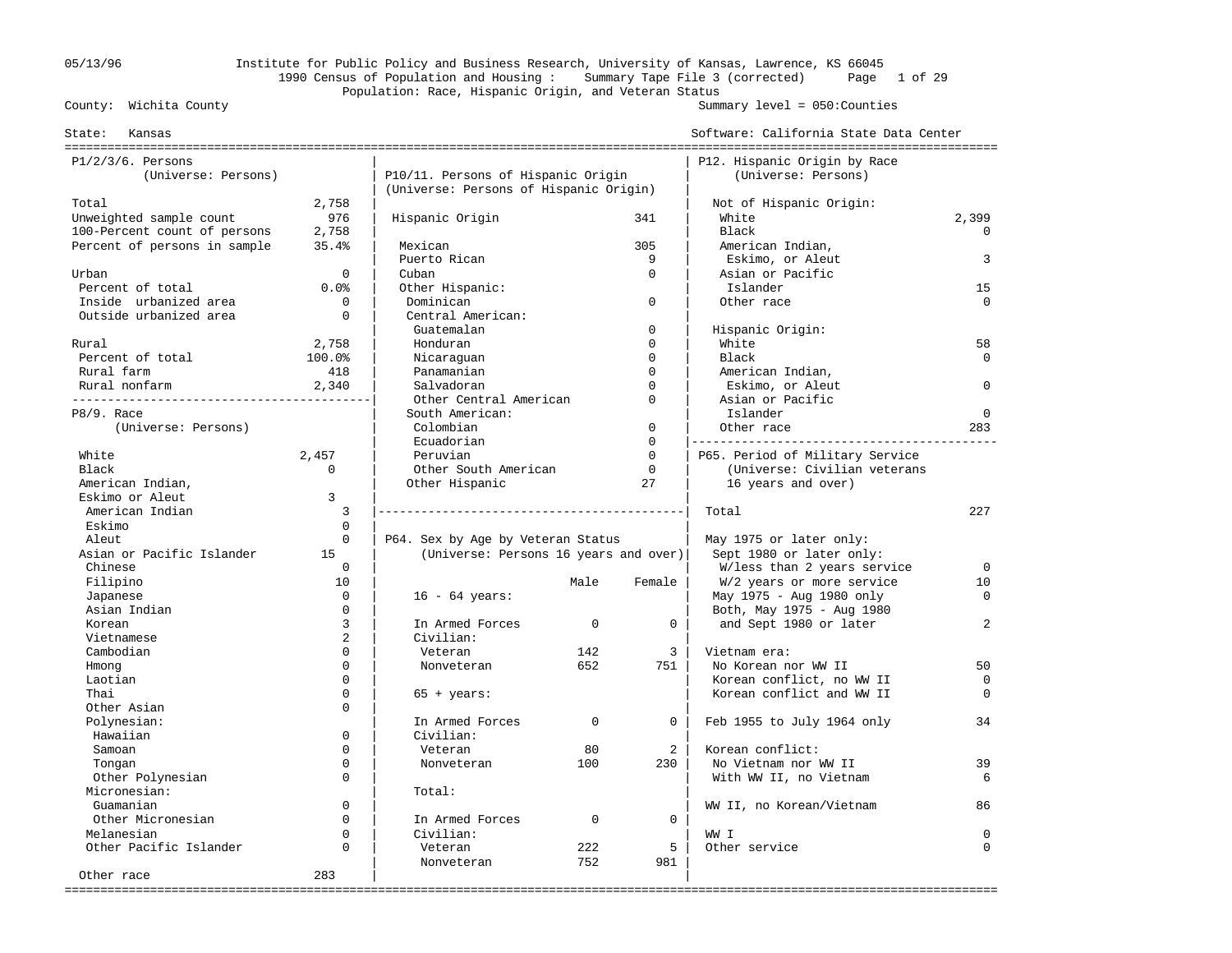## 05/13/96 Institute for Public Policy and Business Research, University of Kansas, Lawrence, KS 66045 1990 Census of Population and Housing : Summary Tape File 3 (corrected) Page 2 of 29 Population: Age, Race, and Sex (Part 1)<br>County: Wichita County

Summary level =  $050$ : Counties

State: Kansas Software: California State Data Center =================================================================================================================================== P13/14/15. Race by Sex by Age (Continued onto Page 3)

|            |       |                                   |                |       |                             |        |                            |             |             | American Indian           |              |                                     |  |
|------------|-------|-----------------------------------|----------------|-------|-----------------------------|--------|----------------------------|-------------|-------------|---------------------------|--------------|-------------------------------------|--|
|            |       | --------- Total Persons --------- |                |       | ----------- White --------- |        | ----------- Black -------- |             |             | ---- Eskimo or Aleut ---- |              |                                     |  |
|            | Total | Male                              | Female         | Total | Male                        | Female | Total                      | Male        | Female      | Total                     | Male         | Female                              |  |
| Under 1    | 40    | 29                                | 11             | 38    | 27                          | 11     | 0                          | 0           | 0           | 0                         | 0            | 0                                   |  |
| $1 - 2$    | 135   | 61                                | 74             | 113   | 50                          | 63     | 0                          | 0           | 0           | 0                         | 0            | 0                                   |  |
| $3 - 4$    | 60    | 35                                | 25             | 57    | 35                          | 22     | $\mathsf 0$                | $\mathsf 0$ | 0           | 0                         | 0            | $\mathbf 0$                         |  |
| 5          | 57    | 15                                | 42             | 50    | 12                          | 38     | 0                          | $\mathsf 0$ | 0           | $\mathbf 0$               | 0            | $\mathsf{O}\xspace$                 |  |
| 6          | 65    | 33                                | 32             | 50    | 18                          | 32     | 0                          | $\mathbf 0$ | 0           | $\mathbf 0$               | $\mathsf 0$  | $\mathbf 0$                         |  |
| $7 - 9$    | 142   | 88                                | 54             | 112   | 74                          | 38     | 0                          | 0           | 0           | $\mathbf 0$               | 0            | $\mathsf{O}\xspace$                 |  |
| $10 - 11$  | 86    | 44                                | 42             | 72    | 38                          | 34     | 0                          | 0           | 0           | 0                         | 0            | $\mathsf{O}\xspace$                 |  |
| $12 - 13$  | 120   | 60                                | 60             | 105   | 55                          | 50     | 0                          | 0           | $\Omega$    | $\Omega$                  | 0            | $\mathbf 0$                         |  |
| 14         | 52    | 15                                | 37             | 48    | 15                          | 33     | $\mathbf 0$                | $\mathbf 0$ | 0           | $\mathbf 0$               | 0            | $\mathbf 0$                         |  |
| 15         | 41    | 19                                | 22             | 39    | 19                          | 20     | $\mathsf 0$                | $\mathsf 0$ | $\Omega$    | $\mathbf 0$               | 0            | $\mathbf 0$                         |  |
| 16         | 43    | 31                                | 12             | 34    | 22                          | 12     | $\mathsf 0$                | 0           | 0           | $\mathbf 0$               | 0            | $\mathbf 0$                         |  |
| 17         | 41    | 19                                | 22             | 30    | 10                          | 20     | $\mathsf 0$                | $\mathsf 0$ | 0           | $\mathbf 0$               | 0            | $\mathsf{O}\xspace$                 |  |
| 18         | 29    | 13                                | 16             | 17    | $7\phantom{.0}$             | 10     | 0                          | 0           | 0           | $\mathbf 0$               | 0            | $\mathbf 0$                         |  |
| 19         | 19    | 11                                | 8              | 19    | 11                          | 8      | 0                          | 0           | $\Omega$    | $\Omega$                  | 0            | $\mathbf 0$                         |  |
| 20         | 14    | 10                                | $\overline{4}$ | 14    | 10                          | 4      | $\mathbf 0$                | $\mathsf 0$ | $\Omega$    | $\mathbf{0}$              | 0            | $\mathbf 0$                         |  |
| 21         | 30    | 19                                | 11             | 28    | 17                          | 11     | $\mathbf 0$                | $\mathsf 0$ | 0           | $\mathbf{0}$              | 0            | $\mathbf 0$                         |  |
| $22 - 24$  | 61    | 27                                | 34             | 57    | 25                          | 32     | 0                          | 0           | 0           | $\mathbf{0}$              | 0            | $\mathbf 0$                         |  |
| $25 - 29$  | 154   | 79                                | 75             | 133   | 67                          | 66     | 0                          | $\mathsf 0$ | 0           | 2                         | 2            | $\mathbf 0$                         |  |
| $30 - 34$  | 250   | 133                               | 117            | 225   | 118                         | 107    | 0                          | 0           | 0           | 0                         | 0            | $\mathbf 0$                         |  |
|            |       |                                   |                |       |                             |        |                            |             | 0           | 0                         |              |                                     |  |
| $35 - 39$  | 226   | 108                               | 118            | 214   | 105                         | 109    | 0                          | 0           |             | $\Omega$                  | 0            | $\mathsf{O}\xspace$<br>$\mathbf{0}$ |  |
| $40 - 44$  | 162   | 92                                | 70             | 148   | 84                          | 64     | 0                          | $\mathsf 0$ | 0           |                           | 0            |                                     |  |
| $45 - 49$  | 113   | 59                                | 54             | 93    | 52                          | 41     | 0                          | $\mathsf 0$ | 0           | $\mathbf 0$               | 0            | $\mathbf 0$                         |  |
| $50 - 54$  | 144   | 67                                | 77             | 123   | 51                          | 72     | 0                          | 0           | $\Omega$    | $\mathbf 0$               | 0            | $\mathbf 0$                         |  |
| $55 - 59$  | 144   | 78                                | 66             | 128   | 72                          | 56     | 0                          | $\mathsf 0$ | 0           | $\mathbf{0}$              | 0            | $\mathbf 0$                         |  |
| $60 - 61$  | 34    | 13                                | 21             | 34    | 13                          | 21     | 0                          | 0           | 0           | $\mathbf 0$               | 0            | $\mathbf 0$                         |  |
| $62 - 64$  | 84    | 35                                | 49             | 78    | 32                          | 46     | 0                          | 0           | 0           | 0                         | 0            | $\mathsf{O}\xspace$                 |  |
| $65 - 69$  | 103   | 40                                | 63             | 101   | 40                          | 61     | 0                          | $\mathsf 0$ | $\Omega$    | $\Omega$                  | 0            | $\mathbf 0$                         |  |
| $70 - 74$  | 98    | 54                                | 44             | 91    | 53                          | 38     | 0                          | $\mathsf 0$ | 0           | $\mathbf{1}$              | $\mathbf{1}$ | $\mathbf 0$                         |  |
| $75 - 79$  | 84    | 36                                | 48             | 79    | 33                          | 46     | 0                          | 0           | 0           | $\Omega$                  | 0            | $\mathbf 0$                         |  |
| $80 - 84$  | 61    | 24                                | 37             | 61    | 24                          | 37     | 0                          | $\mathsf 0$ | 0           | 0                         | 0            | $\mathbf 0$                         |  |
| $85+$      | 66    | 26                                | 40             | 66    | 26                          | 40     | 0                          | $\Omega$    | $\Omega$    | 0                         | $\mathbf 0$  | $\mathbf 0$                         |  |
| $0 - 4$    | 235   | 125                               | 110            | 208   | 112                         | 96     | 0                          | 0           | 0           | 0                         | 0            | $\Omega$                            |  |
| $5 - 17$   | 647   | 324                               | 323            | 540   | 263                         | 277    | $\mathsf 0$                | 0           | 0           | $\mathsf 0$               | 0            | $\mathbf 0$                         |  |
| $18 - 24$  | 153   | 80                                | 73             | 135   | 70                          | 65     | 0                          | 0           | 0           | $\mathbf 0$               | $\mathsf 0$  | $\mathbf 0$                         |  |
| $25 - 44$  | 792   | 412                               | 380            | 720   | 374                         | 346    | 0                          | $\mathsf 0$ | 0           | 2                         | $\sqrt{2}$   | $\mathbf 0$                         |  |
| $45 - 64$  | 519   | 252                               | 267            | 456   | 220                         | 236    | 0                          | 0           | 0           | $\Omega$                  | 0            | 0                                   |  |
| $65+$      | 412   | 180                               | 232            | 398   | 176                         | 222    | $\mathbf 0$                | $\mathbf 0$ | 0           | $\mathbf{1}$              | $\mathbf{1}$ | $\Omega$                            |  |
| Total      | 2,758 | 1,373                             | 1,385          | 2,457 | 1,215                       | 1,242  | 0                          | $\mathbf 0$ | $\mathsf 0$ | 3                         | 3            | 0                                   |  |
| Median age | 33.8  | 33.0                              | 34.8           | 34.7  | 34.0                        | 35.5   |                            |             |             | 28.8                      | 28.8         |                                     |  |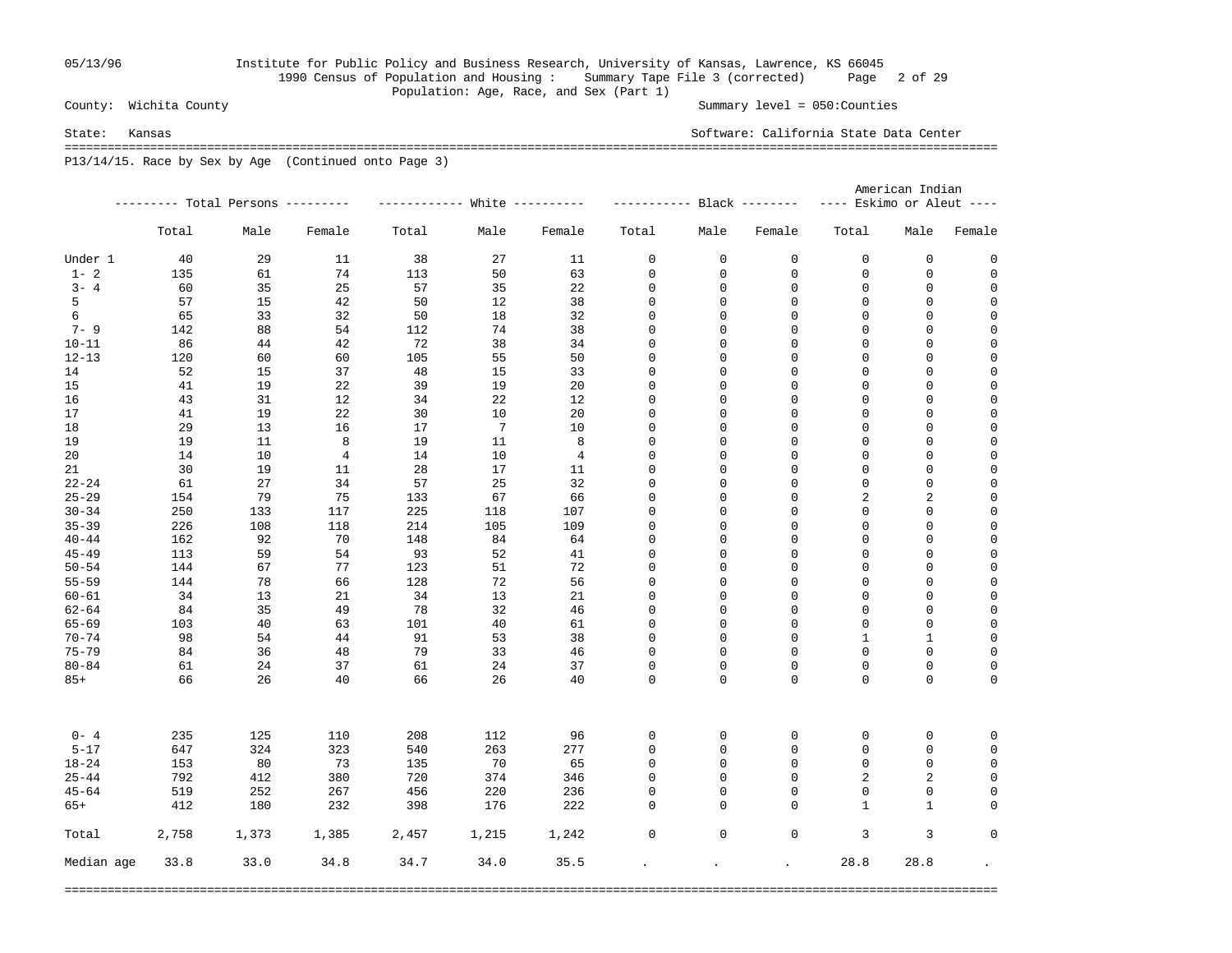## 05/13/96 Institute for Public Policy and Business Research, University of Kansas, Lawrence, KS 66045 1990 Census of Population and Housing : Summary Tape File 3 (corrected) Page 3 of 29 Population: Age, Race, and Sex (Part 2)<br>County: Wichita County

Summary level =  $050$ : Counties

State: Kansas Software: California State Data Center

 =================================================================================================================================== P13/14/15. Race by Sex by Age ( Continued from Page 2 )

|           |                         | Asian & Pacific |                         |                | Other          |                | $\star$            |                 | Hispanic                      |                         |  |
|-----------|-------------------------|-----------------|-------------------------|----------------|----------------|----------------|--------------------|-----------------|-------------------------------|-------------------------|--|
|           | ------                  | Islander        |                         | ------         | Race $---$     |                | $\star$            |                 | ---------- Origin ----------- |                         |  |
|           |                         |                 |                         |                |                |                | $\star$            |                 |                               |                         |  |
|           | Total                   | Male            | Female                  | Total          | Male           | Female         | $\star$<br>$\star$ | Total           | Male                          | Female                  |  |
| Under 1   | $\mathbf 0$             | $\mathbf 0$     | $\mathbf 0$             | 2              | $\overline{2}$ | $\mathbf 0$    | $\star$            | $\overline{3}$  | 2                             | $\mathbf{1}$            |  |
| $1 - 2$   | $\mathbf 0$             | $\mathbf 0$     | $\mathbf 0$             | 22             | 11             | 11             | $\star$            | 24              | 11                            | 13                      |  |
| $3 - 4$   | $\mathbf 0$             | $\mathbf 0$     | 0                       | 3              | $\mathsf 0$    | 3              | $\star$            | 3               | $\mathbf 0$                   | $\mathbf{3}$            |  |
| 5         | $\mathbf 0$             | $\mathbf 0$     | 0                       | 7              | 3              | $\overline{4}$ | $\star$            | 9               | 3                             | 6                       |  |
| 6         | $\mathbf 0$             | $\mathbf 0$     | 0                       | 15             | 15             | $\mathbf 0$    | $\star$            | 15              | 15                            | $\mathbf 0$             |  |
| $7 - 9$   | $\overline{a}$          | $\mathbf 0$     | $\overline{a}$          | 28             | 14             | 14             | $\star$            | 39              | 23                            | 16                      |  |
| $10 - 11$ | $\overline{a}$          | $\mathbf 0$     | $\overline{a}$          | 12             | 6              | 6              | $\star$            | 12              | 6                             | 6                       |  |
| $12 - 13$ | $\mathbf{1}$            | $\mathbf 0$     | $\mathbf{1}$            | 14             | 5              | 9              | $\star$            | 31              | 20                            | 11                      |  |
| 14        | $\mathbf 0$             | $\mathbf 0$     | 0                       | $\overline{4}$ | 0              | $\overline{4}$ | $\star$            | 10              | $\mathsf 0$                   | 10                      |  |
|           |                         |                 |                         |                |                |                | $\star$            |                 |                               |                         |  |
| 15        | $\mathbf 0$             | $\mathbf 0$     | 0                       | $\overline{2}$ | $\mathbf 0$    | $\overline{a}$ | $\star$            | 10              | 8                             | $\overline{\mathbf{c}}$ |  |
| 16        | $\overline{a}$          | $\overline{c}$  | 0                       | 7              | 7              | $\mathbf 0$    |                    | $7\phantom{.0}$ | 7                             | $\mathsf 0$             |  |
| 17        | $\mathbf 0$             | $\mathbf 0$     | 0                       | 11             | 9              | $\overline{a}$ | $\star$            | 11              | 9                             | $\overline{\mathbf{c}}$ |  |
| 18        | 0                       | $\mathbf 0$     | 0                       | 12             | 6              | 6              | $\star$            | 12              | 6                             | 6                       |  |
| 19        | $\mathbf 0$             | $\mathbf 0$     | 0                       | $\mathbf 0$    | 0              | $\mathbf 0$    | $\star$            | $\mathbf 0$     | $\mathbf 0$                   | $\mathsf 0$             |  |
| 20        | $\mathbf 0$             | $\mathbf 0$     | $\mathbf 0$             | $\mathsf 0$    | $\mathbf 0$    | $\mathbf 0$    | $\star$            | $\mathsf 0$     | $\mathsf 0$                   | $\mathsf 0$             |  |
| 21        | $\mathbf 0$             | 0               | $\mathbf 0$             | $\overline{2}$ | 2              | $\mathbf 0$    | $\star$            | $\overline{2}$  | $\overline{2}$                | $\mathsf 0$             |  |
| $22 - 24$ | $\mathbf 0$             | $\mathbf 0$     | $\mathbf 0$             | $\overline{4}$ | 2              | $\overline{2}$ | $\star$            | $\overline{4}$  | $\overline{\mathbf{c}}$       | $\sqrt{2}$              |  |
| $25 - 29$ | $\mathbf 0$             | 0               | $\mathbf 0$             | 19             | 10             | 9              | $\star$            | 19              | 10                            | 9                       |  |
| $30 - 34$ | 0                       | 0               | $\mathsf 0$             | 25             | 15             | 10             | $\star$            | 32              | 15                            | 17                      |  |
| $35 - 39$ | 2                       | 0               | $\overline{2}$          | 10             | 3              | 7              | $\star$            | 14              | 5                             | 9                       |  |
| $40 - 44$ | $\overline{\mathbf{c}}$ | $\overline{c}$  | $\mathsf 0$             | 12             | 6              | $\sqrt{6}$     | $\star$            | 12              | 6                             | 6                       |  |
| $45 - 49$ | $\overline{\mathbf{c}}$ | 0               | $\overline{a}$          | 18             | 7              | 11             | $\star$            | 18              | 7                             | 11                      |  |
| $50 - 54$ | 0                       | 0               | $\mathsf 0$             | 21             | 16             | 5              | $\star$            | 21              | 16                            | 5                       |  |
| $55 - 59$ | $\mathbf 0$             | 0               | $\mathbf 0$             | 16             | 6              | 10             | $\star$            | 16              | 6                             | 10                      |  |
| $60 - 61$ | $\mathbf 0$             | 0               | 0                       | $\mathsf 0$    | 0              | $\mathsf 0$    | $\star$            | $\mathsf 0$     | $\mathsf 0$                   | $\mathsf 0$             |  |
| $62 - 64$ | $\mathbf 0$             | 0               | 0                       | 6              | 3              | 3              | $\star$            | 6               | 3                             | 3                       |  |
| $65 - 69$ | $\overline{a}$          | $\mathbf 0$     | $\overline{a}$          | $\mathsf 0$    | 0              | $\mathsf 0$    | $\star$            | $\mathsf 0$     | $\mathsf 0$                   | $\mathsf{O}\xspace$     |  |
| $70 - 74$ | $\mathbf 0$             | $\mathbf 0$     | 0                       | 6              | 0              | 6              | $\star$            | 6               | $\mathsf 0$                   | 6                       |  |
| $75 - 79$ | $\mathbf 0$             | $\mathbf 0$     | $\mathsf 0$             | 5              | 3              | $\overline{a}$ | $\star$            | 5               | 3                             | $\overline{\mathbf{c}}$ |  |
| $80 - 84$ | $\mathbf 0$             | $\mathbf 0$     | 0                       | $\mathsf 0$    | 0              | $\mathbf 0$    | $\star$            | $\mathbf 0$     | $\mathsf 0$                   | $\mathsf 0$             |  |
| $85+$     | $\Omega$                | $\mathbf 0$     | 0                       | $\mathbf 0$    | 0              | $\Omega$       | $\star$            | $\Omega$        | 0                             | $\overline{0}$          |  |
|           |                         |                 |                         |                |                |                | $\star$            |                 |                               |                         |  |
|           |                         |                 |                         |                |                |                | $\star$            |                 |                               |                         |  |
|           |                         |                 |                         |                |                |                | $\star$            |                 |                               |                         |  |
|           |                         |                 |                         |                |                |                |                    |                 |                               |                         |  |
| $0 - 4$   | 0                       | $\mathbf 0$     | 0                       | 27             | 13             | 14             | $\star$            | 30              | 13                            | 17                      |  |
| $5 - 17$  | 7                       | $\overline{c}$  | 5                       | 100            | 59             | 41             | $\star$            | 144             | 91                            | 53                      |  |
| $18 - 24$ | $\mathbf 0$             | $\mathbf 0$     | 0                       | 18             | 10             | $\,8\,$        | $\star$            | 18              | 10                            | 8                       |  |
| $25 - 44$ | 4                       | $\overline{c}$  | $\overline{a}$          | 66             | 34             | 32             | $\star$            | 77              | 36                            | 41                      |  |
| $45 - 64$ | $\overline{a}$          | $\mathbf 0$     | $\overline{\mathbf{c}}$ | 61             | 32             | 29             | $\star$            | 61              | 32                            | 29                      |  |
| $65+$     | 2                       | $\mathbf 0$     | $\overline{a}$          | 11             | 3              | 8              | $\star$            | 11              | 3                             | 8                       |  |
|           |                         |                 |                         |                |                |                | $\star$            |                 |                               |                         |  |
| Total     | 15                      | 4               | 11                      | 283            | 151            | 132            | $\star$            | 341             | 185                           | 156                     |  |
|           |                         |                 |                         |                |                |                | $\star$            |                 |                               |                         |  |
| Median    | 36.3                    | 17.0            | 36.3                    | 22.4           | 18.6           | 26.7           | $\star$            | 17.7            | 16.6                          | 25.0                    |  |
|           |                         |                 |                         |                |                |                | $\star$            |                 |                               |                         |  |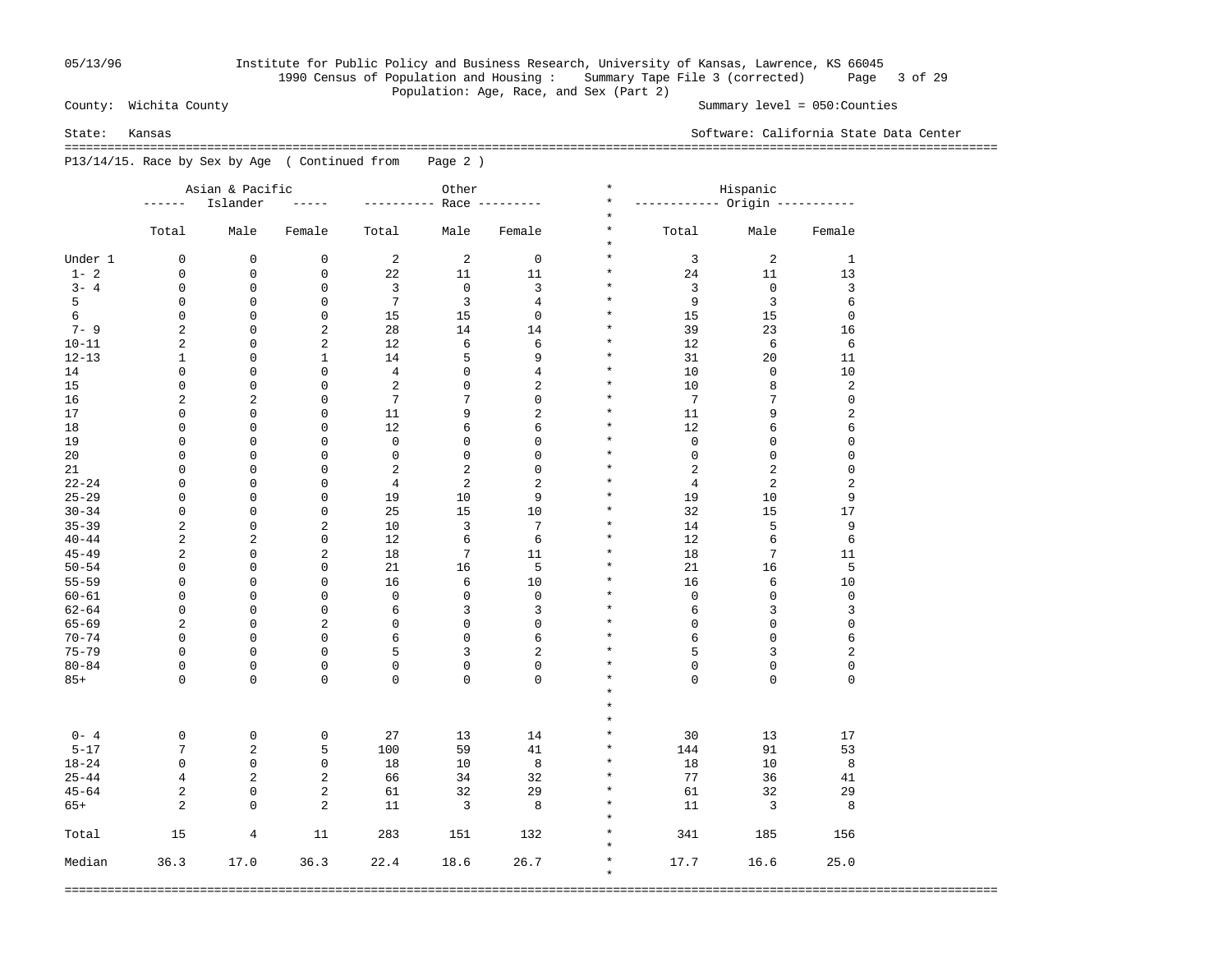### 05/13/96 Institute for Public Policy and Business Research, University of Kansas, Lawrence, KS 66045 1990 Census of Population and Housing : Summary Tape File 3 (corrected) Page 4 of 29 Population: Citizenship and Residence in 1985<br>County: Wichita County

Summary level =  $050$ : Counties

| State:<br>Kansas                 |                       |              |       | Software: California State Data Center       |             |
|----------------------------------|-----------------------|--------------|-------|----------------------------------------------|-------------|
| P37. Age by Citizenship          |                       |              |       | P43. Residence in 1985--State & County Level |             |
| (Universe: Persons)              |                       |              |       | (Universe: Persons 5 years and over)         |             |
|                                  | $------$ Age $------$ |              |       |                                              |             |
|                                  |                       | $0 - 17$ 18+ | Total | Same house in 1985                           | 1,459       |
|                                  |                       |              |       | Different house in U.S. in 1985:             |             |
| Native                           |                       | 877 1,799    | 2,676 | Same county                                  | 524         |
| Foreign born:                    |                       |              |       | Different county:                            |             |
| Naturalized citizen              | $\overline{0}$        | 44           | 44    | Same State                                   | 290         |
| Not a citizen                    | 5                     | 33           | 38    | Different State:                             |             |
|                                  |                       |              |       | Northeast                                    | 9           |
|                                  |                       |              |       | Midwest                                      | 26          |
|                                  |                       |              |       | South                                        | 73          |
| P36. Year of Entry               |                       |              |       | West                                         | 127         |
| (Universe: Foreign-born persons) |                       |              |       | Abroad in 1985:                              |             |
|                                  |                       |              |       | Puerto Rico                                  | $\Omega$    |
|                                  |                       | Total        |       | U.S. outlying area                           | $\Omega$    |
|                                  |                       |              |       | Foreign country                              | 1.5         |
| 1987 to 1990                     |                       | 2            |       |                                              |             |
| 1985 or 1986                     |                       | 2            |       | ______________________                       |             |
| 1982 to 1984                     |                       | 2            |       |                                              |             |
| 1980 or 1981                     |                       | 18           |       | P44. Residence in 1985--MSA/PMSA Level       |             |
| 1975 to 1979                     |                       | 19           |       | (Universe: Persons 5 years and over)         |             |
| 1970 to 1974<br>1965 to 1969     |                       | 12<br>9      |       |                                              |             |
| 1960 to 1964                     |                       | $\Omega$     |       | Living in an MSA/PMSA in 1990:               |             |
| 1950 to 1959                     |                       | 16           |       | Same house in 1985                           | 0           |
| Before 1950                      |                       | 2            |       | Different house in U.S. in 1985:             |             |
|                                  |                       |              |       | This MSA/PMSA in 1985:                       |             |
|                                  |                       |              |       | Central city                                 | 0           |
|                                  |                       |              |       | Remainder of this MSA/PMSA                   | 0           |
|                                  |                       |              |       | Different MSA/PMSA in 1985:                  |             |
| P42. Place of Birth              |                       |              |       | Central city                                 | $\Omega$    |
| (Universe: Persons)              |                       |              |       | Remainder of different MSA/PMSA              | $\mathbf 0$ |
|                                  |                       |              |       | Not in an MSA/PMSA in 1985                   | $\mathbf 0$ |
| Native:                          |                       |              |       | Abroad in 1985                               | $\Omega$    |
| Born in state of residence       |                       | 2,002        |       |                                              |             |
| Born in other state in U.S.:     |                       |              |       | Not living in an MSA/PMSA in 1990:           |             |
| Northeast                        |                       | 11           |       | Same house in 1985                           | 1,459       |
| Midwest                          |                       | 179          |       | Different house in U.S. in 1985:             |             |
| South                            |                       | 170          |       | In an MSA/PMSA in 1985:                      |             |
| West                             |                       | 300          |       | Central city                                 | 45          |
| Born outside the U.S.:           |                       |              |       | Remainder of MSA/PMSA                        | 69          |
| Puerto Rico                      |                       | $\mathbf 0$  |       | Not in an MSA/PMSA in 1985                   | 935         |
| U.S. outlying area               |                       | $\mathbf 0$  |       | Abroad in 1985                               | 15          |
| Born abroad of American          |                       |              |       |                                              |             |
| parent(s)                        |                       | 14<br>82     |       |                                              |             |
| Foreign born                     |                       |              |       |                                              |             |

===================================================================================================================================

 | |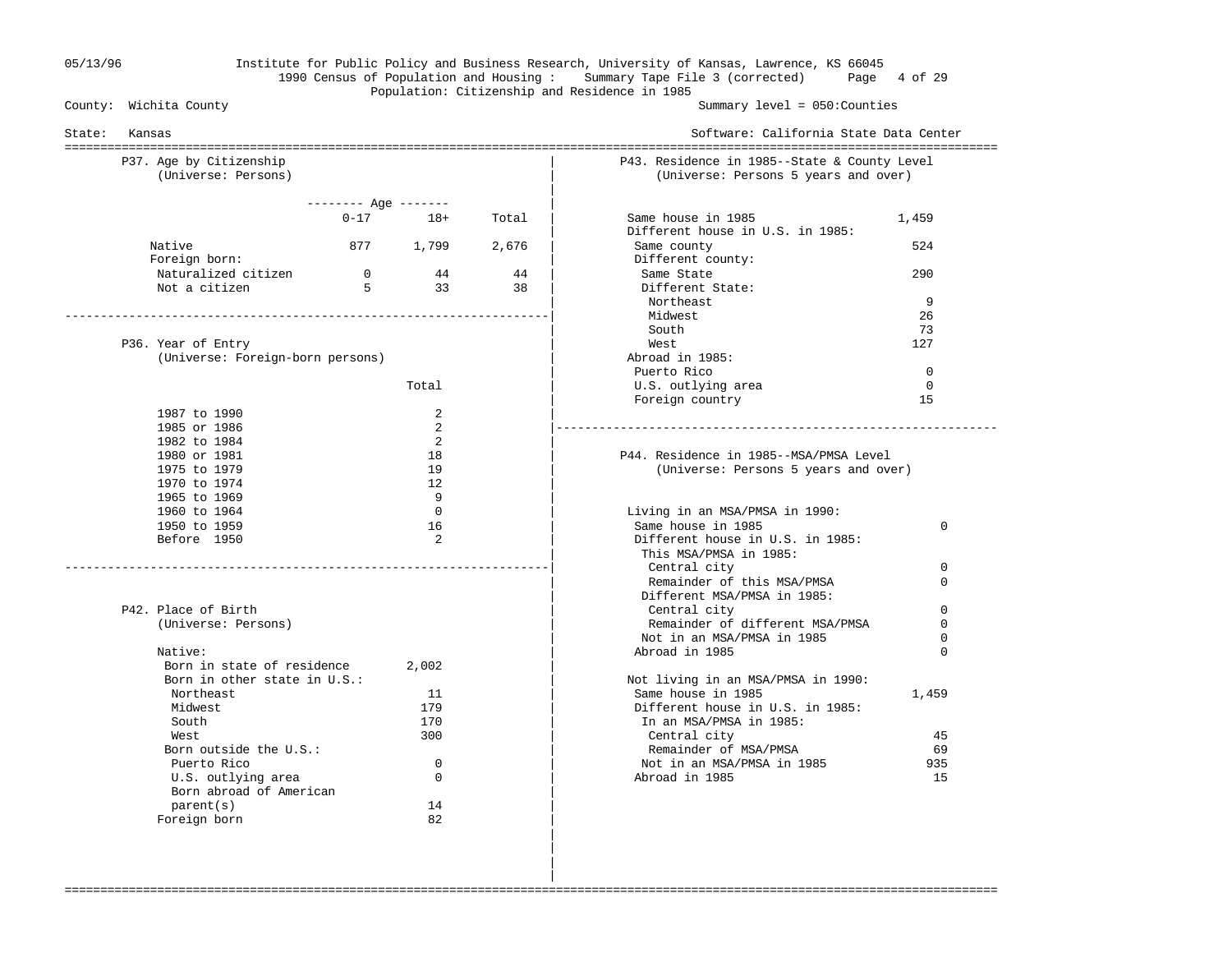| 05/13/96                                                                                                 |              |                               | Population: Language Spoken at Home     |                            |                | Institute for Public Policy and Business Research, University of Kansas, Lawrence, KS 66045<br>1990 Census of Population and Housing: Summary Tape File 3 (corrected) Page 5 of 29 |                               |
|----------------------------------------------------------------------------------------------------------|--------------|-------------------------------|-----------------------------------------|----------------------------|----------------|------------------------------------------------------------------------------------------------------------------------------------------------------------------------------------|-------------------------------|
| County: Wichita County                                                                                   |              |                               |                                         |                            |                | Summary level = 050: Counties                                                                                                                                                      |                               |
| State:<br>Kansas                                                                                         |              |                               |                                         |                            |                | Software: California State Data Center                                                                                                                                             |                               |
| P28. Age by Language Spoken at Home and Ability to Speak English<br>(Universe: Persons 5 years and over) |              |                               |                                         |                            |                | P29. Household Language and Linguistic<br>Isolation<br>(Universe: Households)                                                                                                      |                               |
|                                                                                                          |              | $5 - 17$                      | ----------- Age ----------<br>$18 - 64$ | $65 +$                     | Total          | English                                                                                                                                                                            | 854                           |
|                                                                                                          |              |                               |                                         |                            |                | Spanish:                                                                                                                                                                           |                               |
| Speak only English                                                                                       |              | 587                           | 1,288                                   | 378                        | 2,253          | Linguistically isolated<br>Not linguistically isolated                                                                                                                             | 26<br>76                      |
| Speak Spanish:                                                                                           |              |                               |                                         |                            |                | Asian or Pacific Islander language:                                                                                                                                                |                               |
| Speak English very well                                                                                  |              | 38<br>9                       | 84<br>17                                | $\mathbf 0$<br>$\mathbf 0$ | 122<br>26      | Linguistically isolated                                                                                                                                                            | $\mathbf 0$<br>$\overline{c}$ |
| Speak English well<br>Speak English not well / not at all                                                |              | 13                            | 49                                      | 11                         | 73             | Not linguistically isolated<br>Other language:<br>Linguistically isolated                                                                                                          | $\overline{0}$                |
| Speak Asian or Pacific Islander language:                                                                |              |                               |                                         |                            |                | Not linguistically isolated                                                                                                                                                        | 35                            |
| Speak English very well                                                                                  |              | $\Omega$                      | $4\overline{ }$                         | 2                          | 6              |                                                                                                                                                                                    |                               |
| Speak English well                                                                                       |              | $\Omega$                      | $\overline{2}$                          | $\overline{0}$             | $\overline{2}$ |                                                                                                                                                                                    |                               |
| Speak English not well / not at all                                                                      |              | $\Omega$                      | $\overline{0}$                          | $\Omega$                   | $\mathbf 0$    | P31. Language Spoken at Home                                                                                                                                                       |                               |
| Speak other language:                                                                                    |              |                               |                                         |                            |                | (Universe: Persons 5 years and over)                                                                                                                                               |                               |
| Speak English very well                                                                                  |              | $\Omega$                      | 20                                      | 21                         | 41             |                                                                                                                                                                                    |                               |
| Speak English well                                                                                       |              | $\Omega$                      | $\Omega$                                | $\Omega$                   | $\Omega$       | Speak only English                                                                                                                                                                 | 2,253                         |
| Speak English not well / not at all                                                                      |              | $\overline{0}$                | $\mathbf 0$                             | $\circ$                    | $\Omega$       | German                                                                                                                                                                             | 39                            |
|                                                                                                          |              |                               |                                         |                            |                | Yiddish                                                                                                                                                                            | $\overline{0}$                |
|                                                                                                          |              |                               |                                         |                            |                | Other West Germanic language                                                                                                                                                       | $\mathbf 0$                   |
|                                                                                                          |              |                               |                                         |                            |                | Scandinavian                                                                                                                                                                       | $\overline{c}$                |
|                                                                                                          |              |                               |                                         |                            |                | Greek<br>Indic                                                                                                                                                                     | $\mathbf 0$<br>$\mathbf 0$    |
| P30. Age, Language Spoken at Home, and Linguistic Isolation                                              |              |                               |                                         |                            |                | Italian                                                                                                                                                                            | $\mathbf 0$                   |
| (Universe: Persons 5 years and over in households)                                                       |              |                               |                                         |                            |                | French or French Creole                                                                                                                                                            | $\overline{0}$                |
|                                                                                                          |              |                               |                                         |                            |                | Portuguese or Portug. Creole                                                                                                                                                       | $\mathbf 0$                   |
|                                                                                                          |              |                               | ---------------- Age ----------------   |                            |                | Spanish or Spanish Creole                                                                                                                                                          | 221                           |
|                                                                                                          |              |                               | $5 - 13$ $14 - 17$ $18 - 64$ $65 +$     |                            | Total          | Polish                                                                                                                                                                             | $\mathbf 0$                   |
|                                                                                                          |              |                               |                                         |                            |                | Russian                                                                                                                                                                            | 0                             |
| Speak only English                                                                                       | 431          | 156                           | 1,288                                   | 339                        | 2,214          | South Slavic                                                                                                                                                                       | 0                             |
|                                                                                                          |              |                               |                                         |                            |                | Other Slavic language                                                                                                                                                              | $\overline{0}$                |
| Speak Spanish:                                                                                           |              |                               |                                         |                            |                | Other Indo-European language                                                                                                                                                       | 0                             |
| Linguistically isolated<br>Not linguistically isolated                                                   | 21<br>18     | $\overline{\mathbf{3}}$<br>18 | 39<br>111                               | 6<br>5                     | 69<br>152      | Arabic<br>Tagalog                                                                                                                                                                  | $\Omega$<br>6                 |
|                                                                                                          |              |                               |                                         |                            |                | Chinese                                                                                                                                                                            |                               |
| Speak Asian or Pacific Islander                                                                          |              |                               |                                         |                            |                | Hungarian                                                                                                                                                                          |                               |
| language:                                                                                                |              |                               |                                         |                            |                | Japanese                                                                                                                                                                           | $\Omega$                      |
| Linguistically isolated                                                                                  | $\mathbf{0}$ | $\mathsf{O}$                  | $\mathbf 0$                             | $\mathbf 0$                | 0              | Mon-khmer                                                                                                                                                                          |                               |
| Not linguistically isolated                                                                              | $\Omega$     | $\Omega$                      | 6                                       | 2                          | 8              | Korean                                                                                                                                                                             |                               |
|                                                                                                          |              |                               |                                         |                            |                | Native No. American language                                                                                                                                                       |                               |
| Speak other language:                                                                                    |              |                               |                                         |                            |                | Vietnamese                                                                                                                                                                         |                               |
| Linguistically isolated                                                                                  | $\mathbf 0$  | $\mathbf{0}$                  | $\mathbf 0$                             | $\overline{0}$             | $\mathbf 0$    |                                                                                                                                                                                    |                               |
| Not linguistically isolated                                                                              | $\mathbf 0$  | $\Omega$                      | 20                                      | 21                         | 41             | Other & unspecified languages                                                                                                                                                      | $\Omega$                      |
|                                                                                                          |              |                               |                                         |                            |                |                                                                                                                                                                                    |                               |

===================================================================================================================================

in the contract of the contract of the contract of the contract of the contract of the contract of the contract in the contract of the contract of the contract of the contract of the contract of the contract of the contract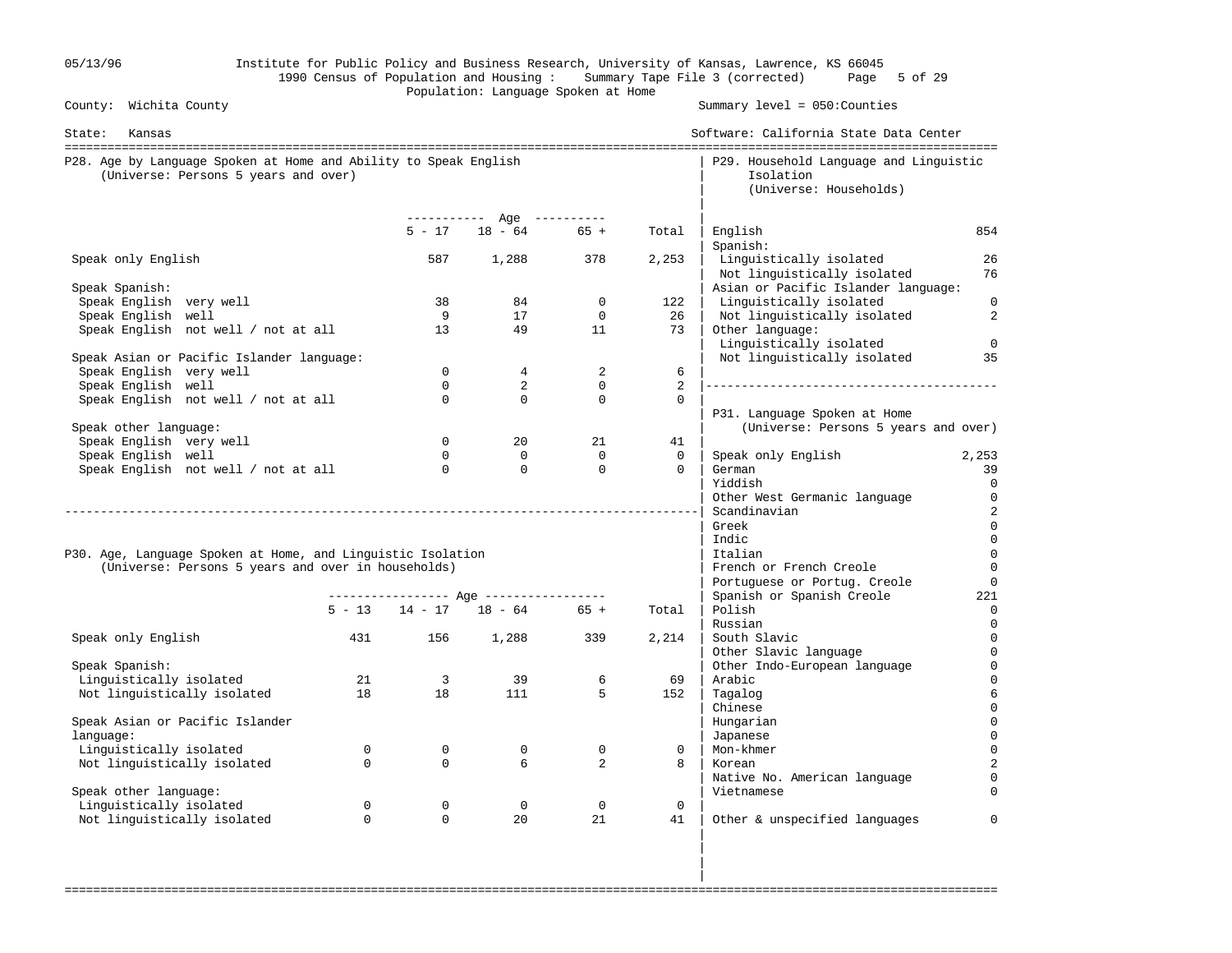### 05/13/96 Institute for Public Policy and Business Research, University of Kansas, Lawrence, KS 66045 1990 Census of Population and Housing : Summary Tape File 3 (corrected) Page 6 of 29 Population: Ancestry<br>
Population: Ancestry<br>
Population: Ancestry

#### Summary level =  $050$ : Counties

| State:<br>Kansas                                            |              |                                                                                                               |                                                                        |                                                                           | Software: California State Data Center                                     |
|-------------------------------------------------------------|--------------|---------------------------------------------------------------------------------------------------------------|------------------------------------------------------------------------|---------------------------------------------------------------------------|----------------------------------------------------------------------------|
| P32. Ancestry<br>(Universe: Persons)                        |              | P33/34/35. Ancestry<br>(Universe: Persons)                                                                    | Reporting<br>Single<br>Ancestry                                        |                                                                           | Reporting<br>Multiple<br>$---$ Ancestry $---$                              |
| Ancestry specified:<br>Single ancestry<br>Multiple ancestry | 1,999<br>637 |                                                                                                               | Only                                                                   | 1st i<br>Ancestry                                                         | 2nd<br>Ancestry<br>Reported Reported                                       |
| Ancestry unclassified<br>Ancestry not reported              | 5<br>117     | Arab<br>Austrian<br>Belgian<br>Canadian<br>Czech                                                              | $\mathbf 0$<br>3<br>$\overline{3}$<br>$\overline{3}$<br>$\overline{4}$ | $\overline{0}$<br>6<br>$\overline{3}$<br>$\overline{3}$<br>$\overline{4}$ | $\mathbf 0$<br>$\mathbf 0$<br>$\mathbf 0$<br>$\mathsf 0$<br>13             |
|                                                             |              | Danish<br>Dutch<br>English<br>Finnish<br>French (except Basque)                                               | 9<br>30<br>194<br>$\overline{0}$<br>34                                 | 9<br>68<br>270<br>$\overline{0}$<br>46                                    | 10<br>82<br>115<br>$\mathbf 0$<br>34                                       |
|                                                             |              | French Canadian<br>German<br>Greek<br>Hungarian<br>Irish                                                      | 5<br>892<br>$\mathbf 0$<br>$\mathbf 0$<br>81                           | 5<br>1,252<br>$\Omega$<br>$\mathbf 0$<br>130                              | $\mathbb O$<br>115<br>$\Omega$<br>3<br>143                                 |
|                                                             |              | Italian<br>Lithuanian<br>Norwegian<br>Polish<br>Portuguese                                                    | 18<br>$\overline{0}$<br>2<br>2<br>$\Omega$                             | 32<br>$\overline{0}$<br>2<br>$\overline{2}$<br>$\Omega$                   | $\overline{4}$<br>$\mathbf 0$<br>$\mathbf 0$<br>$\mathsf 0$<br>$\mathbf 0$ |
|                                                             |              | Romanian<br>Russian<br>Scotch-Irish<br>Scottish<br>Slovak                                                     | $\mathbf 0$<br>2<br>59<br>6<br>$\Omega$                                | $\overline{0}$<br>2<br>70<br>22<br>$\Omega$                               | $\overline{4}$<br>11<br>14<br>16<br>$\mathbf 0$                            |
|                                                             |              | SubSaharan African<br>Swedish<br>Swiss<br>Ukrainian<br>United States or American                              | $\mathbf 0$<br>37<br>$\mathbf 0$<br>$\mathbf{0}$<br>258                | $\mathbf 0$<br>59<br>$\mathbf 0$<br>$\circ$<br>258                        | $\mathbf 0$<br>37<br>$\mathsf 0$<br>0<br>$\mathbf 0$                       |
|                                                             |              | Welsh<br>West Indian (excl. Hispanic Origin)<br>Yugoslavian<br>Race or Hispanic Origin groups<br>Other groups | $\mathbf 0$<br>$\mathbf 0$<br>$7\overline{ }$<br>332<br>18             | 9<br>$\mathbf 0$<br>7<br>359<br>18                                        | 7<br>$\mathbf 0$<br>$\mathbf 0$<br>29<br>$\mathbf 0$                       |
|                                                             |              | Unclassified or not reported                                                                                  | 122                                                                    | 122                                                                       | 2,121                                                                      |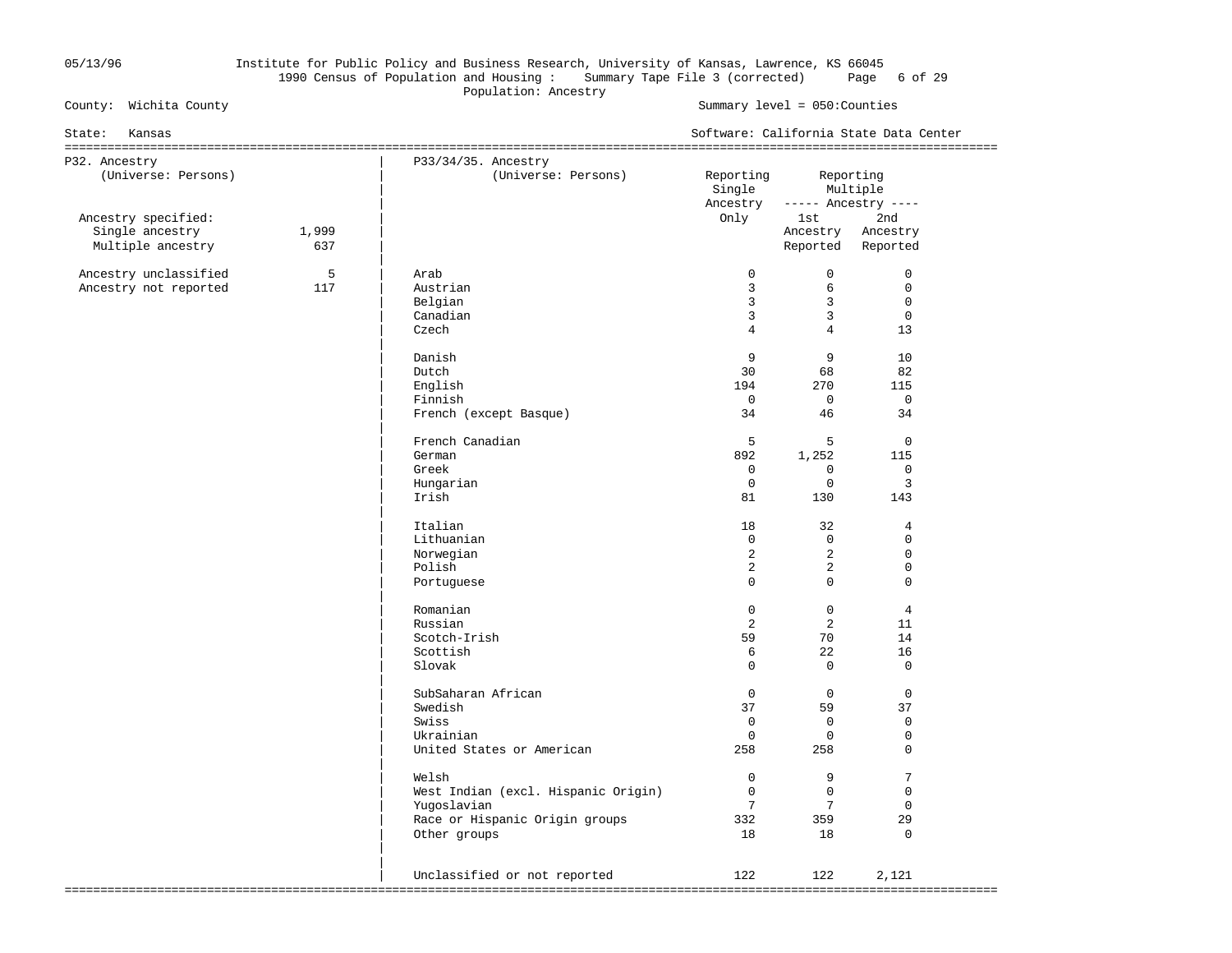## 05/13/96 Institute for Public Policy and Business Research, University of Kansas, Lawrence, KS 66045 1990 Census of Population and Housing : Summary Tape File 3 (corrected) Page 7 of 29 Population: Household Type and Relationship

Summary level =  $050$ : Counties

| State:<br>Kansas                                                                                           |                      |                                                             |                                                                         |                             |                                                |              |                                                       | Software: California State Data Center    |                   |                                       |
|------------------------------------------------------------------------------------------------------------|----------------------|-------------------------------------------------------------|-------------------------------------------------------------------------|-----------------------------|------------------------------------------------|--------------|-------------------------------------------------------|-------------------------------------------|-------------------|---------------------------------------|
| P5/16. Persons in Household<br>(Universe: Households)                                                      |                      |                                                             | P19/20/21. Race/Ethnicity of Householder by Household Type and Presence | of Children Under 18 Years  |                                                |              | (Universe: Households)                                |                                           |                   |                                       |
| 1 person<br>2 persons                                                                                      |                      | 213<br>323                                                  |                                                                         | Total                       | White                                          | Black        | Amer In<br>Esk, Al                                    | Asian &<br>Pac Isl                        | Race              | Other * Hispanic<br>$\star$<br>Origin |
| 3 persons<br>4 persons                                                                                     |                      | 144<br>153                                                  | Family households:                                                      |                             |                                                |              |                                                       |                                           |                   |                                       |
| 5 persons<br>6 persons                                                                                     |                      | 109<br>38                                                   | Married couple family:<br>With own                                      |                             |                                                |              |                                                       |                                           |                   |                                       |
| 7 or more persons                                                                                          |                      | 13                                                          | children<br>No own                                                      | 349                         | 314                                            | $\Omega$     | $\Omega$                                              | 2                                         | $33 *$            | 35                                    |
| Total Households                                                                                           |                      | 993                                                         | children                                                                | 334                         | 316                                            | $\Omega$     | 3                                                     | $\Omega$                                  | $15 *$            | 15                                    |
| P17/18/40. Household Type and Relationship<br>(Universe: Persons)                                          |                      |                                                             | Other family:<br>Male householder, no<br>wife present:<br>With own      |                             |                                                |              |                                                       |                                           |                   |                                       |
| In family households:                                                                                      | $65+$                | Total                                                       | childr.<br>No own                                                       | 11                          | 11                                             | $\mathbf 0$  | $\Omega$                                              | $\mathbf 0$                               | $0 *$             | $\Omega$                              |
| Householder<br>Spouse                                                                                      | 149<br>104           | 760<br>680                                                  | childr.<br>Female householder, no                                       | 9                           | 6                                              | $\Omega$     | $\Omega$                                              | $\Omega$                                  | $3*$              | 3<br>÷                                |
| Child:<br>Natural or adopted                                                                               |                      | 886                                                         | husband present:<br>With own                                            |                             |                                                |              |                                                       |                                           |                   |                                       |
| Stepchild<br>Grandchild                                                                                    |                      | 24<br>31                                                    | childr.<br>No own                                                       | 39                          | 29                                             | $\Omega$     | $\Omega$                                              | $\Omega$                                  | $10 *$            | 10                                    |
| Other relatives<br>Nonrelatives                                                                            | 13<br>$\Omega$       | 29<br>51                                                    | childr.<br>Nonfamily                                                    | 18                          | 14                                             | $\mathbf{0}$ | $\Omega$                                              | $\Omega$                                  | $4 *$             | $\star$<br>4                          |
| In nonfamily households:<br>Male householder:                                                              |                      |                                                             | Ihouseholds                                                             | 233                         | 222                                            | $\mathbf 0$  | $\mathbf 0$                                           | $\mathbf 0$                               | $11 *$            | 11                                    |
| Living alone<br>Not living alone<br>Female householder:                                                    | 23<br>$\Omega$       | 87<br>17                                                    |                                                                         |                             |                                                |              |                                                       |                                           |                   |                                       |
| Living alone                                                                                               | 84                   | 126                                                         |                                                                         | P41. Group Quarters by Age  |                                                |              |                                                       | P24. Household Type by Age of Householder |                   |                                       |
| Not living alone<br>Nonrelatives                                                                           | $\Omega$<br>$\Omega$ | 3<br>25                                                     | quarters)                                                               | (Universe: Persons in group |                                                |              |                                                       | (Universe: Households)                    |                   | $Non-$                                |
| In group quarters:<br>Institutionalized                                                                    | 39                   | 39                                                          |                                                                         | Institutionalized persons:  |                                                |              |                                                       | Family<br>Hholds                          |                   | Family<br>Hholds                      |
| Correctional institutions<br>Nursing homes                                                                 |                      | $\Omega$<br>33                                              | $0 - 17$ years<br>$18 - 64$ years                                       |                             | $\mathbf 0$<br>$\Omega$                        |              | $15 - 24$ years                                       |                                           | 42                | 6                                     |
| Mental hospitals<br>Juvenile institutions<br>Other institutions                                            |                      | $\mathbf 0$<br>$\Omega$<br>6                                | $65 + \text{years}$<br>Total                                            |                             | 39<br>39                                       |              | $25 - 34$ years<br>$35 - 44$ years<br>$45 - 54$ years |                                           | 142<br>199<br>106 | 54<br>12<br>19                        |
| $Non-$<br>institutionalized                                                                                | $\Omega$             | $\mathbf 0$                                                 |                                                                         | Other group quarters:       |                                                |              | $55 - 64$ years<br>$65 - 74$ years                    |                                           | 122<br>80         | 35<br>38                              |
| College dormitories<br>Military quarters<br>Homeless shelters<br>Visible in street<br>Other group quarters |                      | $\Omega$<br>$\Omega$<br>$\Omega$<br>$\mathbf 0$<br>$\Omega$ | $0 - 17$ years<br>$18 - 64$ years<br>$65 + \text{years}$<br>Total       |                             | 0<br>$\mathbf 0$<br>$\mathbf 0$<br>$\mathbf 0$ |              | $75 +$<br>years                                       |                                           | 69                | 69                                    |
|                                                                                                            |                      |                                                             |                                                                         |                             |                                                |              |                                                       |                                           |                   |                                       |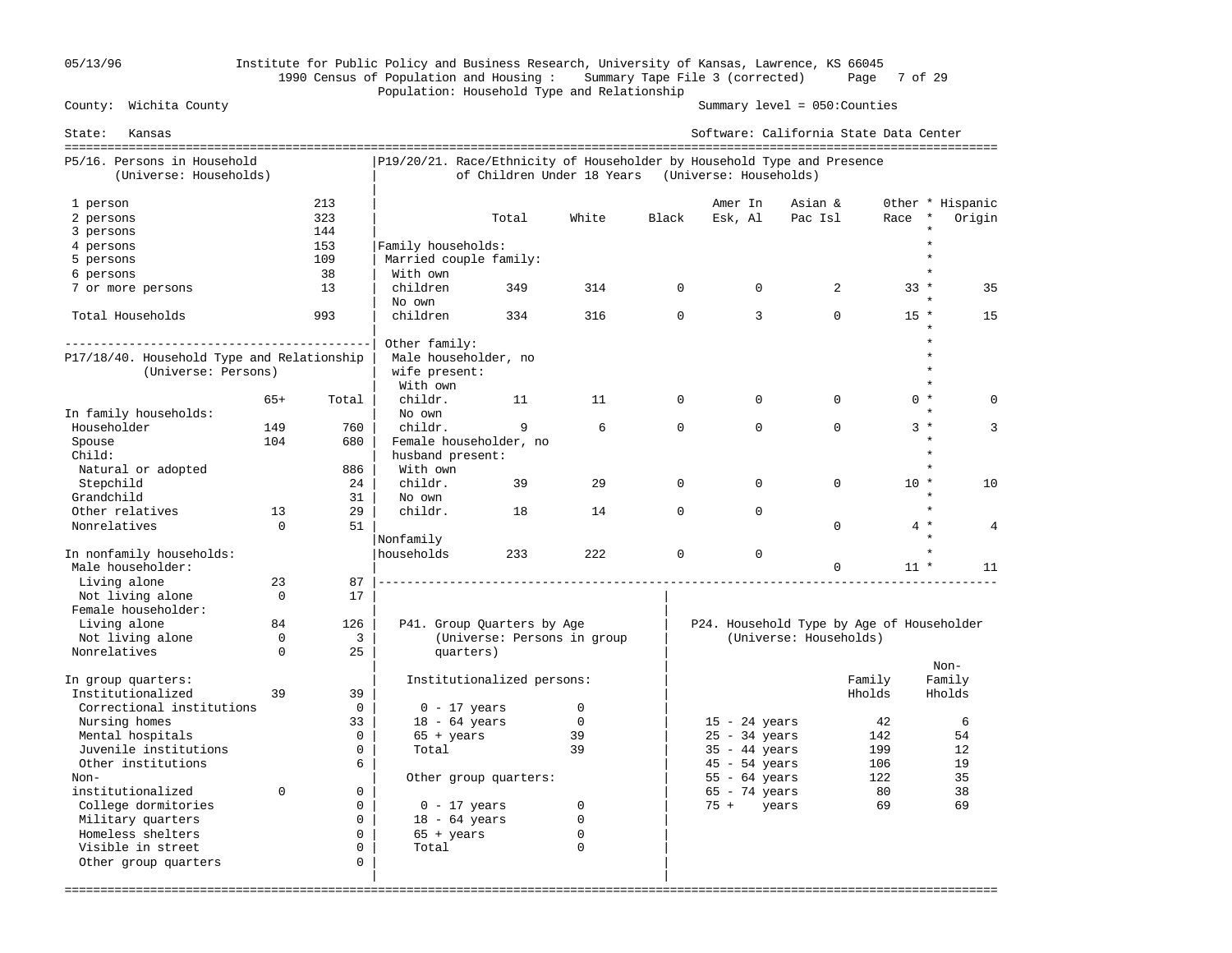## 05/13/96 Institute for Public Policy and Business Research, University of Kansas, Lawrence, KS 66045 1990 Census of Population and Housing : Summary Tape File 3 (corrected) Page 8 of 29 Population: Families, Subfamilies, and Marital Status<br>County: Wichita County

Summary level =  $050$ : Counties

| State: Kansas                               |                              |                |                                                                                 |                |                   | Software: California State Data Center                                                        |             |
|---------------------------------------------|------------------------------|----------------|---------------------------------------------------------------------------------|----------------|-------------------|-----------------------------------------------------------------------------------------------|-------------|
| P4. Families<br>(Universe: Families)        |                              |                | P23. Family Type and Age of Children<br>(Universe: Own children under 18 years) |                |                   | P25. Subfamily Type and Presence of Own<br>Children Under 18 Years<br>(Universe: Subfamilies) |             |
|                                             |                              |                | In married-couple family:                                                       |                |                   |                                                                                               |             |
| Total                                       |                              | 760            | Under 3 years                                                                   | 154            |                   | Married-couple subfamily:                                                                     |             |
|                                             |                              |                | 3 and 4 years                                                                   | 49             | With own children |                                                                                               | $\mathbf 0$ |
|                                             |                              |                | 5 years                                                                         | 50             | No own children   |                                                                                               | $\Omega$    |
|                                             |                              |                | 6 to 11 years                                                                   | 231            |                   |                                                                                               |             |
|                                             |                              |                | 12 and 13 years                                                                 | 100            |                   | Mother-child subfamily                                                                        | 15          |
| P22. Family Type and Presence of Children   |                              |                | 14 years                                                                        | 41             |                   | Father-child subfamily                                                                        | 9           |
| 18 Years and Over<br>(Universe: Families)   |                              |                | 15 to 17 years                                                                  | 103            |                   |                                                                                               |             |
|                                             |                              |                | In other family:                                                                |                |                   |                                                                                               |             |
| Married-couple family:                      |                              |                | Male householder, no spouse:                                                    |                |                   |                                                                                               |             |
| With children 18 years & over               |                              | 49             | Under 3 years                                                                   | $\mathbf 0$    |                   | P26. Subfamily type and relationship                                                          |             |
| No children 18 years & over                 |                              | 634            | 3 and 4 years                                                                   | 3              |                   | (Universe: Persons in Subfamilies)                                                            |             |
|                                             |                              |                | 5 years                                                                         | $\mathbf{1}$   |                   |                                                                                               |             |
| Other family:                               |                              |                | 6 to 11 years                                                                   | 8              |                   | Persons in married-couple subfamily:                                                          |             |
| Male householder, no spouse:                |                              |                | 12 and 13 years                                                                 | $\mathbf 0$    |                   |                                                                                               |             |
| With children 18 years & over               |                              | 7              | 14 years                                                                        | $\Omega$       | Reference person  |                                                                                               | $\mathbf 0$ |
| No children 18 years & over                 |                              | 13             | 15 to 17 years                                                                  | $\Omega$       | Spouse            |                                                                                               | $\mathbf 0$ |
|                                             |                              |                |                                                                                 |                | Child             |                                                                                               | $\Omega$    |
| Female householder, no spouse:              |                              |                | Female householder, no spouse:                                                  |                |                   |                                                                                               |             |
| With children 18 years & over               |                              | 18             | Under 3 years                                                                   | 15             |                   | Persons in mother-child subfamily:                                                            |             |
| No children 18 years & over                 |                              | 39             | 3 and 4 years                                                                   | $5^{\circ}$    |                   |                                                                                               |             |
|                                             |                              |                | 5 years                                                                         | $\overline{4}$ | Parent            |                                                                                               | 15          |
|                                             |                              |                | 6 to 11 years                                                                   | -21            | Child             |                                                                                               | 18          |
|                                             |                              |                | 12 and 13 years                                                                 | 16             |                   |                                                                                               |             |
|                                             |                              |                | 14 years                                                                        | $\overline{2}$ |                   | Persons in father-child subfamily:                                                            |             |
|                                             |                              |                | 15 to 17 years                                                                  | 11             |                   |                                                                                               |             |
| P38/39. Marital Status by Age and Aggregate |                              |                |                                                                                 |                | Parent            |                                                                                               | 9           |
|                                             | Number of Children Ever Born |                |                                                                                 |                | Child             |                                                                                               | 7           |
|                                             |                              |                |                                                                                 |                |                   |                                                                                               |             |
|                                             |                              | Aggregate      | P27. Sex by Marital Status                                                      |                |                   |                                                                                               |             |
|                                             |                              | Number of      | (Universe: Persons 15 years and over)                                           |                |                   |                                                                                               |             |
|                                             |                              | Children       |                                                                                 |                |                   |                                                                                               |             |
|                                             | Females                      | Ever Born      |                                                                                 |                |                   |                                                                                               |             |
| Never married:                              |                              |                |                                                                                 | Male           | Female            | Total                                                                                         |             |
| $15 - 24$ years                             | 81                           | 8              |                                                                                 |                |                   |                                                                                               |             |
| $25 - 34$ years                             | 13                           | 18             | Never married                                                                   | 184            | 102               | 286                                                                                           |             |
| $35 - 44$ years                             | 8 <sup>8</sup>               | $\overline{0}$ | Married:                                                                        |                |                   |                                                                                               |             |
| 45 + years                                  | $\overline{0}$               | $\mathbf 0$    | Spouse present<br>Spouse absent:                                                | 683            | 680               | 1,363                                                                                         |             |
| Ever married:                               |                              |                | Separated                                                                       |                | 8<br>11           | 19                                                                                            |             |
| $15 - 24$ years                             | 48                           | 40             | Other                                                                           | 20             | 16                | -36                                                                                           |             |
| $25 - 34$ years                             | 179                          | 412            | Widowed                                                                         |                | 21<br>144         | 165                                                                                           |             |
| $35 - 44$ years                             | 180                          | 451            | Divorced                                                                        | 74             | 58                | 132                                                                                           |             |
| 45 + years                                  | 499                          | 1,837          |                                                                                 |                |                   |                                                                                               |             |
|                                             |                              |                |                                                                                 |                |                   |                                                                                               |             |
|                                             |                              |                |                                                                                 |                |                   |                                                                                               |             |
|                                             |                              |                |                                                                                 |                |                   |                                                                                               |             |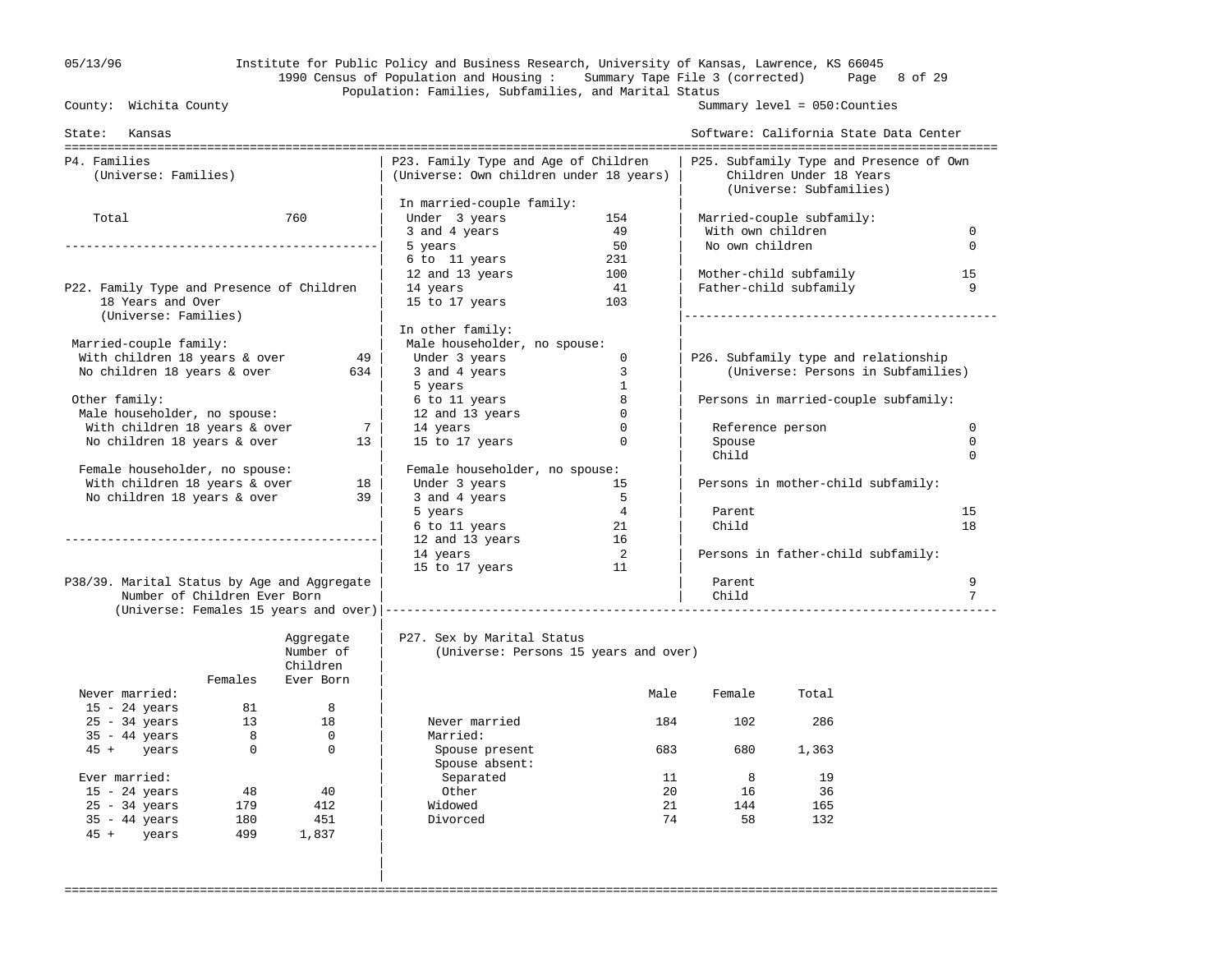## 05/13/96 Institute for Public Policy and Business Research, University of Kansas, Lawrence, KS 66045 1990 Census of Population and Housing : Summary Tape File 3 (corrected) Page 9 of 29 Population: Transportation to and Place of Work<br>County: Wichita County

Summary level =  $050$ : Counties

| State:<br>Kansas                                                                                                                                                                                                                                                                                                                                                                  |                                                    |                                                                                                                                                                                                                                      |                                                                                                                                                    | Software: California State Data Center                                                                                                                                                                                                                                                                                                                                                                                                                                                           |                                                                                                 |
|-----------------------------------------------------------------------------------------------------------------------------------------------------------------------------------------------------------------------------------------------------------------------------------------------------------------------------------------------------------------------------------|----------------------------------------------------|--------------------------------------------------------------------------------------------------------------------------------------------------------------------------------------------------------------------------------------|----------------------------------------------------------------------------------------------------------------------------------------------------|--------------------------------------------------------------------------------------------------------------------------------------------------------------------------------------------------------------------------------------------------------------------------------------------------------------------------------------------------------------------------------------------------------------------------------------------------------------------------------------------------|-------------------------------------------------------------------------------------------------|
| P45/46/47/48. Place of Work<br>(Universe: Workers 16 years<br>and over)                                                                                                                                                                                                                                                                                                           |                                                    | P49. Means of Transportation to Work<br>(Universe: Workers 16 years<br>and over)                                                                                                                                                     |                                                                                                                                                    | P50/51. Travel Time to Work<br>(Universe: Workers 16 years<br>and over)                                                                                                                                                                                                                                                                                                                                                                                                                          |                                                                                                 |
| Worked in State of residence:<br>Worked in county of residence<br>Worked out of county of residence<br>Worked outside State of residence<br>*****************************<br>Living in an MSA/PMSA:<br>Worked in MSA/PMSA of residence:<br>Central city<br>Remainder of this MSA/PMSA<br>Worked outside MSA/PMSA of residence:<br>Worked in a different MSA/PMSA:<br>Central city | 1,081<br>104<br>19<br>0<br>$\Omega$<br>$\Omega$    | Car, truck, or van:<br>Drove alone<br>Carpooled<br>Public transportation:<br>Bus or trolley bus<br>Streetcar/trolley car<br>Subway or elevated<br>Railroad<br>Ferryboat<br>Taxicab<br>Motorcycle<br>Bicycle<br>Walked<br>Other means | 931<br>111<br>6<br>$\overline{0}$<br>$\overline{0}$<br>$\overline{0}$<br>$\Omega$<br>$\mathbf{0}$<br>$4\overline{ }$<br>$\overline{a}$<br>62<br>32 | Did not work at home:<br>$0 - 4$ minutes<br>$5 - 9$ minutes<br>$10 - 14$ minutes<br>$15 - 19$ minutes<br>$20 - 24$ minutes<br>$25 - 29$ minutes<br>$30 - 34$ minutes<br>$35 - 39$ minutes<br>$40 - 44$ minutes<br>$45 - 59$ minutes<br>$60 - 89$ minutes<br>90 or more minutes<br>Worked at home                                                                                                                                                                                                 | 237<br>333<br>217<br>147<br>103<br>2<br>54<br>$\mathbf 0$<br>11<br>15<br>13<br>16<br>56         |
| Remain. of a different MSA/PMSA<br>Worked outside of any MSA/PMSA<br>Not living in an MSA/PMSA:<br>Worked in an MSA/PMSA:<br>Central city                                                                                                                                                                                                                                         | $\mathbf 0$<br>$\Omega$<br>5                       | Worked at home<br>Total workers                                                                                                                                                                                                      | 56<br>1,204                                                                                                                                        | Mean travel time to work                                                                                                                                                                                                                                                                                                                                                                                                                                                                         | 12 minutes                                                                                      |
| Remainder of MSA/PMSA<br>Worked outside of any MSA/PMSA<br>*****************************                                                                                                                                                                                                                                                                                          | $\mathbf{0}$<br>1,199                              | P53. Private Vehicle Occupancy<br>(Universe: Workers 16 years<br>and over)                                                                                                                                                           |                                                                                                                                                    | P52. Time Leaving Home to Go to Work<br>(Universe: Workers 16 years and<br>and over)                                                                                                                                                                                                                                                                                                                                                                                                             |                                                                                                 |
| Living in a place:<br>Worked in place of residence<br>Worked outside place of residence<br>Not living in a place<br>*****************************<br>Living in the 9 Northeastern States:<br>Worked in the minor civil<br>division of residence<br>Worked outside minor civil<br>division of residence<br>Not living in the 9 Northeastern<br>States                              | 506<br>286<br>412<br>$\Omega$<br>$\Omega$<br>1,204 | Car, truck, or van:<br>Drove alone<br>In 2-person carpool<br>In 3-person carpool<br>In 4-person carpool<br>In 5-person carpool<br>In 6-person carpool<br>In 7-or-more carpool<br>Other means                                         | 931<br>91<br>18<br>$\overline{0}$<br>2<br>$\Omega$<br>$\Omega$<br>162                                                                              | Did not work at home:<br>$12:00$ a.m. - $4:59$ a.m.<br>$5:00$ a.m. - $5:29$ a.m.<br>$5:30$ a.m. - $5:59$ a.m.<br>$6:00$ a.m. - $6:29$ a.m.<br>$6:30$ a.m. - $6:59$ a.m.<br>$7:00$ a.m. - $7:29$ a.m.<br>$7:30$ a.m. - $7:59$ a.m.<br>$8:00$ a.m. - $8:29$ a.m.<br>$8:30$ a.m. - $8:59$ a.m.<br>$9:00$ a.m. - $9:59$ a.m.<br>$10:00$ a.m. - $10:59$ a.m.<br>$11:00$ a.m. - $11:59$ a.m.<br>$12:00 \text{ p.m.} - 3:59 \text{ p.m.}$<br>$4:00 \text{ p.m.} - 11:59 \text{ p.m.}$<br>Worked at home | 13<br>$\Omega$<br>13<br>38<br>171<br>279<br>265<br>154<br>58<br>48<br>11<br>5<br>29<br>64<br>56 |
|                                                                                                                                                                                                                                                                                                                                                                                   |                                                    |                                                                                                                                                                                                                                      |                                                                                                                                                    |                                                                                                                                                                                                                                                                                                                                                                                                                                                                                                  |                                                                                                 |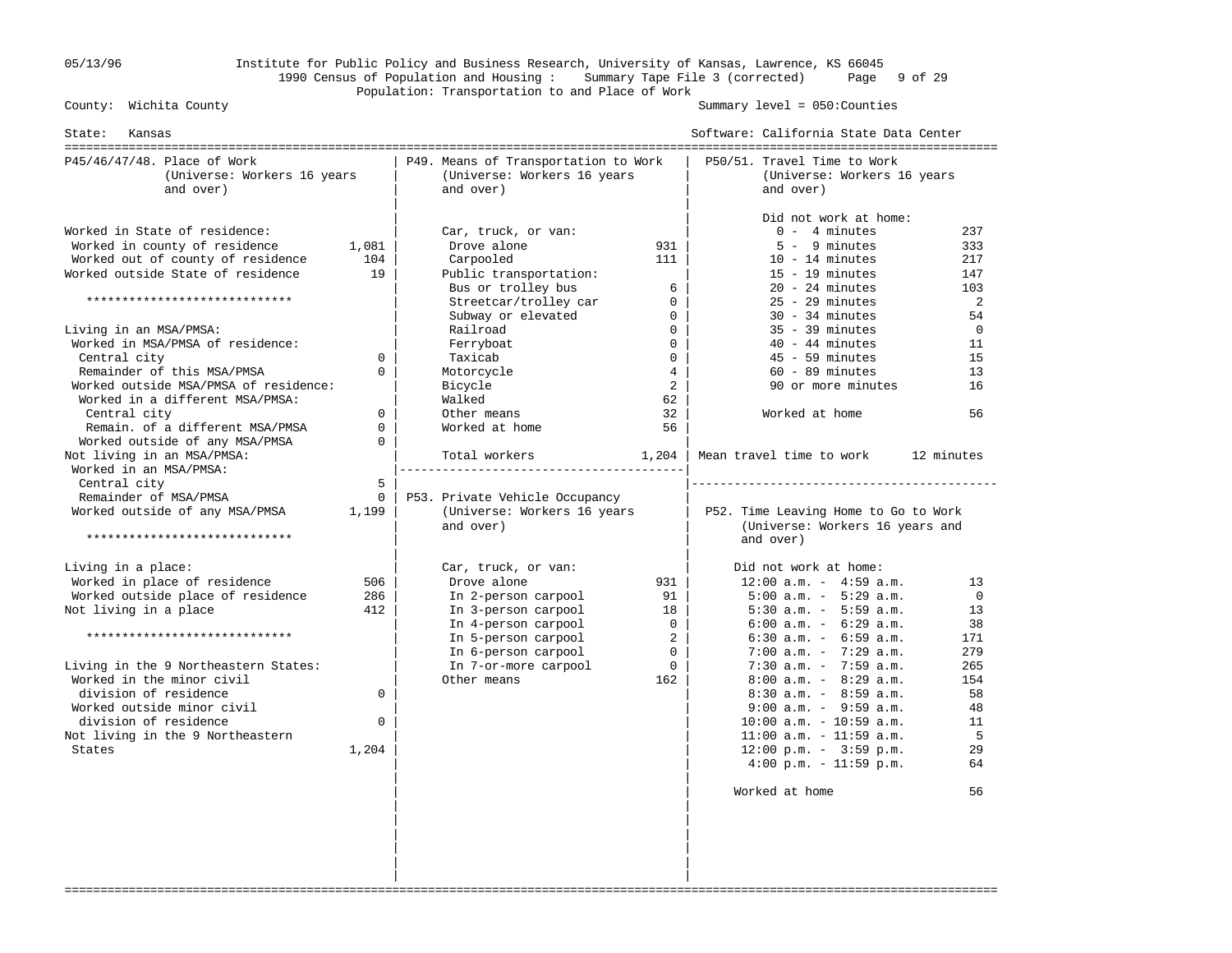#### 05/13/96 Institute for Public Policy and Business Research, University of Kansas, Lawrence, KS 66045 1990 Census of Population and Housing : Summary Tape File 3 (corrected) Page 10 of 29 Population: School Enrollment and Educational Attainment<br>Summar Summar Summary level =  $050$ : Counties

State: Kansas Software: California State Data Center =================================================================================================================================== School Enrollment and Type of | P55/56. Race and Hispanic Origin by School Enrollment and Type of School<br>School (Universe: Persons 3 years | (Universe: Persons 3 years and over) (Universe: Persons 3 years and over) and over) | Enrolled in preprimary school:  $\begin{array}{ccc} \mid & \mid & \mid & \text{MME} & \text{MME} & \text{MME} & \text{MHE} \mid \end{array}$  and  $\begin{array}{ccc} \text{EME} & \text{MHE} & \text{MHE} & \text{MHE} & \text{MHE} & \text{MHE} & \text{MHE} & \text{MHE} & \text{MHE} & \text{MHE} & \text{MHE} & \text{MHE} & \text{MHE} & \text{MHE} & \text{MHE} & \text{MHE} & \text{MHE} & \text{MHE} &$  Public school 68 | Total White Black Esk, Al Pac Isl Race \* Origin Private school 1 | Enrolled \*  $\ln \text{ school}:$ Enrolled in elementary or  $\begin{array}{c|ccc}\n & & \text{Preprimary} & & \\
 & & \text{steprimary} & & \\
\hline\n\end{array}$ high school: | school 69 67 0 0 2 \* 2 Public school 558 | Elementary \* Private school  $\qquad \qquad 12 \qquad \text{or high}$  | school 570 466 0 0 7 97 \* 139 Enrolled in college:  $\begin{array}{cccccccc} \text{Enrolled in college} & & & \text{1} & & \text{College} & & & 80 & & 80 & & 0 & & 0 & & 0 & & \star & & 0 \ \text{Public school} & & & & & & & & 72 & & \end{array}$ Public school  $\overline{72}$  | \* Private school  $\begin{array}{ccc} 8 & | \,\text{Not} \end{array}$  | enrolled 1,864 1,693 0 3 8 160 \* 173 Not enrolled in school 1,864 | | | -----------------------------------------------------------------------------------------------------------------------------------

#### P57/58/59/60. Educational Attainment by Race and Hispanic Origin (Universe: Persons 18 years and over)

|                                           | Persons<br>$18 +$ |       |       |             | 25<br>Persons      |                    |                              |                    |
|-------------------------------------------|-------------------|-------|-------|-------------|--------------------|--------------------|------------------------------|--------------------|
|                                           | Total             | Total | White | Black       | Amer In<br>Esk, Al | Asian &<br>Pac Isl | Other *<br>Race *            | Hispanic<br>Origin |
| Less than 9th grade<br>9th to 12th grade, | 304               | 295   | 197   | 0           | $\mathbf 0$        | 0                  | $\star$<br>$98 *$<br>$\star$ | 102                |
| no diploma                                | 237               | 193   | 171   | 0           | 3                  | 0                  | $19 *$                       | 19                 |
| High school graduate                      | 607               | 549   | 527   | $\Omega$    |                    | $\overline{a}$     | $20 *$                       | 27                 |
| Some college, no degree                   | 381               | 344   | 343   | $\Omega$    |                    | 0                  | $1 *$                        |                    |
| Associate degree                          | 131               | 126   | 126   | 0           | 0                  | 0                  | $0 *$                        | 0                  |
| Bachelor's degree                         | 142               | 142   | 140   | 0           | $\Omega$           | 2                  | $0 *$                        | $\Omega$           |
| Graduate or professional                  |                   |       |       |             |                    |                    | $\star$                      |                    |
| degree                                    | 74                | 74    | 70    | $\mathbf 0$ | $\Omega$           | 4                  | $0 *$                        | $\Omega$           |
|                                           |                   |       |       |             |                    |                    | $\star$                      |                    |
|                                           |                   |       |       |             |                    |                    | $\star$                      |                    |
| Total                                     | 1,876             | 1,723 | 1,574 | 0           | 3                  | 8                  | $138 *$                      | 149                |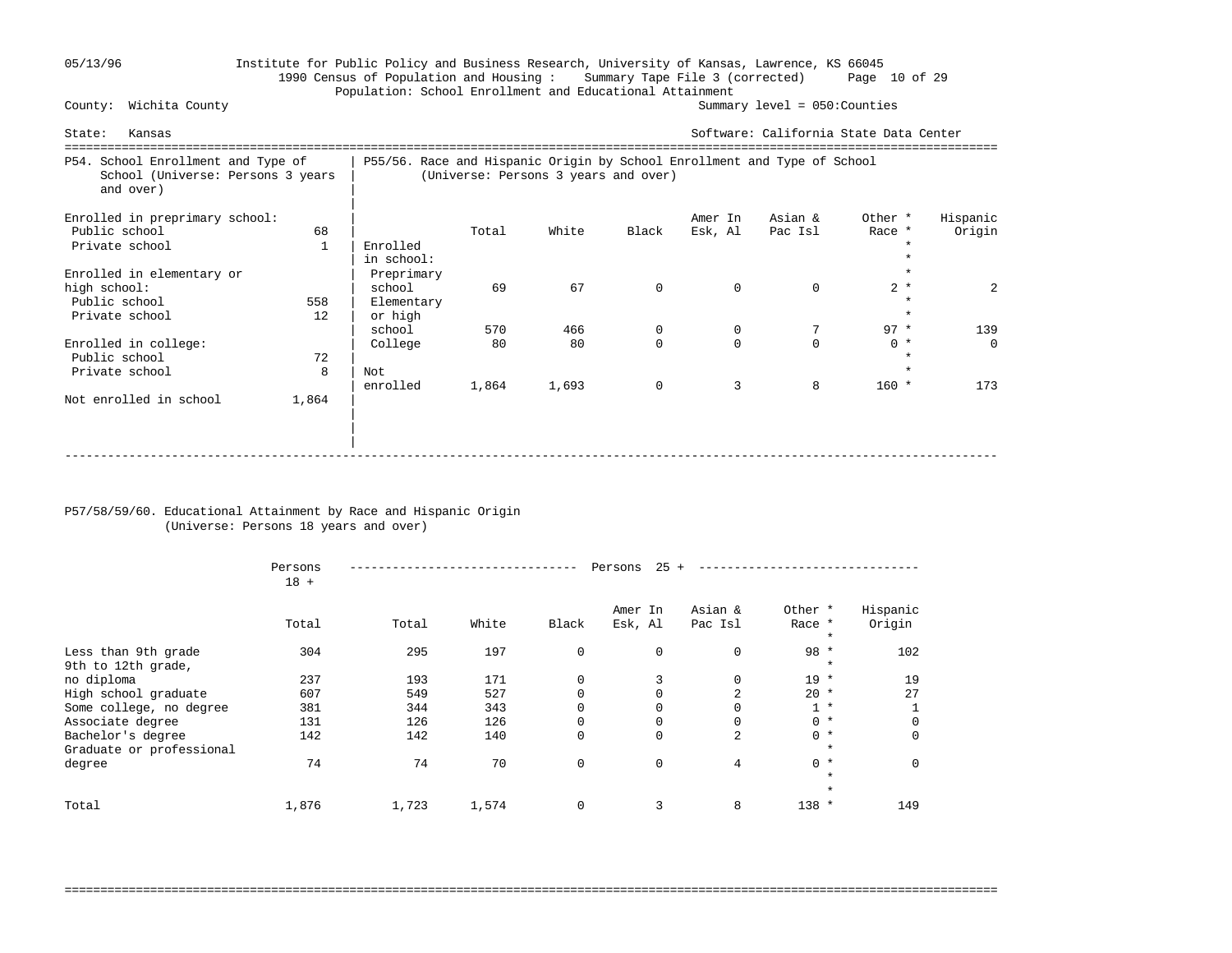## 05/13/96 Institute for Public Policy and Business Research, University of Kansas, Lawrence, KS 66045 1990 Census of Population and Housing : Summary Tape File 3 (corrected) Page 11 of 29 Population: Education and Employment Status

Summary level =  $050$ : Counties

State: Kansas Software: California State Data Center

===================================================================================================================================

===================================================================================================================================

P61/62/63. School Enrollment, Educational Attainment, and Employment Status by Race and Hispanic Origin

(Universe: Persons 16 to 19 years)

----------------------------- Persons 16 to 19 Years --------------------------

|                                         |          |          |             | Amer In  | Asian &        | Other    | $\star$             | Hispanic |
|-----------------------------------------|----------|----------|-------------|----------|----------------|----------|---------------------|----------|
|                                         | Total    | White    | Black       | Esk, Al  | Pac Isl        | Race     | *                   | Origin   |
|                                         |          |          |             |          |                |          | $\star$             |          |
| In Armed Forces:<br>Enrolled in school: |          |          |             |          |                |          | *                   |          |
| High school graduate                    | $\Omega$ | 0        | $\mathbf 0$ | 0        | 0              | $\Omega$ | $\star$             | $\Omega$ |
| Not high school graduate                | $\Omega$ | $\Omega$ | $\Omega$    | $\Omega$ | $\Omega$       | $\Omega$ | $^\star$<br>$\star$ | $\Omega$ |
| Not enrolled in school:                 |          |          |             |          |                |          | $\star$             |          |
| High school graduate                    | $\Omega$ | 0        | 0           | 0        | $\Omega$       | 0        | $^\ast$             | $\Omega$ |
| Not high school graduate                | $\cap$   | $\Omega$ | $\Omega$    | $\Omega$ | $\Omega$       | $\Omega$ | $\ast$              | $\Omega$ |
|                                         |          |          |             |          |                |          | $\star$             |          |
| Civilian:                               |          |          |             |          |                |          | *                   |          |
| Enrolled in school:                     |          |          |             |          |                |          | ÷                   |          |
| Employed                                | 43       | 35       | 0           | 0        | $\Omega$       | 8        | $\star$             | 8        |
| Unemployed                              | 6        | 0        | 0           | 0        | $\Omega$       | 6        | $^\ast$             | 6        |
| Not in labor force                      | 53       | 41       | $\Omega$    | $\Omega$ | $\overline{a}$ | 10       | $\ast$              | 10       |
| Not enrolled in school:                 |          |          |             |          |                |          | $\star$<br>$\star$  |          |
| High school graduate:                   |          |          |             |          |                |          | $\star$             |          |
| Employed                                | 5        | 5        | 0           | 0        | $\Omega$       | $\Omega$ | $\star$             | $\Omega$ |
| Unemployed                              | $\Omega$ | 0        | 0           | 0        | $\Omega$       | $\Omega$ | $^\star$            | $\Omega$ |
| Not in labor force                      | 8        | 8        | $\Omega$    | $\Omega$ | $\Omega$       | $\cap$   | $\star$             | $\Omega$ |
| Not high school graduate:               |          |          |             |          |                |          | $\star$<br>$\star$  |          |
| Employed                                | 11       | 5        | $\Omega$    | $\Omega$ | $\Omega$       | 6        | $\star$             | 6        |
| Unemployed                              | $\Omega$ | $\Omega$ | $\Omega$    | $\Omega$ | 0              | 0        | $\star$             | $\Omega$ |
| Not in labor force                      | 6        | 6        | 0           | U        | O              | 0        | $\star$             | $\Omega$ |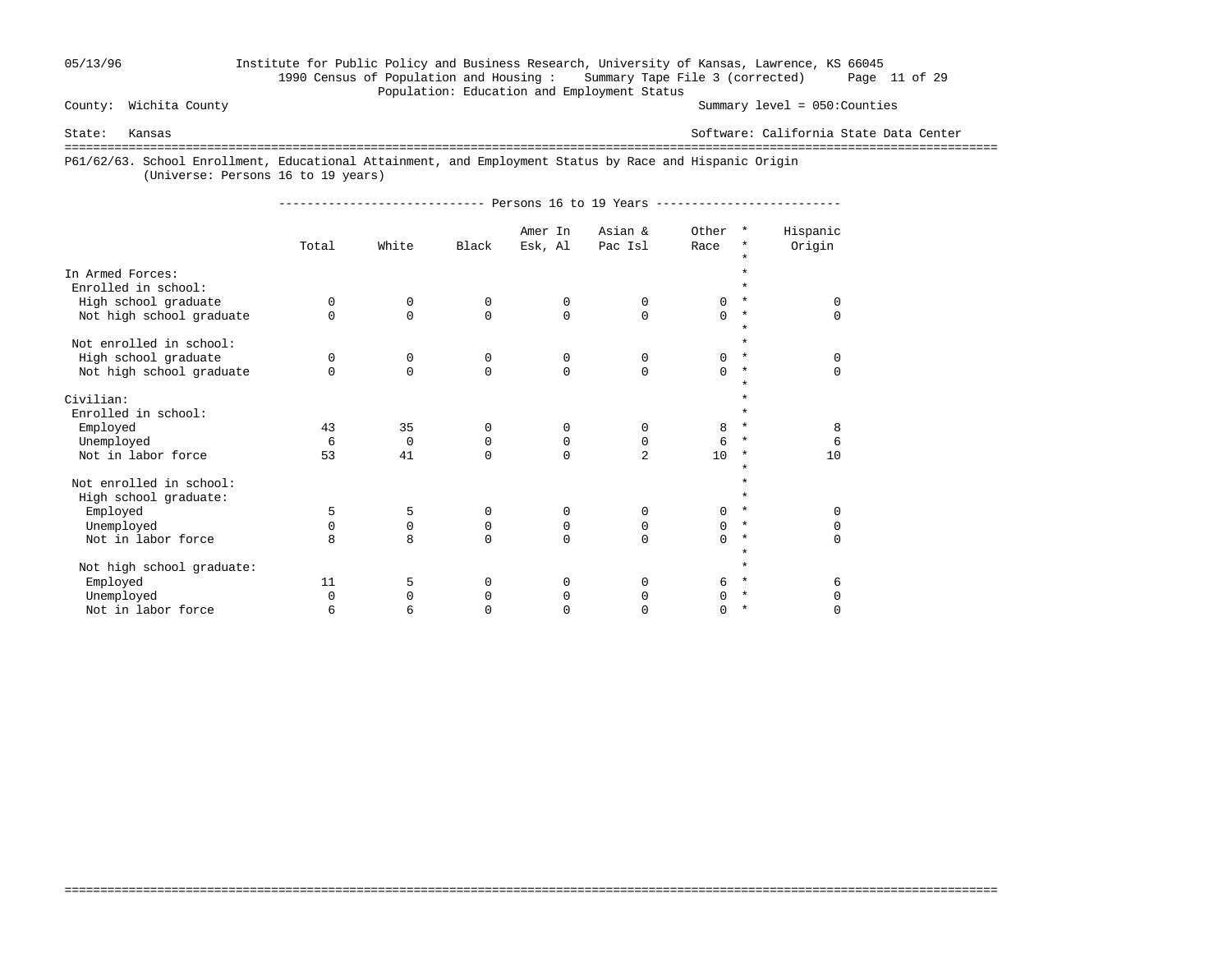## 05/13/96 Institute for Public Policy and Business Research, University of Kansas, Lawrence, KS 66045 1990 Census of Population and Housing : Summary Tape File 3 (corrected) Page 12 of 29 Population: Industry and Occupation<br>County: Wichita County

Summary level =  $050$ : Counties

| State:<br>Kansas                                                            |     |                                                                    |                | Software: California State Data Center                               |     |
|-----------------------------------------------------------------------------|-----|--------------------------------------------------------------------|----------------|----------------------------------------------------------------------|-----|
| P75. Sex by Work Status in 1989<br>(Universe: Persons 16 years<br>and over) |     | P77. Industry<br>(Universe: Employed persons<br>16 years and over) |                | P78. Occupation<br>(Universe: Employed persons<br>16 years and over) |     |
| Male:                                                                       |     |                                                                    |                | Managerial & professional specialty                                  |     |
| Worked in 1989                                                              | 840 | Agriculture, forestry, &                                           |                | occupations:<br>Executive, administrative, &                         |     |
| Did not work in 1989                                                        | 134 | fisheries                                                          | 485            | managerial                                                           | 60  |
|                                                                             |     |                                                                    |                | Professional specialty                                               | 87  |
| Female:                                                                     |     | Mining                                                             | 5              |                                                                      |     |
|                                                                             |     |                                                                    |                | Technical, sales &                                                   |     |
| Worked in 1989                                                              | 570 | Construction                                                       | 85             | administrative support:                                              |     |
| Did not work in 1989                                                        | 416 |                                                                    |                | Technicians & related                                                |     |
|                                                                             |     | Manufacturing:                                                     |                | support                                                              | 11  |
|                                                                             |     | Nondurable goods                                                   | 23             | Sales                                                                | 93  |
|                                                                             |     | Durable goods                                                      | $\overline{0}$ | Administrative support,                                              |     |
|                                                                             |     |                                                                    | 31             | including clerical                                                   | 128 |
|                                                                             |     | Transportation                                                     |                | Service occupations:                                                 |     |
|                                                                             |     | Communications & other                                             |                | Private household                                                    | 10  |
|                                                                             |     | public utilities                                                   | 11             | Protective service                                                   | 6   |
| P79. Class of Worker                                                        |     |                                                                    |                | Service, except protective                                           |     |
| (Universe: Employed persons                                                 |     | Wholesale trade                                                    | 57             | and household                                                        | 148 |
| 16 years and over)                                                          |     |                                                                    |                |                                                                      |     |
|                                                                             |     | Retail trade                                                       | 143            | Farming, forestry, &                                                 |     |
|                                                                             |     |                                                                    |                | fishing occupations                                                  | 339 |
|                                                                             |     | Finance, insurance, &                                              |                |                                                                      |     |
|                                                                             |     | real estate                                                        | 37             | Precision production,                                                |     |
| Private for profit                                                          |     |                                                                    |                | craft, & repair occupations                                          | 123 |
| wage and salary                                                             | 657 | Services:                                                          |                |                                                                      |     |
|                                                                             |     | Business & repair services<br>Personal services                    | 27             | Operators, fabricators,                                              |     |
| Private not-for-profit<br>wage and salary                                   | 46  | Entertainment & recreation                                         | 24<br>3        | & laborers:<br>Machine operators,                                    |     |
|                                                                             |     | Professional & related services:                                   |                | assemblers & inspectors                                              | 39  |
| Local government                                                            | 165 | Health services                                                    | 82             | Transportation &                                                     |     |
| State government                                                            | 37  | Educational services                                               | 111            | material moving occupations                                          | 102 |
| Federal government                                                          | 15  | Other professional & related                                       |                | Handlers, equipment cleaners,                                        |     |
|                                                                             |     | services                                                           | 47             | helpers, & laborers                                                  | 62  |
| Self-employed                                                               | 263 |                                                                    |                |                                                                      |     |
|                                                                             |     | Public administration                                              | 37             |                                                                      |     |
| Unpaid family                                                               | 25  |                                                                    |                |                                                                      |     |
|                                                                             |     |                                                                    |                |                                                                      |     |
|                                                                             |     |                                                                    |                |                                                                      |     |
|                                                                             |     |                                                                    |                |                                                                      |     |
|                                                                             |     |                                                                    |                |                                                                      |     |
|                                                                             |     |                                                                    |                |                                                                      |     |
|                                                                             |     |                                                                    |                |                                                                      |     |
|                                                                             |     |                                                                    |                |                                                                      |     |
|                                                                             |     |                                                                    |                |                                                                      |     |
|                                                                             |     |                                                                    |                |                                                                      |     |
|                                                                             |     |                                                                    |                |                                                                      |     |

===================================================================================================================================

| |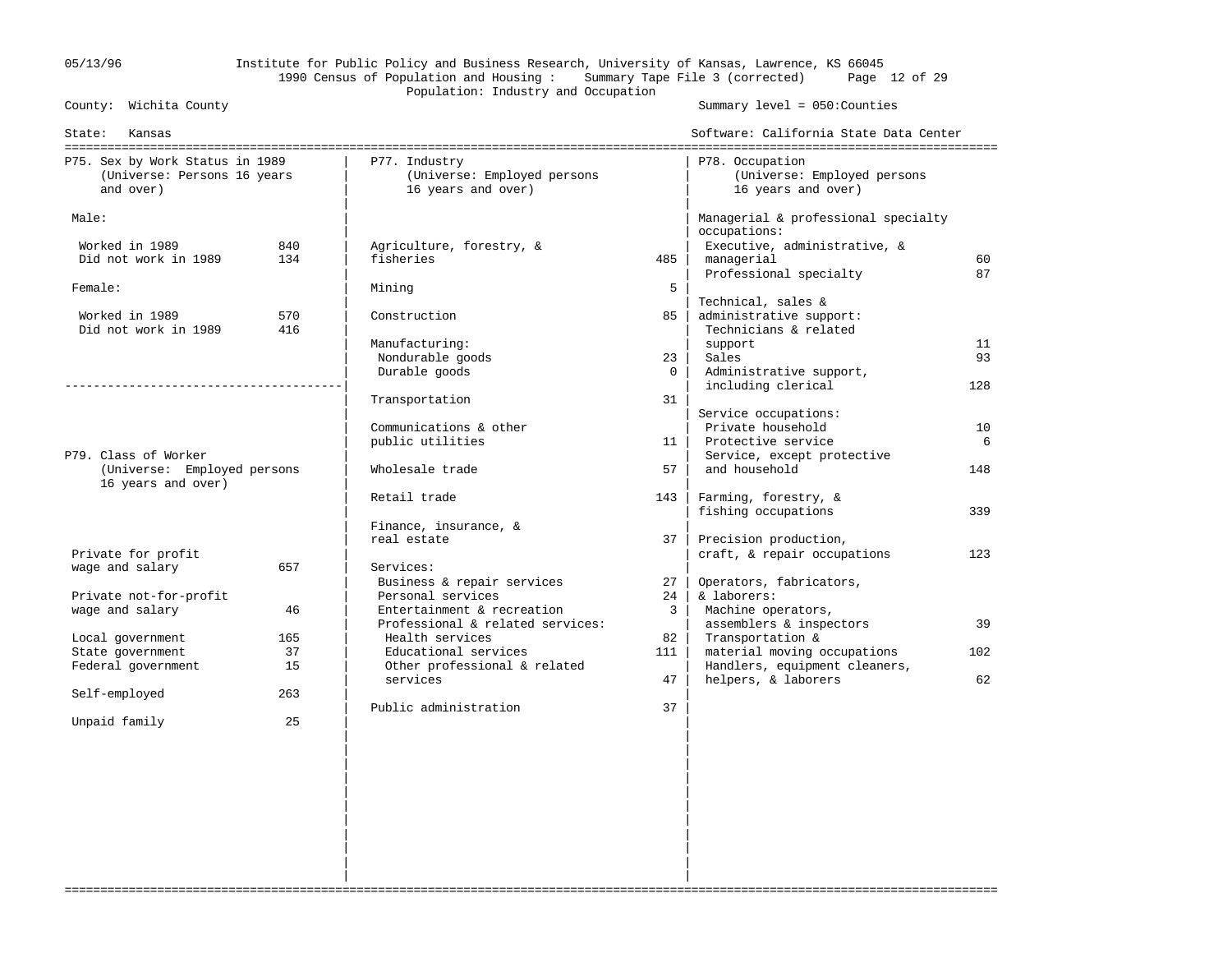### 05/13/96 Institute for Public Policy and Business Research, University of Kansas, Lawrence, KS 66045 1990 Census of Population and Housing : Summary Tape File 3 (corrected) Page 13 of 29 Population: Labor Force Status

Summary level =  $050$ : Counties

State: Kansas Software: California State Data Center =================================================================================================================================== P76. Sex by Work Status in 1989, Usual Hours Worked per Week in 1989, and Weeks Worked in 1989 (Universe: Persons 16 years and over) --------------------------------- Usual Hours Worked ---------------------------------- Total Persons 16+ ------- 35 + Hours ------- ----- 15 to 34 Hours ------ ----- 1 to 14 Hours -----

| Weeks     |      |        |       |      |        |       |      |        |       |      |        |       |
|-----------|------|--------|-------|------|--------|-------|------|--------|-------|------|--------|-------|
| worked    | Male | Female | Total | Male | Female | Total | Male | Female | Total | Male | Female | Total |
| $50 - 52$ | 611  | 286    | 897   | 566  | 211    | 777   | 25   | 71     | 96    | 20   |        | 24    |
| $48 - 49$ | 45   | 10     | 55    | 44   | 10     | 54    |      |        |       |      |        | 0     |
| $40 - 47$ | 35   | 35     | 70    | 32   | 17     | 49    |      | 12     | 15    |      |        | 6     |
| $27 - 39$ | 39   | 76     | 115   | 29   | 53     | 82    | 10   | 19     | 29    |      |        | 4     |
| $14 - 26$ | 43   | 88     | 131   | 30   | 48     | 78    | 11   | 29     | 40    |      | ᆂᆂ     | 13    |
| $1 - 13$  | 67   | 75     | 142   | 36   | 27     | 63    | 21   | 33     | 54    | 10   | ᅶ      | 25    |

-----------------------------------------------------------------------------------------------------------------------------------

===================================================================================================================================

Did not

| work | 134 | 416 | 550 |
|------|-----|-----|-----|

|

P73. Presence and Age of Children and Employment Status | P74. Presence & Age of Children by Employment Status of Parents (Universe: Females 16 years and over) | (Universe: Own children under 18 years in families (Universe: Own children under 18 years in families and subfamilies)

| Employed or in Armed Forces      | 46  |                               | $1 - 5$ | $6 - 17$       |
|----------------------------------|-----|-------------------------------|---------|----------------|
| Unemployed                       |     | Living with two parents:      |         |                |
| Not in labor force               | 41  | Both parents in labor force   | 125     | 278            |
|                                  |     | Father only in labor force    | 126     | 193            |
| 6 to 17 years only:              |     | Mother only in labor force    |         | $\overline{4}$ |
| In labor force:                  |     | Neither parent in labor force |         | $\Omega$       |
| Employed or in Armed Forces      | 115 |                               |         |                |
| Unemployed                       |     | Living with one parent:       |         |                |
| Not in labor force               | 70  | Living with father:           |         |                |
|                                  |     | In labor force                |         | 12             |
| Under 6 years and 6 to 17 years: |     | Not in labor force            |         | 3              |
| In labor force:                  |     |                               |         |                |
| Employed or in Armed Forces      | 62  | Living with mother:           |         |                |
| Unemployed                       |     | In labor force                | 19      | 43             |
| Not in labor force               | 59  | Not in labor force            |         | 19             |

| With own children under 18 years: |          | Age of Own                    |                        |               |  |  |  |
|-----------------------------------|----------|-------------------------------|------------------------|---------------|--|--|--|
| Under 6 years only:               |          |                               | ------ Children ------ |               |  |  |  |
| In labor force:                   |          |                               |                        |               |  |  |  |
| Employed or in Armed Forces       | 46       |                               | $0 - 5$                | $6 - 17$      |  |  |  |
| Unemployed                        | $\Omega$ | Living with two parents:      |                        |               |  |  |  |
| Not in labor force                | 41       | Both parents in labor force   | 125                    | 278           |  |  |  |
|                                   |          | Father only in labor force    | 126                    | 193           |  |  |  |
| 6 to 17 years only:               |          | Mother only in labor force    | 2                      | 4             |  |  |  |
| In labor force:                   |          | Neither parent in labor force | 0                      | $\Omega$      |  |  |  |
| Employed or in Armed Forces       | 115      |                               |                        |               |  |  |  |
| Unemployed                        |          | Living with one parent:       |                        |               |  |  |  |
| Not in labor force                | 70       | Living with father:           |                        |               |  |  |  |
|                                   |          | In labor force                | 4                      | 12            |  |  |  |
| Under 6 years and 6 to 17 years:  |          | Not in labor force            | $\Omega$               | $\mathcal{L}$ |  |  |  |
| In labor force:                   |          |                               |                        |               |  |  |  |
| Employed or in Armed Forces       | 62       | Living with mother:           |                        |               |  |  |  |
| Unemployed                        |          | In labor force                | 19                     | 43            |  |  |  |
| Not in labor force                | 59       | Not in labor force            | 11                     | 19            |  |  |  |
| No own children under 18 years:   |          |                               |                        |               |  |  |  |
| In labor force:                   |          |                               |                        |               |  |  |  |
| Employed or in Armed Forces       | 222      |                               |                        |               |  |  |  |
| Unemployed                        | 5        |                               |                        |               |  |  |  |
| Not in labor force                | 359      |                               |                        |               |  |  |  |
|                                   |          |                               |                        |               |  |  |  |

 | |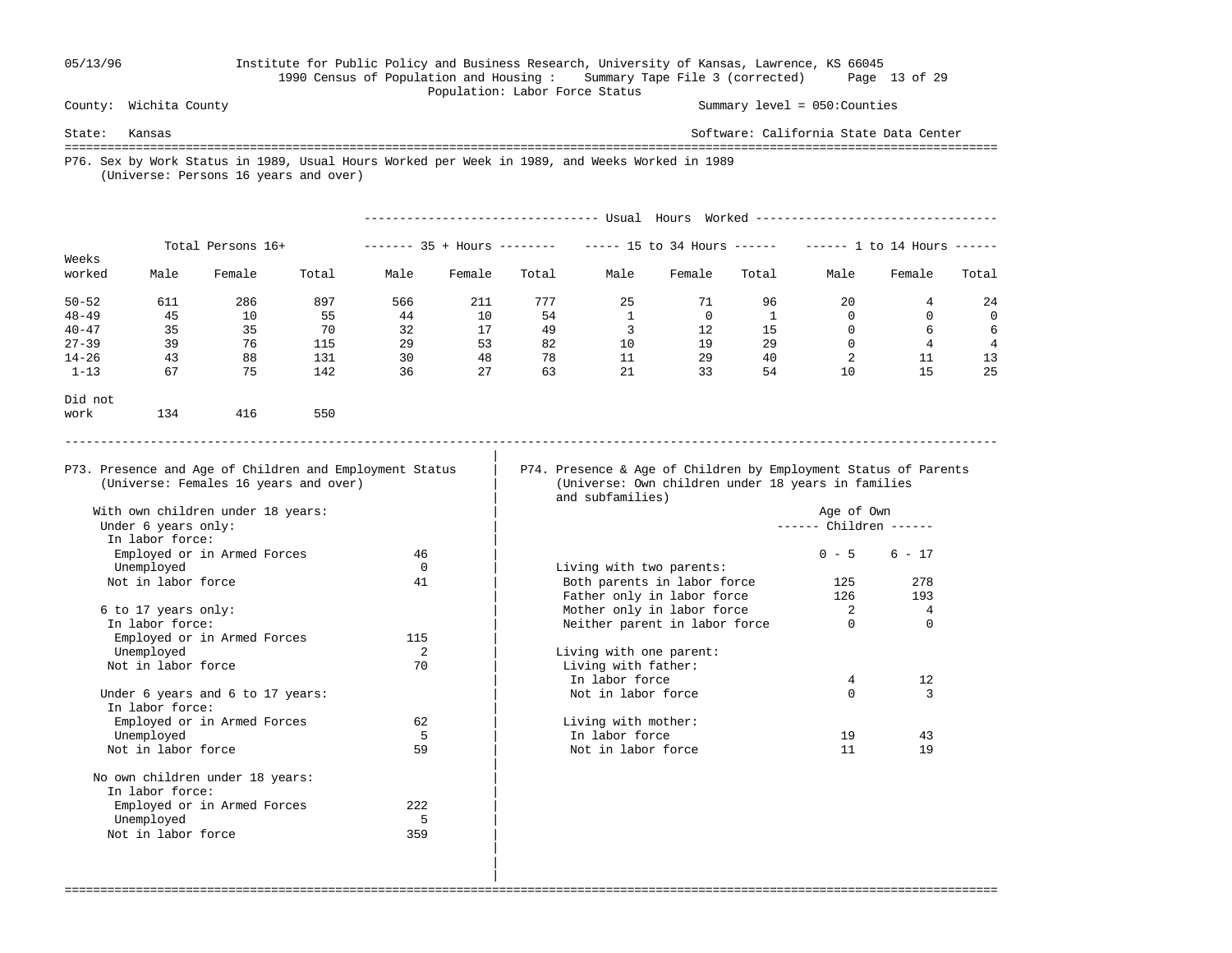## 05/13/96 Institute for Public Policy and Business Research, University of Kansas, Lawrence, KS 66045 1990 Census of Population and Housing : Summary Tape File 3 (corrected) Page 14 of 29 Population: Employment Status<br>
County: Wichita County

#### Summary level =  $050$ : Counties

State: Kansas Software: California State Data Center

===================================================================================================================================

===================================================================================================================================

P70/71/72. Employment Status

(Universe: Persons 16 years and over)

|                   | In<br>Armed | Civilian Labor Force |             | Not In<br>Labor |                |
|-------------------|-------------|----------------------|-------------|-----------------|----------------|
|                   | Forces      | Employed             | Unemployed  | Rate            | Force          |
| Total             | $\mathbf 0$ | 1,208                | 15          | 1.2%            | 737            |
| Male              | 0           | 763                  | 3           | 0.4%            | 208            |
| Female            | $\Omega$    | 445                  | 12          | 2.6%            | 529            |
| White             | $\mathbf 0$ | 1,094                | 4           | 0.4%            | 675            |
| Male              | 0           | 682                  | 0           | 0.0%            | 190            |
| Female            | $\mathbf 0$ | 412                  | 4           | 1.0%            | 485            |
| Black             | 0           | 0                    | 0           | . 응             | 0              |
| Male              | 0           | 0                    | 0           | . $\frac{6}{6}$ | $\mathbf 0$    |
| Female            | $\mathbf 0$ | $\mathbf 0$          | 0           | . 응             | $\mathbf 0$    |
| American Indian,  |             |                      |             |                 |                |
| Eskimo, Aleut     | 0           | 2                    | 0           | 0.0%            | 1              |
| Male              | 0           | $\overline{c}$       | 0           | 0.0%            | $\mathbf{1}$   |
| Female            | $\mathbf 0$ | $\mathbf 0$          | $\Omega$    | . 응             | $\Omega$       |
| Asian and Pacific |             |                      |             |                 |                |
| Islander          | 0           | 6                    | 0           | 0.0%            | $\overline{4}$ |
| Male              | 0           | $\overline{2}$       | $\mathbf 0$ | 0.0%            | $\overline{2}$ |
| Female            | $\mathbf 0$ | 4                    | 0           | 0.0%            | $\overline{a}$ |
| Other race        | 0           | 106                  | 11          | 9.4%            | 57             |
| Male              | $\mathbf 0$ | 77                   | 3           | 3.8%            | 15             |
| Female            | $\mathbf 0$ | 29                   | 8           | 21.6%           | 42             |
|                   |             |                      |             |                 |                |
| Hispanic origin   | 0           | 115                  | 11          | 8.7%            | 59             |
| Male              | 0           | 79                   | 3           | 3.7%            | 15             |
| Female            | $\Omega$    | 36                   | 8           | 18.2%           | 44             |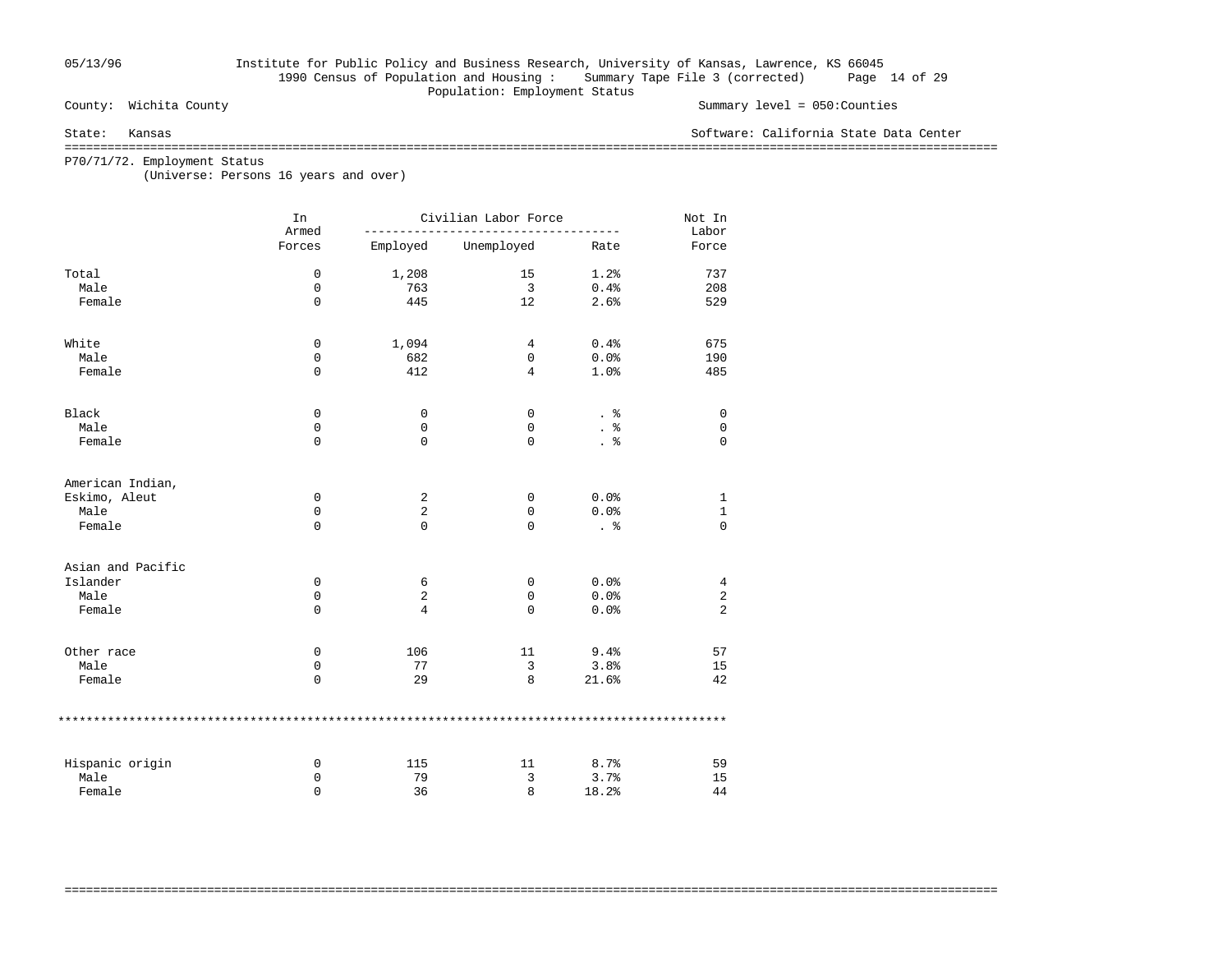### 05/13/96 Institute for Public Policy and Business Research, University of Kansas, Lawrence, KS 66045 1990 Census of Population and Housing : Summary Tape File 3 (corrected) Page 15 of 29 Population: Disability<br>
County: Wichita County

Summary level =  $050$ : Counties

| Kansas<br>State:                                                                                                                          |                                     |              |                |              | Software: California State Data Center                                                                                                                          | =========================== |          |  |  |
|-------------------------------------------------------------------------------------------------------------------------------------------|-------------------------------------|--------------|----------------|--------------|-----------------------------------------------------------------------------------------------------------------------------------------------------------------|-----------------------------|----------|--|--|
| P66. Sex by Age by Work Disability Status and Employment Status<br>(Universe: Civilian noninstitutionalized persons 16 years<br>and over) |                                     |              |                |              | P68. Sex by Age by Work Disability Status by Mobility and<br>Self-care Limitation Status (Universe: Civilian<br>noninstitutionalized persons 16 years and over) |                             |          |  |  |
|                                                                                                                                           | $------$ Male $-- ---$ Female $---$ |              |                |              | $16-64$ years                                                                                                                                                   | Male                        | Female   |  |  |
|                                                                                                                                           | $16 - 64$                           | $65+$        | $16 - 64$      | $65+$        | With a work disability:<br>With a mobility or                                                                                                                   |                             |          |  |  |
| With work disability:                                                                                                                     |                                     |              |                |              | self-care limitation<br>No mobility or                                                                                                                          | 10                          | 6        |  |  |
| In labor force:                                                                                                                           |                                     |              |                |              | self-care limitation                                                                                                                                            | 36                          | 51       |  |  |
| Employed                                                                                                                                  | 12                                  | 18           | 13             | 2            | No work disability:                                                                                                                                             |                             |          |  |  |
| Unemployed                                                                                                                                | $\Omega$                            | $\Omega$     | $\overline{4}$ | $\Omega$     | With a mobility or                                                                                                                                              |                             |          |  |  |
| Not in labor force:<br>Prevented                                                                                                          |                                     |              |                |              | self-care limitation<br>No mobility or                                                                                                                          | 18                          | 20       |  |  |
| from working<br>Not prevented                                                                                                             | 31                                  | 41           | 32             | 49           | self-care limitation                                                                                                                                            | 730                         | 677      |  |  |
| from working                                                                                                                              | 3                                   | $\mathbf{1}$ | 8              | $\mathbf{1}$ | $65+$ years                                                                                                                                                     |                             |          |  |  |
| No work disability:<br>In labor force:                                                                                                    |                                     |              |                |              | With a work disability:<br>With a mobility or                                                                                                                   |                             |          |  |  |
| Employed                                                                                                                                  | 690                                 | 43           | 411            | 19           | self-care limitation                                                                                                                                            | 14                          | 21       |  |  |
| Unemployed                                                                                                                                | 3                                   | $\Omega$     | 8              | $\Omega$     | No mobility or                                                                                                                                                  |                             |          |  |  |
| Not in labor force                                                                                                                        | 55                                  | 64           | 278            | 135          | self-care limitation<br>No work disability:<br>With a mobility or                                                                                               | 46                          | 31       |  |  |
|                                                                                                                                           |                                     |              |                |              | self-care limitation<br>No mobility or                                                                                                                          | 2                           | $\Omega$ |  |  |
|                                                                                                                                           |                                     |              |                |              | self-care limitation                                                                                                                                            | 105                         | 154      |  |  |

#### P69. Sex by Age by Mobility and Self-care Limitation Status

(Universe: Civilian noninstitutionalized persons 16 years and over)

|                                          | Total     |           |       | Male      |           |       | Female    |           |          |
|------------------------------------------|-----------|-----------|-------|-----------|-----------|-------|-----------|-----------|----------|
|                                          | $16 - 64$ | $65 - 74$ | $75+$ | $16 - 64$ | $65 - 74$ | $75+$ | $16 - 64$ | $65 - 74$ | $75+$    |
| With a mobility or self-care limitation: |           |           |       |           |           |       |           |           |          |
| Mobility limitation only                 |           | 12        |       |           |           |       |           |           | $10^{-}$ |
| Self-care limitation only                | 42        |           |       | 18        |           |       | 24        |           |          |
| Mobility & self-care limitation          | 12        |           |       | 10        |           |       |           |           |          |
| No mobility/self-care limitation         | 1,494     | 181       | 155   | 766       |           | 70    | 728       | 100       | 85       |
|                                          |           |           |       |           |           |       |           |           |          |

P67. Sex by Age by Mobility Limitation Status by Employment Status

(Universe: Civilian noninstitutionalized persons 16 years and older)

|                    |           |       | With a Mobility Limitation        |       | No Mobility Limitation |       |                             |              |  |  |
|--------------------|-----------|-------|-----------------------------------|-------|------------------------|-------|-----------------------------|--------------|--|--|
|                    |           |       | Male ------- ------ Female ------ |       | $------$ Male $\cdot$  |       | $----- - --- Fromale -----$ |              |  |  |
|                    | $16 - 64$ | $65+$ | $16 - 64$                         | $65+$ | $16 - 64$              | $65+$ | $16 - 64$                   | $65+$        |  |  |
| In labor force:    |           |       |                                   |       |                        |       |                             |              |  |  |
| Employed           |           |       |                                   |       | 702                    | -61   | 424                         | 21           |  |  |
| Unemployed         |           |       |                                   |       |                        | 0     | 12                          | $\mathbf{0}$ |  |  |
| Not in labor force | 10        | 14    |                                   | 19    | 79                     | 92    | 316                         | 166          |  |  |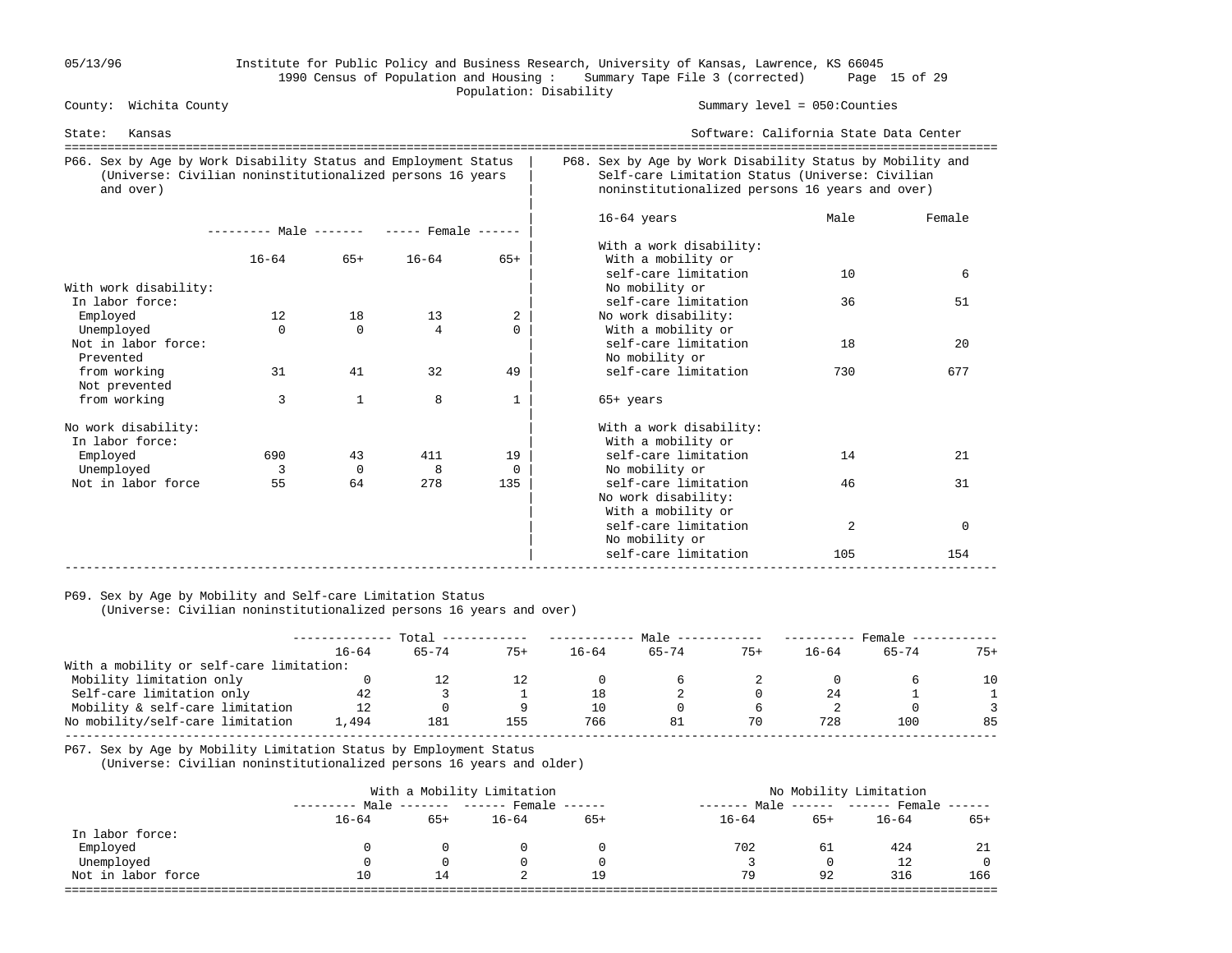05/13/96 Institute for Public Policy and Business Research, University of Kansas, Lawrence, KS 66045 1990 Census of Population and Housing : Summary Tape File 3 (corrected) Page 16 of 29 Population: Income

Summary level =  $050$ : Counties

| State:<br>Kansas                                                                                                 |                |                      |                     |                                                       |                                      | Software: California State Data Center                                                                    |                     |          |
|------------------------------------------------------------------------------------------------------------------|----------------|----------------------|---------------------|-------------------------------------------------------|--------------------------------------|-----------------------------------------------------------------------------------------------------------|---------------------|----------|
| P80/81/107/108/110/111. Household, Family and Nonfamily                                                          | Income in 1989 |                      |                     |                                                       |                                      | P89 through P105. Households and Mean Household Income in 1989<br>by Income Source (Universe: Households) |                     |          |
|                                                                                                                  | House-         |                      | Nonfamily           |                                                       |                                      |                                                                                                           | Households          | Mean     |
|                                                                                                                  | holds          |                      | Families Households |                                                       |                                      |                                                                                                           |                     | income   |
|                                                                                                                  |                |                      |                     | With wage or salary income                            |                                      |                                                                                                           | 695                 | \$21,406 |
| 4,999<br>$0 -$<br>S                                                                                              | 59             | 32                   | 29                  | No wage or salary income                              |                                      |                                                                                                           | 298                 |          |
| $$5,000 -$<br>9,999                                                                                              | 66             | 22                   | 45                  | With nonfarm self-employment income                   |                                      |                                                                                                           | 167                 | \$15,213 |
| $$10,000 - 12,499$                                                                                               | 68             | 39                   | 36                  | No nonfarm self-employment income                     |                                      |                                                                                                           | 826                 |          |
| $$12,500 - 14,999$                                                                                               | 50             | 37                   | 17                  | With farm-employment income                           |                                      |                                                                                                           | 263                 | \$14,871 |
| $$15,000 - 17,499$                                                                                               | 86             | 65                   | 16                  | No farm-employment income                             |                                      |                                                                                                           | 730                 |          |
| $$17,500 - 19,999$                                                                                               | 60             | 44                   | 12                  | With interest, dividend, or rental income             |                                      |                                                                                                           | 368                 | \$7,812  |
| $$20,000 - 22,499$                                                                                               | 81             | 72                   | 10                  | No                                                    | interest, dividend, or rental income |                                                                                                           | 625                 |          |
| $$22,500 - 24,999$                                                                                               | 74             | 63                   | 11                  | With social security income                           |                                      |                                                                                                           | 301                 | \$8,473  |
| $$25,000 - 27,499$                                                                                               | 60             | 52                   | 8<br>$\Omega$       | No                                                    | social security income               |                                                                                                           | 692                 |          |
| $$27,500 - 29,999$                                                                                               | 36<br>85       | 33<br>57             | 25                  | With public assistance income                         |                                      |                                                                                                           | 80<br>913           | \$6,569  |
| $$30,000 - 32,499$                                                                                               | 29             | 26                   | 3                   | No public assistance income<br>With retirement income |                                      |                                                                                                           |                     |          |
| $$32,500 - 34,999$<br>$$35,000 - 37,499$                                                                         | 24             | 22                   | 2                   | No retirement income                                  |                                      |                                                                                                           | 52<br>941           | \$7,135  |
| $$37,500 - 39,999$                                                                                               | 29             | 27                   | 2                   | With other type of income                             |                                      |                                                                                                           | 61                  | \$2,397  |
| $$40,000 - 42,499$                                                                                               | 27             | 20                   | 7                   | No                                                    | other type of income                 |                                                                                                           | 932                 |          |
| $$42,500 - 44,999$                                                                                               | 24             | 24                   | $\mathsf 0$         |                                                       |                                      | *************************                                                                                 |                     |          |
| $$45,000 - 47,499$                                                                                               | 6              | - 6                  | $\mathbf{0}$        | With earnings                                         |                                      |                                                                                                           | 840                 |          |
| $$47,500 - 49,999$                                                                                               | 5              | 5                    | 0                   | No earnings                                           |                                      |                                                                                                           | 153                 |          |
| $$50,000 - 54,999$                                                                                               | 32             | 32                   | $\mathbf 0$         | Earnings = $(wage & salary + self-emploved)$          |                                      |                                                                                                           |                     |          |
| $$55,000 - 59,999$                                                                                               | 25             | 25                   | $\mathbf 0$         |                                                       |                                      |                                                                                                           |                     |          |
| $$60,000 - 74,999$                                                                                               | 44             | 34                   | 10                  |                                                       |                                      |                                                                                                           |                     |          |
| $$75,000 - 99,999$                                                                                               | 5              | - 5                  | $\mathbf 0$         |                                                       |                                      | P112/113. Workers in Family and Mean Income in 1989                                                       |                     |          |
| $$100,000 - 124,999$                                                                                             | 8              | 8                    | $\mathbf 0$         |                                                       | (Universe: Families)                 |                                                                                                           |                     |          |
| $$125,000 - 149,999$                                                                                             | 6              | 6                    | $\mathbf{0}$        |                                                       |                                      |                                                                                                           |                     |          |
| \$150,000 or more                                                                                                | $\overline{4}$ | $\overline{4}$       | $\mathbf{0}$        |                                                       |                                      | Mean                                                                                                      |                     |          |
|                                                                                                                  |                |                      |                     | Workers                                               | Families                             | Income                                                                                                    |                     |          |
| Total                                                                                                            | 993            | 760                  | 233                 |                                                       |                                      |                                                                                                           |                     |          |
| Median income                                                                                                    | \$23,395       | \$25,288             | \$13,456            | None                                                  | 63                                   | \$17,089                                                                                                  |                     |          |
|                                                                                                                  |                |                      |                     | $\mathbf{1}$                                          | 249                                  | \$28,599                                                                                                  |                     |          |
| Mean income                                                                                                      | \$27,992       | \$30,824             | \$17,991            | 2                                                     | 385                                  | \$33,551                                                                                                  |                     |          |
| Less than $$150,000$                                                                                             | \$27,323       | \$29,962             | \$17,991            | 3 or more                                             | 63                                   | \$36,683                                                                                                  |                     |          |
| \$150,000 or more                                                                                                | \$193,561      | \$193,561            |                     |                                                       |                                      |                                                                                                           |                     |          |
| P109. Mean Family Income in 1989 by Family Type &<br>Presence of Children Under 18 Years<br>(Universe: Families) |                | Mean                 |                     | P114/115/116. Per Capita Income in 1989               |                                      | (Universe: Total persons or persons 15 years and over)                                                    | Per                 |          |
|                                                                                                                  |                |                      |                     |                                                       | Per                                  |                                                                                                           |                     |          |
| Married-couple family:<br>With own children                                                                      |                | income               |                     |                                                       | Capita                               |                                                                                                           | Capita              |          |
|                                                                                                                  |                | \$32,857             |                     |                                                       | Income                               |                                                                                                           | Income              |          |
| No own children<br>Other family:                                                                                 |                | \$31,364             |                     |                                                       | \$10,196                             | White                                                                                                     | \$10,682            |          |
|                                                                                                                  |                |                      |                     | Total persons                                         |                                      |                                                                                                           |                     |          |
| Male householder, no spouse:<br>With own children                                                                |                |                      |                     | In households                                         | \$10,262                             | Black                                                                                                     |                     | \$0      |
|                                                                                                                  |                | \$13,564             |                     | In group quarters:                                    |                                      | Amer Ind                                                                                                  | \$11,613            |          |
| No own children                                                                                                  |                | \$36,079             |                     | Institutionalized<br>Noninstitutionalized             | \$5,616<br>\$0                       | Asian                                                                                                     | \$14,968<br>\$5,708 |          |
| Female householder, no spouse:<br>With own children                                                              |                |                      |                     |                                                       |                                      | Other                                                                                                     | ******************* |          |
| No own children                                                                                                  |                | \$12,719<br>\$28,518 |                     |                                                       |                                      | Hispanic                                                                                                  | \$5,069             |          |
|                                                                                                                  |                |                      |                     |                                                       |                                      |                                                                                                           |                     |          |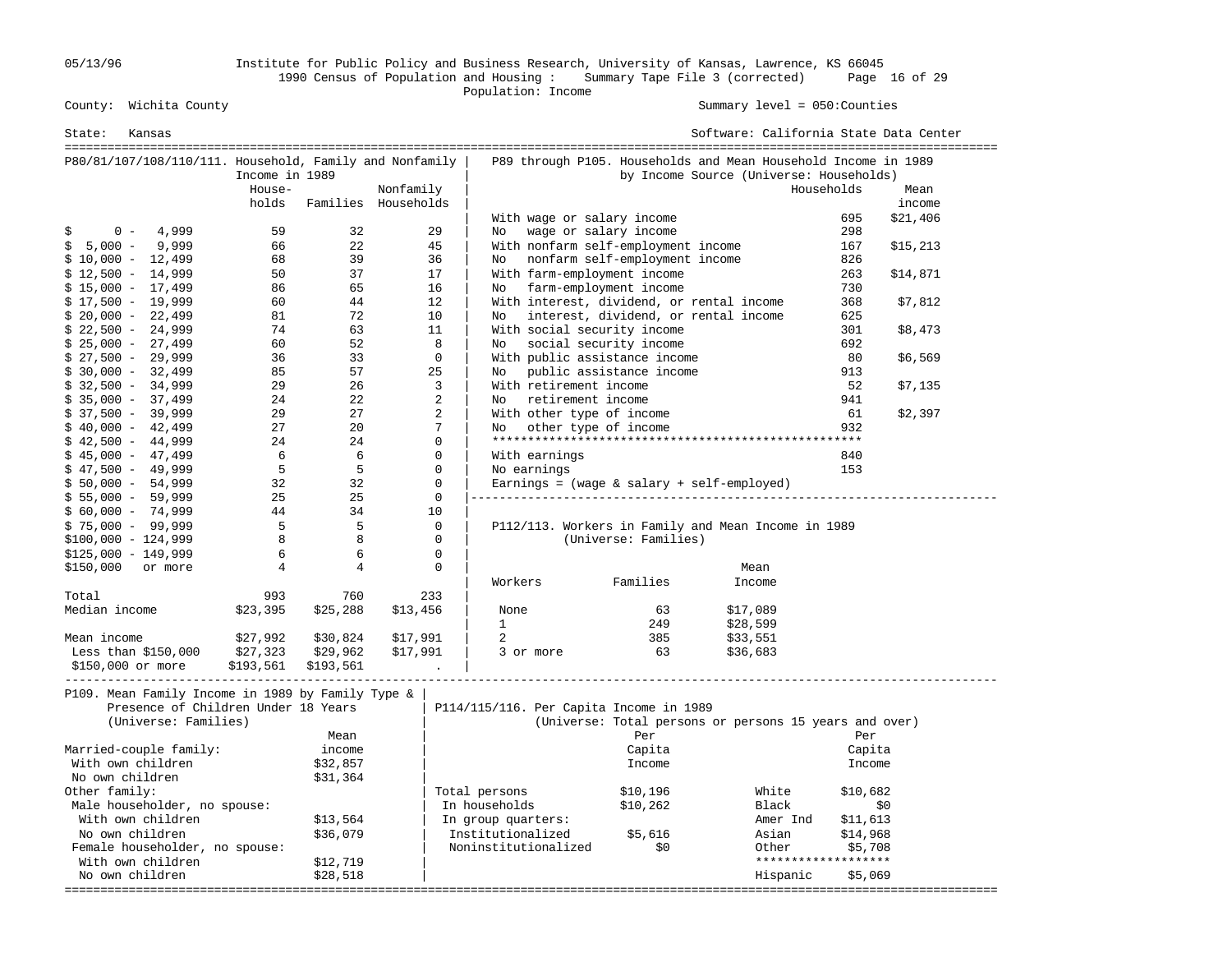## 05/13/96 Institute for Public Policy and Business Research, University of Kansas, Lawrence, KS 66045 1990 Census of Population and Housing : Summary Tape File 3 (corrected) Page 17 of 29 Population: Household Income by Race (Part 1)<br>County: Wichita County

Summary level =  $050$ : Counties

State: Kansas Software: California State Data Center

 =================================================================================================================================== P82 through P88. Household Income in 1989 by Age and Race/Hispanic Origin of Householder

(Universe: Households)

|                    |           |           |                | White     |           |           |          |          |
|--------------------|-----------|-----------|----------------|-----------|-----------|-----------|----------|----------|
|                    | $15 - 24$ | $25 - 34$ | $35 - 44$      | $45 - 54$ | $55 - 64$ | $65 - 74$ | $75+$    | Total    |
| $0 - 4,999$        | 0         | 14        | 9              |           | 19        | 8         | 4        | 57       |
| $$5,000-9,999$     | 4         | 2         |                |           |           | 12        | 22       | 55       |
| $$10,000-14,999$   | 11        | 26        | 11             |           |           | 32        | 30       | 112      |
| $$15,000-24,999$   | 23        | 51        | 48             | 50        | 62        | 21        | 26       | 281      |
| $$25,000-34,999$   | 4         | 50        | 68             | 12        | 11        | 13        | 23       | 181      |
| $$35,000-49,999$   | 4         | 14        | 31             | 17        | 18        | 9         | 11       | 104      |
| $$50,000-74,999$   | $\Omega$  | 15        | 23             | 16        | 10        | 22        | 15       | 101      |
| $$75.000 - 99.999$ | 0         | 0         | $\Omega$       | $\Omega$  |           | $\Omega$  | $\Omega$ |          |
| \$100,000 or more  |           | 6         | $\mathfrak{D}$ | 0         | 8         |           |          | 18       |
| Total              | 46        | 178       | 195            | 103       | 140       | 117       | 133      | 912      |
| Mean               |           |           |                |           |           |           |          | \$28,328 |

|                   |           |           |           | Black     |           |           |       |       |  |
|-------------------|-----------|-----------|-----------|-----------|-----------|-----------|-------|-------|--|
|                   | $15 - 24$ | $25 - 34$ | $35 - 44$ | $45 - 54$ | $55 - 64$ | $65 - 74$ | $75+$ | Total |  |
| $0 - 4,999$       |           |           |           |           |           |           |       |       |  |
| $$5,000-9,999$    |           |           |           |           |           |           |       |       |  |
| $$10,000-14,999$  |           |           |           |           |           |           |       |       |  |
| $$15,000-24,999$  |           |           |           |           |           |           |       |       |  |
| $$25,000-34,999$  |           |           |           |           |           |           |       |       |  |
| $$35,000-49,999$  |           |           |           |           |           |           |       |       |  |
| \$50,000-74,999   |           |           |           |           |           |           |       |       |  |
| $$75,000-99,999$  |           |           |           |           |           |           |       |       |  |
| \$100,000 or more |           |           |           |           |           |           |       |       |  |
| Total             |           |           |           |           |           |           |       |       |  |
| Mean              |           |           |           |           |           |           |       |       |  |

|                   |           |           |           |           | American Indian, Eskimo, or Aleut |           |       |           |
|-------------------|-----------|-----------|-----------|-----------|-----------------------------------|-----------|-------|-----------|
|                   | $15 - 24$ | $25 - 34$ | $35 - 44$ | $45 - 54$ | $55 - 64$                         | $65 - 74$ | $75+$ | Total     |
|                   |           |           |           |           |                                   |           |       |           |
| $0 - 4,999$       |           |           |           |           |                                   |           |       |           |
| $$5,000-9,999$    |           |           |           |           |                                   |           |       |           |
| $$10,000-14,999$  |           |           |           |           |                                   |           |       |           |
| $$15,000-24,999$  |           |           |           |           |                                   |           |       |           |
| $$25,000-34,999$  |           |           |           |           |                                   |           |       |           |
| $$35,000-49,999$  |           |           |           |           |                                   |           |       |           |
| \$50,000-74,999   |           |           |           |           |                                   |           |       |           |
| $$75,000-99,999$  |           |           |           |           |                                   |           |       |           |
| \$100,000 or more |           |           |           |           |                                   |           |       |           |
| Total             |           |           |           |           |                                   |           |       |           |
| Mean              |           |           |           |           |                                   |           |       | \$16, 157 |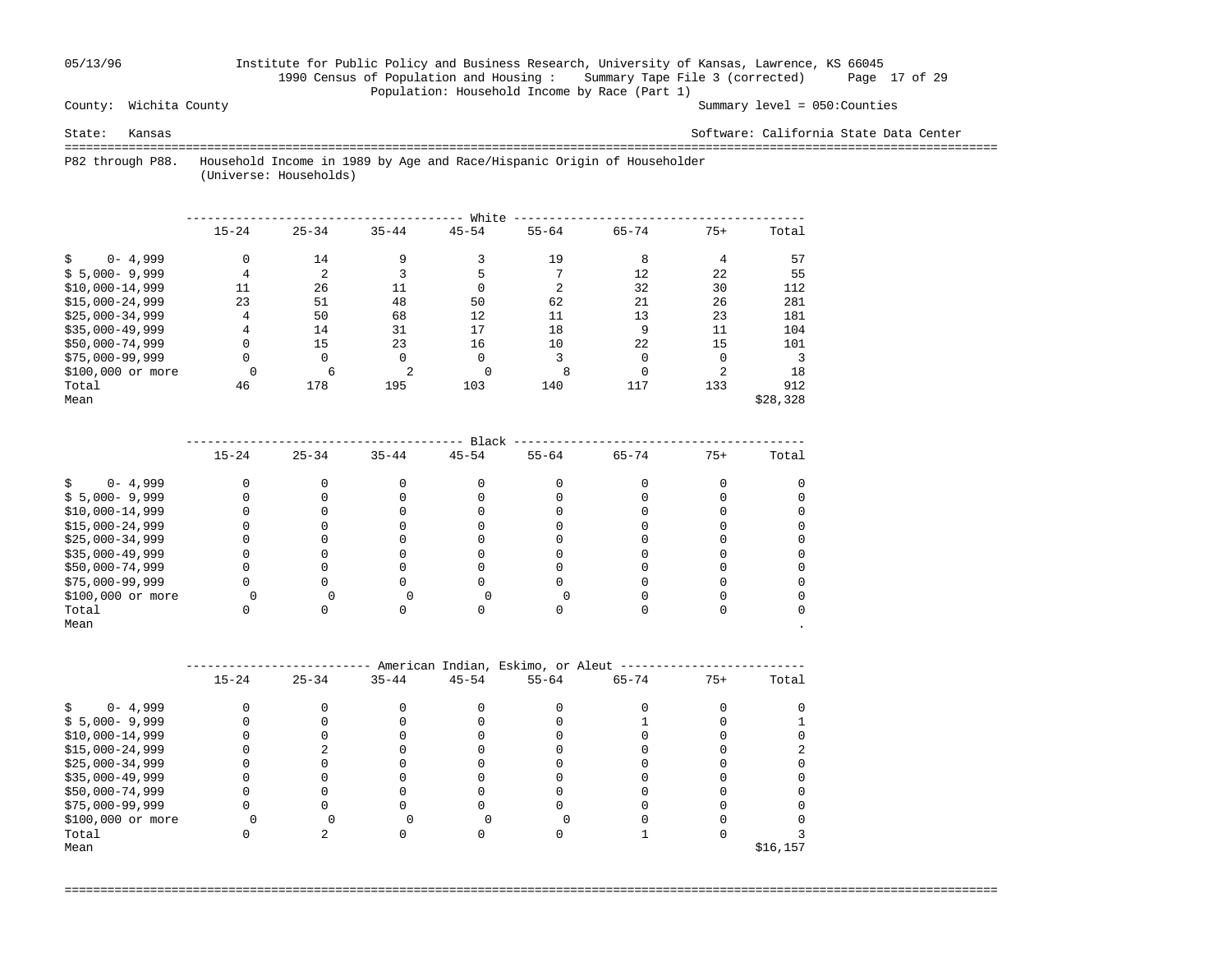## 05/13/96 Institute for Public Policy and Business Research, University of Kansas, Lawrence, KS 66045 1990 Census of Population and Housing : Summary Tape File 3 (corrected) Page 18 of 29 Population: Household Income by Race (Part 2)<br>County: Wichita County

Summary level =  $050$ : Counties

State: Kansas Software: California State Data Center

 =================================================================================================================================== P82 through P88. Household Income in 1989 by Age and Race/Hispanic Origin of Householder

(Universe: Households)

|                   | Asian and Pacific Islander |           |           |           |           |           |       |          |  |  |  |  |  |
|-------------------|----------------------------|-----------|-----------|-----------|-----------|-----------|-------|----------|--|--|--|--|--|
|                   | $15 - 24$                  | $25 - 34$ | $35 - 44$ | $45 - 54$ | $55 - 64$ | $65 - 74$ | $75+$ | Total    |  |  |  |  |  |
| $0 - 4,999$       |                            |           |           |           |           |           |       |          |  |  |  |  |  |
| $$5,000-9,999$    |                            |           |           |           |           |           |       |          |  |  |  |  |  |
| $$10,000-14,999$  |                            |           |           |           |           |           |       |          |  |  |  |  |  |
| $$15,000-24,999$  |                            |           |           |           |           |           |       |          |  |  |  |  |  |
| $$25,000-34,999$  |                            |           |           |           |           |           |       |          |  |  |  |  |  |
| $$35,000-49,999$  |                            |           |           |           |           |           |       |          |  |  |  |  |  |
| \$50,000-74,999   |                            |           |           |           |           |           |       |          |  |  |  |  |  |
| $$75,000-99,999$  |                            |           |           |           |           |           |       |          |  |  |  |  |  |
| \$100,000 or more |                            |           |           |           |           |           |       |          |  |  |  |  |  |
| Total             |                            |           |           |           |           |           |       |          |  |  |  |  |  |
| Mean              |                            |           |           |           |           |           |       | \$96,000 |  |  |  |  |  |

|                   | Other Race |           |           |           |           |           |       |          |  |  |  |  |  |
|-------------------|------------|-----------|-----------|-----------|-----------|-----------|-------|----------|--|--|--|--|--|
|                   | $15 - 24$  | $25 - 34$ | $35 - 44$ | $45 - 54$ | $55 - 64$ | $65 - 74$ | $75+$ | Total    |  |  |  |  |  |
| $0 - 4,999$       |            |           |           |           |           |           |       |          |  |  |  |  |  |
| $$5,000-9,999$    |            |           |           |           |           |           |       | 10       |  |  |  |  |  |
| $$10,000-14,999$  |            |           |           |           |           |           |       |          |  |  |  |  |  |
| $$15,000-24,999$  |            | L O       |           |           |           |           |       | 18       |  |  |  |  |  |
| $$25,000-34,999$  |            |           |           | 14        |           |           |       | 29       |  |  |  |  |  |
| $$35,000-49,999$  |            |           |           |           |           |           |       |          |  |  |  |  |  |
| \$50,000-74,999   |            |           |           |           |           |           |       |          |  |  |  |  |  |
| $$75,000-99,999$  |            |           |           |           |           |           |       |          |  |  |  |  |  |
| \$100,000 or more |            |           |           |           |           |           |       |          |  |  |  |  |  |
| Total             |            | 16        | 14        | 22        |           |           |       | 76       |  |  |  |  |  |
| Mean              |            |           |           |           |           |           |       | \$22,643 |  |  |  |  |  |

\*\*\*\*\*\*\*\*\*\*\*\*\*\*\*\*\*\*\*\*\*\*\*\*\*\*\*\*\*\*\*\*\*\*\*\*\*\*\*\*\*\*\*\*\*\*\*\*\*\*\*\*\*\*\*\*\*\*\*\*\*\*\*\*\*\*\*\*\*\*\*\*\*\*\*\*\*\*\*\*\*\*\*\*\*\*\*\*\*\*\*\*\*\*\*\*\*\*\*\*\*\*\*\*\*

|                   | Hispanic Origin |           |           |           |           |           |       |          |  |  |  |  |  |
|-------------------|-----------------|-----------|-----------|-----------|-----------|-----------|-------|----------|--|--|--|--|--|
|                   | $15 - 24$       | $25 - 34$ | $35 - 44$ | $45 - 54$ | $55 - 64$ | $65 - 74$ | $75+$ | Total    |  |  |  |  |  |
| $0 - 4,999$       |                 |           |           |           |           |           |       |          |  |  |  |  |  |
| $$5,000-9,999$    |                 |           |           |           |           |           |       | 10       |  |  |  |  |  |
| $$10,000-14,999$  |                 |           |           |           |           |           |       |          |  |  |  |  |  |
| $$15,000-24,999$  |                 | Τn        |           |           |           |           |       | 20       |  |  |  |  |  |
| $$25,000-34,999$  |                 |           |           | 14        |           |           |       | 29       |  |  |  |  |  |
| $$35,000-49,999$  |                 |           |           |           |           |           |       | 11       |  |  |  |  |  |
| $$50,000-74,999$  |                 |           |           |           |           |           |       |          |  |  |  |  |  |
| \$75,000-99,999   |                 |           |           |           |           |           |       |          |  |  |  |  |  |
| \$100,000 or more |                 |           |           |           |           |           |       |          |  |  |  |  |  |
| Total             |                 | 16        | 16        | 22        |           |           |       | 78       |  |  |  |  |  |
| Mean              |                 |           |           |           |           |           |       | \$22,585 |  |  |  |  |  |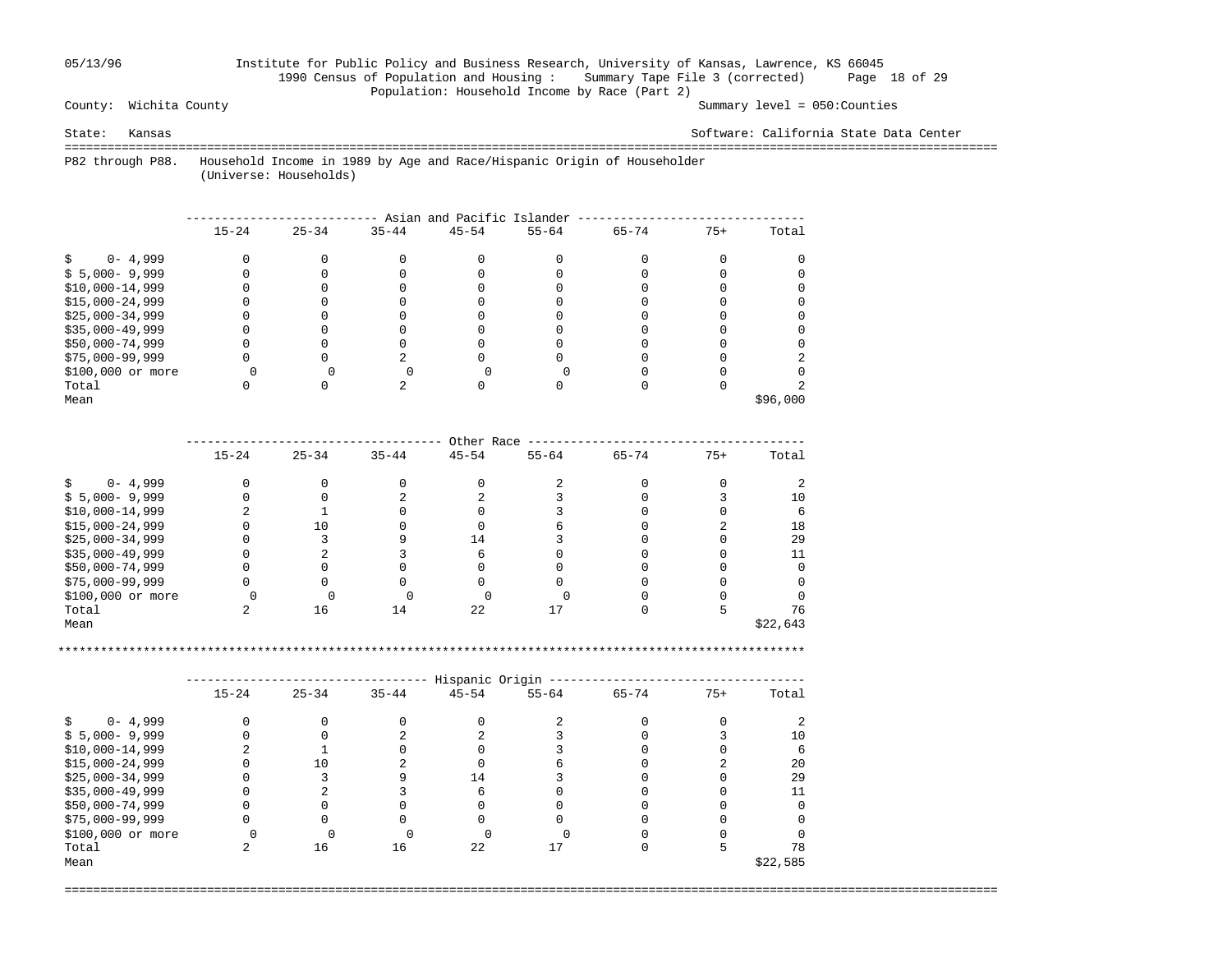05/13/96 Institute for Public Policy and Business Research, University of Kansas, Lawrence, KS 66045 1990 Census of Population and Housing : Summary Tape File 3 (corrected) Page 19 of 29 County: Wichita County **Exercise Status**<br>
Population: Poverty Status

#### Summary level =  $050$ : Counties

| State:    | Kansas          |                                                                                                              |       |                 |                            |                                |                                                     |         |                              | Software: California State Data Center<br>==================================== |         |
|-----------|-----------------|--------------------------------------------------------------------------------------------------------------|-------|-----------------|----------------------------|--------------------------------|-----------------------------------------------------|---------|------------------------------|--------------------------------------------------------------------------------|---------|
|           |                 | P117/118. Poverty Status in 1989 by Sex and Age<br>(Universe: Persons for whom poverty status is determined) |       |                 |                            | P106. Persons in Households by | Public Assistance Income<br>1989 (Universe: Persons |         |                              |                                                                                |         |
|           |                 | ------- Above Poverty ------    ---------------    Below Poverty -------------------                         |       |                 |                            |                                |                                                     |         |                              | in households)                                                                 |         |
| Age       | Male            | Female                                                                                                       | Total | Male %          |                            | Female %                       |                                                     | Total % |                              |                                                                                |         |
| $0 - 4$   | 112             | 90                                                                                                           | 202   |                 | 13 10.4%                   |                                | 17 15.9%                                            |         | $30 \quad 12.9$ <sup>8</sup> |                                                                                | Persons |
|           | 15              | 33                                                                                                           | 48    | $\overline{0}$  | $0.0\%$                    |                                | $9 \quad 21.4$ <sup>2</sup>                         |         | 9 15.8                       | With public                                                                    |         |
| $6 - 11$  | 132             | 109                                                                                                          | 241   |                 | 21 13.7%                   |                                | 15 12.1%                                            |         | 36 13.0%                     | assistance:                                                                    |         |
| $12 - 17$ | 128             | 132                                                                                                          | 260   |                 | 14 9.9%                    |                                | 15 10.2%                                            | 29      | $10.0\%$                     | $0 - 14$                                                                       | 120     |
| $18 - 24$ |                 |                                                                                                              | 132   |                 |                            |                                |                                                     | 21      | 13.7%                        | $15 - 64$                                                                      | 138     |
| $25 - 34$ | detail by sex   |                                                                                                              | 360   |                 | detail by sex not          |                                |                                                     | 44      | $10.9$ <sup>8</sup>          | $65 +$                                                                         | 29      |
| $35 - 44$ | not available   |                                                                                                              | 363   |                 | available see summary      |                                |                                                     | 25      | $6.4$ $8$                    |                                                                                |         |
| $45 - 54$ | see summary     |                                                                                                              | 240   | $18 - 64$ below |                            |                                |                                                     | 17      | $6.6$ $ $                    | No public                                                                      |         |
| $55 - 59$ | $18 - 64$ below |                                                                                                              | 136   |                 |                            |                                |                                                     | 8       | 5.6%                         | assistance:                                                                    |         |
| $60 - 64$ |                 |                                                                                                              | 92    |                 |                            |                                |                                                     | 26      | $22.0$ °                     | $0 - 14$                                                                       | 637     |
| $65 - 74$ | 88              | 92                                                                                                           | 180   |                 | $1 \quad 1.1$ <sup>2</sup> |                                | 15 14.0%                                            | 16      | $8.2$ $\,^{\circ}$           | $15 - 64$                                                                      | 1,451   |
| 75+       | 72              | 90                                                                                                           | 162   | 6               | 7.7%                       | 9                              | $9.1\%$                                             | 15      | 8.5%                         | $65 +$                                                                         | 344     |
| $0 - 17$  | 387             | 364                                                                                                          | 751   | 48              | 11.0%                      |                                | 56 13.3%                                            |         | 104 12.2%                    |                                                                                |         |
| $18 - 64$ | 691             | 632                                                                                                          | 1,323 | 53              | $7.1\%$                    |                                | 88 12.2%                                            | 141     | 9.6%                         |                                                                                |         |
| 65+       | 160             | 182                                                                                                          | 342   | 7               | 4.2%                       |                                | 24 11.7%                                            | 31      | 8.3%                         |                                                                                |         |
| Total     | 1,238           | 1,178                                                                                                        | 2,416 | 108             | 8.0%                       |                                | 168 12.5%                                           | 276     | $10.3$ $ $                   |                                                                                |         |

 P119/120. Poverty Status in 1989 by Race and Hispanic Origin by Age (Universe: Persons for whom poverty status is determined)

|           |                                 | White -----------             |                 | ------------ Black ------------ |                         |                 | $------$ American Indian $---$                                  |               |                            |
|-----------|---------------------------------|-------------------------------|-----------------|---------------------------------|-------------------------|-----------------|-----------------------------------------------------------------|---------------|----------------------------|
|           | Above                           | Below                         | $\frac{1}{6}$   |                                 | Above Below %           |                 | Above                                                           | Below         | $\approx$                  |
| Age       | Poverty                         | Poverty                       | Below           | Poverty Poverty Below           |                         |                 | Poverty                                                         | Poverty Below |                            |
| $0 - 4$   | 183                             | 25                            | $12.0$ %        | $\mathbf{0}$                    | 0                       | . 응             | $\Omega$                                                        | $\Omega$      | . 응                        |
| 5         | 41                              | 9                             | 18.0%           | 0                               | 0                       | $\frac{8}{100}$ |                                                                 |               | . $\frac{6}{6}$            |
| $6 - 11$  | 210                             | 22                            | 9.5%            | 0                               | 0                       | $\frac{8}{3}$   |                                                                 |               | $\frac{8}{3}$              |
| $12 - 17$ | 222                             | 26                            | 10.5%           |                                 | $\Omega$                | $\frac{8}{10}$  |                                                                 |               | . $\frac{6}{6}$            |
| $18 - 64$ | 1,193                           | 118                           | 9.0%            | $\Omega$                        | $\Omega$                | $\cdot$ %       |                                                                 |               | 0.0%                       |
| 65 - 74   | 174                             | 13                            | 7.0%            | $\Omega$                        |                         |                 |                                                                 |               | 0.0%                       |
| 75 +      | 160                             | 12                            | $7.0\%$         | $\Omega$                        | $\Omega$                | . 응             | $\Omega$                                                        | $\Omega$      | $\ddot{\phantom{1}}$       |
| Total     | 2,183                           | 225                           | 9.3%            | $\mathbf{0}$                    | 0                       | $\frac{8}{3}$   | 3                                                               |               | 0.0%                       |
|           |                                 | -----Asian & Pac Isl -------- |                 |                                 |                         |                 | --------- Other Race -------- * ------- Hispanic Origin ------- |               |                            |
|           | Above                           | Below %                       |                 |                                 | Above Below             |                 | % * Above Below %                                               |               |                            |
|           | Poverty                         | Poverty                       | Below           | Poverty                         | Poverty                 | Below *         | Poverty                                                         | Poverty Below |                            |
|           |                                 |                               |                 |                                 |                         | $\star$         |                                                                 |               |                            |
| $0 - 4$   | 0                               | 0                             | $\frac{8}{100}$ | 19                              | 5                       | $20.8%$ *       | 21                                                              | 6             | 22.2                       |
|           | 0                               | $\mathbf 0$                   | . 응             | 7                               | $\Omega$                | $0.0\%$ *       | 7                                                               | 2             | 22.2                       |
| $6 - 11$  |                                 | 0                             | $0.0$ %         | 27                              | 14                      | $34.1%$ *       | 38                                                              | 14            | 26.9%                      |
| $12 - 17$ |                                 | 0                             | $0.0$ %         | 35                              | $\overline{\mathbf{3}}$ | $7.9%*$         | 56                                                              | 13            | 18.8%                      |
| $18 - 64$ | 6                               | 0                             | 0.0%            | 122                             | 23                      | $15.9%*$        | 133                                                             | 23            | 14.7%                      |
| 65 - 74   | 2                               | 0                             | 0.0%            | $\overline{3}$                  | $\overline{3}$          | $50.0%$ *       | 3                                                               | 3             | 50.0%                      |
| $75 +$    |                                 | 0                             |                 | $\overline{2}$                  | 3                       | $60.0%$ *       | 2                                                               | 3             | 60.0%                      |
| Total     | 15<br>========================= | 0                             | 0.0%            | 215                             | 51                      | $19.2%$ *       | 260                                                             | 64            | 19.8%<br>================= |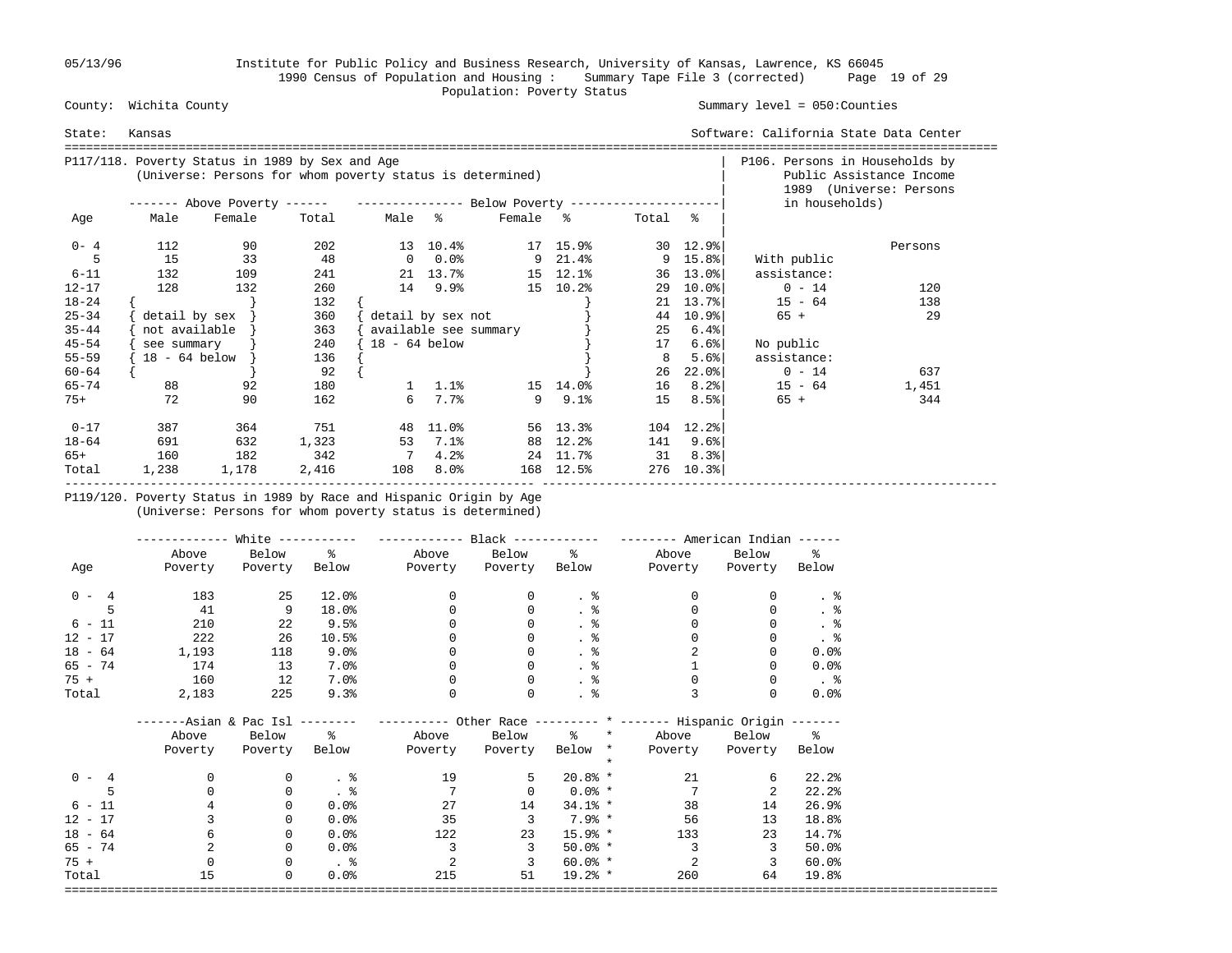05/13/96 Institute for Public Policy and Business Research, University of Kansas, Lawrence, KS 66045 1990 Census of Population and Housing : Summary Tape File 3 (corrected) Page 20 of 29 Population: Poverty Status<br>
County: Wichita County

#### Summary level =  $050$ : Counties

| State:<br>Kansas                                                                                                                    |                  |                   |                              |                         |                                                                |                      | Software: California State Data Center                                                                               |                   |                               |
|-------------------------------------------------------------------------------------------------------------------------------------|------------------|-------------------|------------------------------|-------------------------|----------------------------------------------------------------|----------------------|----------------------------------------------------------------------------------------------------------------------|-------------------|-------------------------------|
| P122. Poverty Status in 1989 by Age by Household Type and Relationship<br>(Universe: Persons for whom poverty status is determined) |                  |                   |                              |                         |                                                                |                      | P121. Ratio of Income in 1989 to<br>Poverty Level (Universe:<br>Persons for whom poverty status                      |                   |                               |
|                                                                                                                                     |                  |                   |                              |                         | ------ 15-64 ------- ------ 65-74 ------- ------- 75+ -------- |                      | is determined)                                                                                                       |                   |                               |
|                                                                                                                                     | Above<br>Poverty | Below<br>Poverty  | Above<br>Poverty             | Below<br>Poverty        | Above<br>Poverty                                               | Below<br>Poverty     |                                                                                                                      |                   | Cumulative<br>Persons Percent |
| In married-couple family<br>In other family:<br>Male householder, no                                                                | 1,805            | 118               | 151                          | 5                       | 92                                                             | 6                    | Under .50<br>$.50$ to $.74$<br>.75 to .99                                                                            | 125<br>75<br>76   | 4.6%<br>7.4%<br>10.3%         |
| wife present<br>Female householder, no<br>husband present                                                                           | 49<br>99         | $\mathbf 0$<br>73 | $\mathbf{1}$<br>$\mathbf{1}$ | 0<br>$\Omega$           | $\mathbf 0$<br>10                                              | 0<br>$\Omega$        | 1.00 to 1.24<br>1.25 to 1.49<br>1.50 to 1.74                                                                         | 157<br>204<br>266 | 16.1%<br>23.7%<br>33.5%       |
| Unrelated individuals:<br>In family households                                                                                      | 9                | 17                | $\mathbf 0$                  | $\mathbf 0$             | $\mathbf 0$                                                    | 0                    | 1.75 to 1.84<br>1.85 to 1.99                                                                                         | 84<br>121         | 36.7%<br>41.2%                |
| In nonfamily households:<br>Householder:                                                                                            |                  |                   |                              |                         |                                                                |                      | 2.00 and over                                                                                                        | 1,584             | 100.0%                        |
| Living alone                                                                                                                        | 83               | 23                | 27                           | 11                      | 60                                                             | 9                    | Total                                                                                                                | 2,692             |                               |
| Not living alone                                                                                                                    | 16               | $\overline{4}$    | $\Omega$                     | $\Omega$                | $\Omega$                                                       | $\Omega$             |                                                                                                                      |                   |                               |
| Nonrelatives                                                                                                                        | 13<br>$\Omega$   | 10<br>$\Omega$    | $\mathbf 0$<br>$\Omega$      | $\mathbf 0$<br>$\Omega$ | $\mathbf 0$<br>$\Omega$                                        | $\Omega$<br>$\Omega$ | _______________________________                                                                                      |                   |                               |
| P127. Poverty Status in 1989 by Age of Householder by Household Type<br>(Universe: Households)                                      |                  |                   |                              |                         |                                                                |                      | P126. Poverty Status in 1989 by<br>Family Type and Age of Children<br>(Universe: Related children<br>under 18 years) | Above             | Below                         |
|                                                                                                                                     |                  |                   |                              |                         |                                                                |                      | In married-couple                                                                                                    | Poverty           | Poverty                       |
|                                                                                                                                     |                  |                   |                              |                         | ------------------ Age of Householder ------------------------ |                      | family:                                                                                                              |                   |                               |
|                                                                                                                                     |                  |                   |                              |                         |                                                                |                      | $0 - 4$ years                                                                                                        | 192               | 15                            |
|                                                                                                                                     |                  |                   |                              |                         | ------ 15-64 ------- ------ 65-74 ------- ------- 75+ -------- |                      | 5 years                                                                                                              | 45                | 7                             |
|                                                                                                                                     | Above<br>Poverty | Below<br>Poverty  | Above<br>Poverty             | Below<br>Poverty        | Above<br>Poverty                                               | Below<br>Poverty     | $6 - 17$ years<br>In other family:<br>Male householder,                                                              | 452               | 32                            |
| Married-couple family<br>Other family:                                                                                              | 513              | 31                | 77                           | $\mathbf{1}$            | 55                                                             | 6                    | no spouse:<br>$0 - 4$ years                                                                                          | 3                 | $\mathbf 0$                   |
| Male householder, no<br>wife present<br>Female householder, no                                                                      | 19               | $\mathbf 0$       | $\mathbf{1}$                 | $\mathbf 0$             | $\mathbf 0$                                                    | $\mathbf 0$          | 5 years<br>$6 - 17$ years<br>Female householder,                                                                     | 1<br>13           | $\Omega$<br>$\Omega$          |
| husband present<br>Nonfamily households:                                                                                            | 28               | 20                | $\mathbf{1}$                 | $\Omega$                | 8                                                              | $\Omega$             | no spouse:<br>$0 - 4$ years                                                                                          | 7                 | 15                            |
| Householder:                                                                                                                        |                  |                   |                              |                         |                                                                |                      | 5 years                                                                                                              | 2                 | 2                             |
| Living alone<br>Not living alone                                                                                                    | 83<br>16         | 23<br>4           | 27<br>$\mathbf 0$            | 11<br>$\Omega$          | 60<br>$\Omega$                                                 | 9<br>$\Omega$        | $6 - 17$ years                                                                                                       | 33                | 25                            |

===================================================================================================================================

 | | |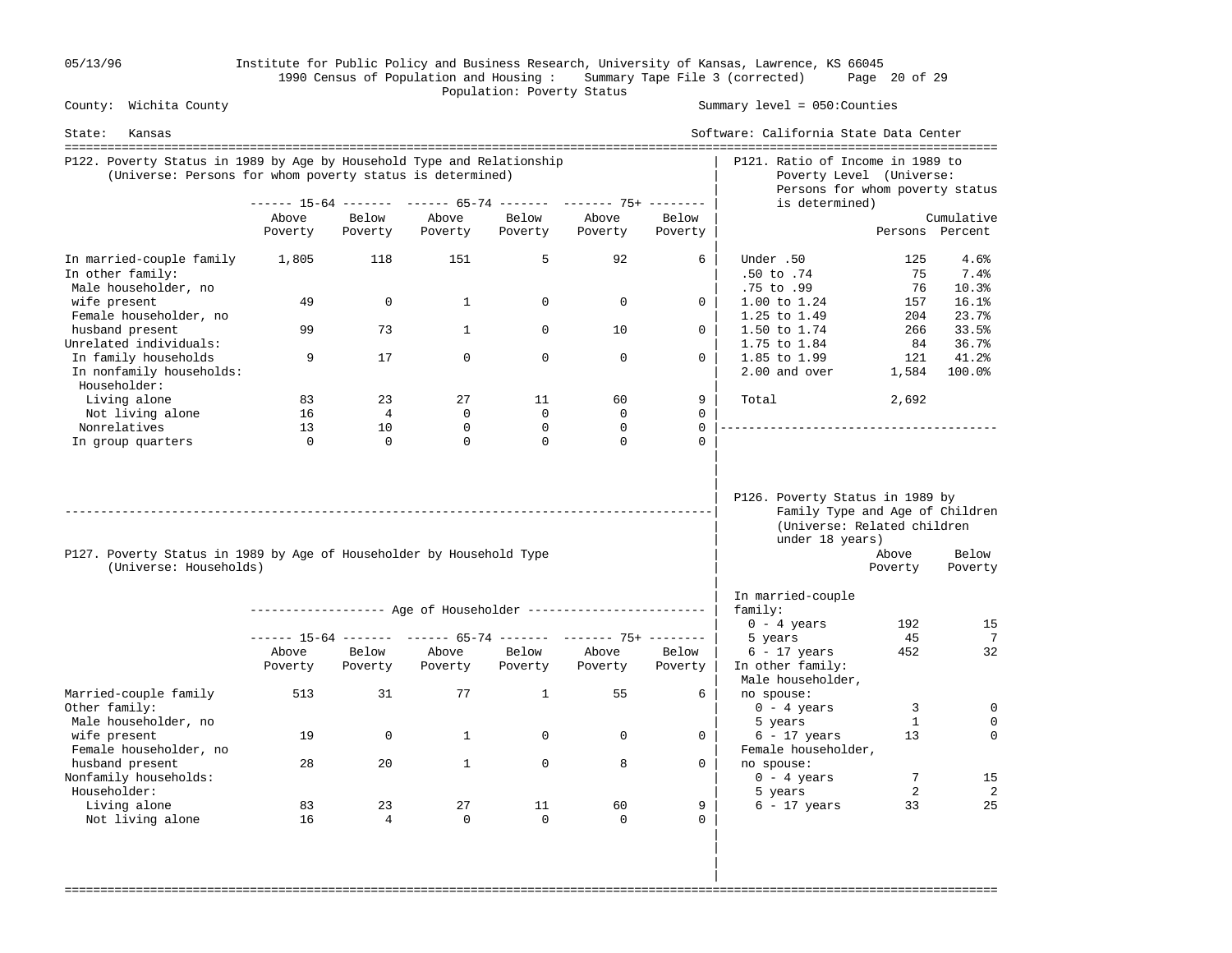## 05/13/96 Institute for Public Policy and Business Research, University of Kansas, Lawrence, KS 66045 1990 Census of Population and Housing : Summary Tape File 3 (corrected) Page 21 of 29 County: Wichita County **Example 2018** Population: Poverty Status by Race

Summary level =  $050$ : Counties

State: Kansas Software: California State Data Center =================================================================================================================================== P123/124/125. Poverty Status in 1989 by Race and Hispanic Origin of Householder, Family Type and Presence and Age of Children (Universe: Families)

|                                |          | Total          |          |          | White        |          | --------- | $Black$ -------- |         |          | $---$ Amer In, Esk, Al $---$ |         |
|--------------------------------|----------|----------------|----------|----------|--------------|----------|-----------|------------------|---------|----------|------------------------------|---------|
|                                | Above    | Below          | ፠        | Above    | Below        | ዱ        | Above     | Below            | ႜ       | Above    | Below                        | ፠       |
|                                | Poverty  | Poverty        | Below    | Poverty  | Poverty      | Below    | Poverty   | Poverty          | Below   | Poverty  | Poverty                      | Below   |
| Married-couple family:         |          |                |          |          |              |          |           |                  |         |          |                              |         |
| With related children <18:     |          |                |          |          |              |          |           |                  |         |          |                              |         |
| Under 5 years only             | 55       | $\overline{2}$ | 3.5%     | 55       | 2            | 3.5%     | 0         | 0                | 0.0%    | 0        |                              | 0.0%    |
| $5 - 17$ years only            | 171      | 10             | 5.5%     | 147      | 10           | 6.4%     | 0         | 0                | 0.0%    | $\Omega$ | $\Omega$                     | $0.0$ % |
| Under $5 \& 5-17$ yrs          | 111      | 10             | 8.3%     | 98       | 9            | 8.4%     | 0         | 0                | 0.0%    |          | $\Omega$                     | $0.0$ % |
| No related child <18           | 308      | 16             | 4.9%     | 296      | 13           | 4.2%     | 0         | 0                | 0.0%    | 3        | 0                            | 0.0%    |
| Other family:                  |          |                |          |          |              |          |           |                  |         |          |                              |         |
| Male householder, no spouse:   |          |                |          |          |              |          |           |                  |         |          |                              |         |
| With related children <18:     |          |                |          |          |              |          |           |                  |         |          |                              |         |
| Under 5 years only             | $\Omega$ | 0              | 0.0%     | $\Omega$ | $\mathbf{0}$ | 0.0%     | 0         | 0                | $0.0$ % | 0        | 0                            | 0.0%    |
| $5 - 17$ years only            | 14       | 0              | 0.0%     | 11       | $\Omega$     | $0.0$ %  | 0         | $\Omega$         | 0.0%    | $\Omega$ | $\Omega$                     | $0.0$ % |
| Under $5 \& 5-17$ yrs          |          | 0              | 0.0%     |          | $\Omega$     | 0.0%     | 0         | 0                | 0.0%    | 0        | $\Omega$                     | $0.0$ % |
| No related child<18            |          | $\Omega$       | 0.0%     |          | $\Omega$     | 0.0%     | $\Omega$  | 0                | 0.0%    | $\Omega$ | $\Omega$                     | 0.0%    |
| Female householder, no spouse: |          |                |          |          |              |          |           |                  |         |          |                              |         |
| With related children <18:     |          |                |          |          |              |          |           |                  |         |          |                              |         |
| Under 5 years only             | 0        |                | 4 100.0% | $\Omega$ |              | 4 100.0% | 0         | 0                | 0.0%    | $\Omega$ |                              | 0.0%    |
| $5 - 17$ years only            | 17       |                | 29.2%    | 11       | 5            | 31.3%    | $\Omega$  | 0                | 0.0%    |          | $\Omega$                     | $0.0$ % |
| Under $5 \& 5-17$ yrs          |          |                | 50.0%    |          | 5.           | 41.7%    | 0         | 0                | 0.0%    | $\Omega$ | $\Omega$                     | 0.0%    |
| No related child<18            | 13       |                | 13.3%    | 11       | 0            | 0.0%     | $\Omega$  | 0                | 0.0%    |          |                              | $0.0$ % |

|                                | ---- Asian & Pac Isl |          | $- - - - -$ | ------ Other Race ------- * |                 |               |         | ----- Hispanic Origin ----- |              |              |
|--------------------------------|----------------------|----------|-------------|-----------------------------|-----------------|---------------|---------|-----------------------------|--------------|--------------|
|                                | Above                | Below    | °≈          | Above                       | Below           | $\approx$     | $\star$ | Above                       | Below        | ዱ            |
|                                | Poverty              | Poverty  | Below       | Poverty                     | Poverty Below * |               |         | Poverty                     | Poverty      | Below        |
| Married-couple family:         |                      |          |             |                             |                 |               |         |                             |              |              |
| With related children <18:     |                      |          |             |                             |                 |               |         |                             |              |              |
| Under 5 years only             |                      | $\Omega$ | 0.0%        | $\Omega$                    | $\Omega$        | $0.0%$ *      |         | $\Omega$                    | 0            | 0.0%         |
| $5 - 17$ years only            |                      | $\Omega$ | 0.0%        | 22                          | $\Omega$        | $0.0%$ *      |         | 22                          | $\Omega$     | 0.0%         |
| Under $5 \& 5-17$ yrs          |                      | $\Omega$ | 0.0%        | 13                          |                 | $7.1%$ *      |         | 15                          | $\mathbf{1}$ | 6.3%         |
| No related child <18           |                      | $\Omega$ | 0.0%        | 9                           | ζ               | $25.0%$ *     |         | 9                           | 3            | 25.0%        |
| Other family:                  |                      |          |             |                             |                 |               |         |                             |              |              |
| Male householder, no spouse:   |                      |          |             |                             |                 |               |         |                             |              |              |
| With related children <18:     |                      |          |             |                             |                 |               |         |                             |              |              |
| Under 5 years only             |                      | $\Omega$ | 0.0%        | $\Omega$                    | $\Omega$        | $0.0%$ *      |         |                             | 0            | 0.0%         |
| $5 - 17$ years only            |                      | $\Omega$ | 0.0%        |                             | $\Omega$        | $0.0%$ *      |         |                             | 0            | 0.0%         |
| Under $5 \& 5-17$ yrs          |                      | $\Omega$ | 0.0%        |                             | $\Omega$        | $0.0%$ *      |         |                             | $\Omega$     | 0.0%         |
| No related child<18            |                      | $\Omega$ | 0.0%        | $\Omega$                    | $\Omega$        | $0.0%$ *      |         | U                           | 0            | 0.0%         |
| Female householder, no spouse: |                      |          |             |                             |                 |               |         |                             |              |              |
| With related children <18:     |                      |          |             |                             |                 |               |         |                             |              |              |
| Under 5 years only             |                      | $\Omega$ | 0.0%        | $\Omega$                    | $\Omega$        | $0.0%$ *      |         | <sup>0</sup>                | 0            | 0.0%         |
| 5 - 17 years only              |                      | $\Omega$ | 0.0%        | б                           |                 | $25.0$ *      |         | 6                           | 2            | 25.0%        |
| Under $5 \& 5-17$ yrs          |                      | $\Omega$ | 0.0%        |                             |                 | $2,100.0$ % * |         |                             |              | $2, 100.0$ % |
| No related child<18            |                      | 0        | 0.0%        |                             |                 | $50.0%$ *     |         |                             | 2            | 50.0%        |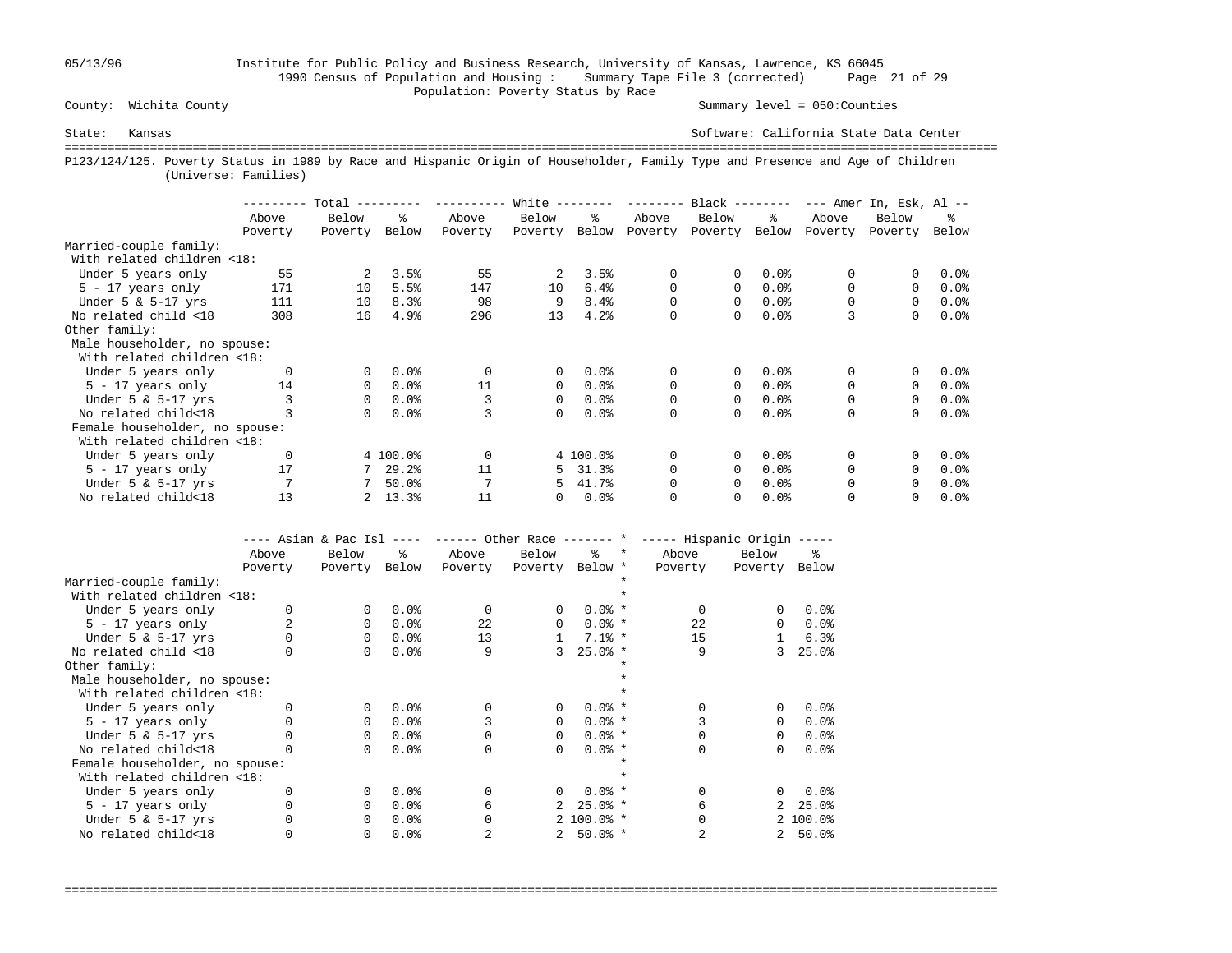Seasonal, recreational

or occasional use 0 0 20 All other vacants 0 111 |

#### 05/13/96 Institute for Public Policy and Business Research, University of Kansas, Lawrence, KS 66045 1990 Census of Population and Housing : Summary Tape File 3 (corrected) Page 22 of 29

 Housing: Tenure and Occupancy County: Wichita County Summary level = 050:Counties State: Kansas Software: California State Data Center =================================================================================================================================== H1/2/3. Housing Units | H8 through H12. Tenure by Race and Hispanic Origin of Householder (Universe: Housing units)| (Universe: Occupied housing units) | Total housing units 1,190 Total housing units 1,190 | ---------------------------- Total ----------------------------- Unweighted  $\begin{array}{c|cccc}\n\text{Unweighted} & & | & & \text{American} & \text{Asian & \&} \\
\text{sample count} & & 430 & | & & \text{White} & \text{Black} & \text{Esk & \& Al} & \text{Pac Isl} & \text{Race} \\
\text{100% count of units} & 1,190 & | & & \text{Owner} & 649 & 0 & 2 & 2 & 50\n\end{array}$  sample count 430 | White Black Esk & Al Pac Isl Race Total 100% count of units 1,190 | Owner 649 0 2 2 50 703  $\sim$  8 92.3% 0.0% 0.3% 0.3% 7.1% 100% Percent of housing The Renter 268 0 2 0 23 293 units in sample 36.1% | % 91.5% 0.0% 0.7% 0.0% 7.8% 100% ---------------------------------| Total 917 0 4 2 73 996 | % 92.1% 0.0% 0.4% 0.2% 7.3% 100% H4. Occupancy Status (Universe: Housing units) | | ------------------------- Hispanic Origin ------------------------ % | Next Amer Ind Asian & Other & Solid Asian & Other & Other & Other & Other & Other & Other & Other & Other & Other & Other & Other & Other & Other & Other & Other & Other & Other & Other & Other & Other & Other & Other | White Black Esk & Al Pac Isl Race Total Occupied 996 83.7% | Owner 0 0 0 0 0 50 50 Vacant 194 16.3% | % 0.0% 0.0% 0.0% 0.0% 100.0% 100%<br>Renter 2 0 0 0 23 25 | Renter 2 0 0 0 23 25 | % 8.0% 0.0% 0.0% 0.0% 92.0% 100% | Total 2 0 0 0 73 75  $\sim$  8  $\sim$  2.7% 0.0% 0.0% 97.3% 100% | | ----------------------------------------------------------------------------------------------------------------------------------- H5. Urban and Rural | (Universe: Housing units) | Units % Urban:  $\qquad \qquad \blacksquare$  Inside urbanized area 0 0.0% | H13. Tenure by Age of Householder Outside urbanized area 0 0.0% | (Universe: Occupied housing units) Rural: Farm 144 12.1% | Owner Renter Nonfarm 1,046 87.9% | Age Occupied Occupied Total | ----------------------------------------------------| 15-24 4 28 32  $|$  25-34 112 91 203 H6. Condominium Status by Vacancy Status | 35-44 134 64 198 (Universe: Vacant housing units)  $\begin{array}{cccc} | & 45-54 & 83 & 26 & 109 \\ | & 55-64 & 120 & 27 & 147 \end{array}$  $|$  55-64 120 27 147  $|$  65-74 131 37 168 Non-  $\vert$  75+ 119 20 139 Condos Condos | | Total 703 293 996<br>| Total 703 293 For rent  $0$  51<br>For sale only  $0$  12 For sale only 0 0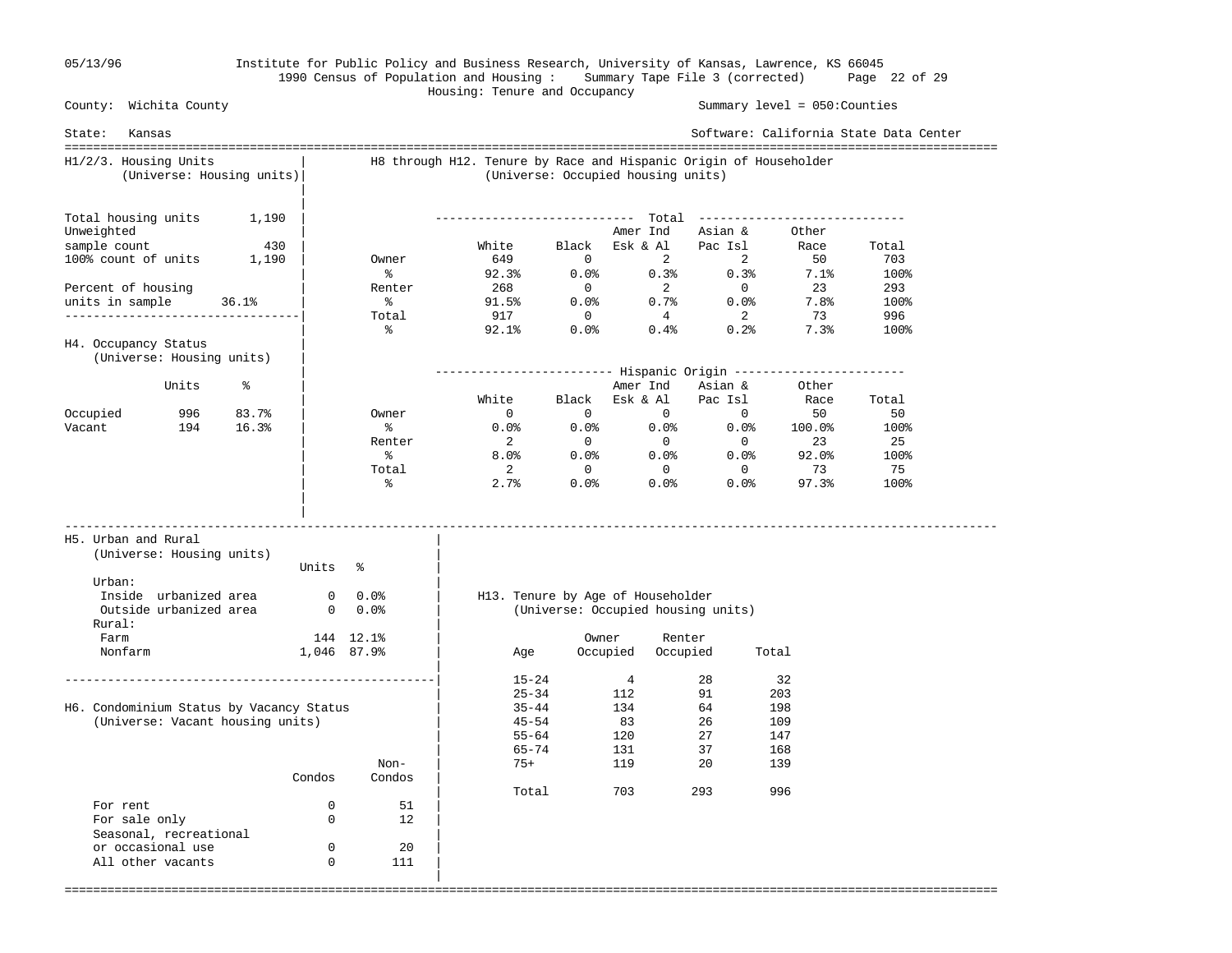05/13/96 Institute for Public Policy and Business Research, University of Kansas, Lawrence, KS 66045 1990 Census of Population and Housing : Summary Tape File 3 (corrected) Page 23 of 29 Housing: Tenure and Occupancy

Summary level =  $050$ : Counties

| Kansas<br>State:                                                |                                               |       |             |          |          |                   |          | Software: California State Data Center |                           |
|-----------------------------------------------------------------|-----------------------------------------------|-------|-------------|----------|----------|-------------------|----------|----------------------------------------|---------------------------|
| H8/H14/15/19. Tenure by Race and Hispanic Origin of Householder | (Universe: Persons in occupied housing units) |       |             |          |          |                   |          | $H16/17$ . Rooms                       | (Universe: Housing units) |
|                                                                 |                                               |       |             | Amer Ind | Asian &  | Other *           | Hispanic | 1 room                                 |                           |
|                                                                 | Total                                         | White | Black       | Esk & Al | Pac Isl  | Race *            | Origin   | 2 rooms                                | 36                        |
|                                                                 |                                               |       |             |          |          | $\star$           |          | 3 rooms                                | 100                       |
|                                                                 |                                               |       |             |          |          |                   |          | 4 rooms                                | 216                       |
| Owner occupied                                                  | 1,902                                         | 1,729 | 0           |          | 10       | $160 *$           | 160      | 5 rooms                                | 294                       |
| Persons per unit                                                | 2.7                                           | 2.7   | 0.0         | 1.5      | 5.0      | $3.2 *$           | 3.2      | 6 rooms                                | 200                       |
|                                                                 |                                               |       |             |          |          | $\star$           |          | 7 rooms                                | 120                       |
| Renter occupied                                                 | 817                                           | 714   | 0           | 5        | $\Omega$ | $98 *$            | 108      | 8 rooms                                | 107                       |
| Persons per unit                                                | 2.8                                           | 2.7   | 0.0         | 2.5      | 0.0      | $4.3*$<br>$\star$ | 4.3      | 9+ rooms                               | 114                       |
| Total occupied                                                  | 2,719                                         | 2,443 | $\mathbf 0$ | 8        | 10       | $258 *$           | 268      | Aggregate number                       |                           |
| Persons per unit                                                | 2.7                                           | 2.7   | 0.0         | 2.0      | 5.0      | $3.5 *$           | 3.6      | of rooms                               | 6,745                     |
|                                                                 |                                               |       |             |          |          | $\star$           |          | Mean rooms per unit                    | 5.7                       |

(Universe: Occupied housing units) | (Universe: Occupied housing units)

|

|

# H18. Tenure by Persons in Unit | H7. Condominium Status by Tenure and Mortgage Status (Universe: Occupied housing units)

|            | Total<br>Units | Owner<br>Occupied | Renter<br>Occupied |                 | Condo | Non-<br>Condo |
|------------|----------------|-------------------|--------------------|-----------------|-------|---------------|
| 1 person   | 223            | 136               | 87                 | Owner occupied: |       |               |
| 2 persons  | 330            | 284               | 46                 | With a mortgage |       | 318           |
| 3 persons  | 145            | 90                | 55                 | Not mortgaged   | 0     | 385           |
| 4 persons  | 146            | 92                | 54                 | Renter occupied | 0     | 293           |
| 5 persons  | 105            | 68                | 37                 |                 |       |               |
| 6 persons  | 34             | 23                | 11                 |                 |       |               |
| 7+ persons | 13             | 10                | 3                  |                 |       |               |

#### H31/32/33. Bedrooms

(Universe: Housing units)

|                     | $\star$ |              |         | $\star$ | Occupied Units |       |       |        |
|---------------------|---------|--------------|---------|---------|----------------|-------|-------|--------|
|                     | Total   |              | $\star$ | Vacant  | $\star$        |       |       |        |
|                     | Units   | る            | $\star$ | Units   | $^\star$       | Total | Owner | Renter |
|                     |         |              | $\star$ |         | $\star$        |       |       |        |
| No bedroom          | 5       | 0.4%         | $\star$ | 2       | $\star$        |       |       |        |
| 1 bedroom           | 131     | 11.0%        | $\star$ | 52      | $\star$        | 79    | 19    | 60     |
| 2 bedrooms          | 356     | 29.9%        | $\star$ | 77      | $\star$        | 279   | 180   | 99     |
| 3 bedrooms          | 501     | 42.1%        | $\star$ | 51      | $\star$        | 450   | 351   | 99     |
| 4 bedrooms          | 141     | 11.8%        | $\star$ | 5       | $\star$        | 136   | 118   | 18     |
| 5+ bedrooms         | 56      | 4.7%         | $\star$ | 7       | $\star$        | 49    | 35    | 14     |
|                     |         |              | $\star$ |         | $\star$        |       |       |        |
| Total housing units |         | 1,190 100.0% | $\star$ | 194     | $\star$        | 996   | 703   | 293    |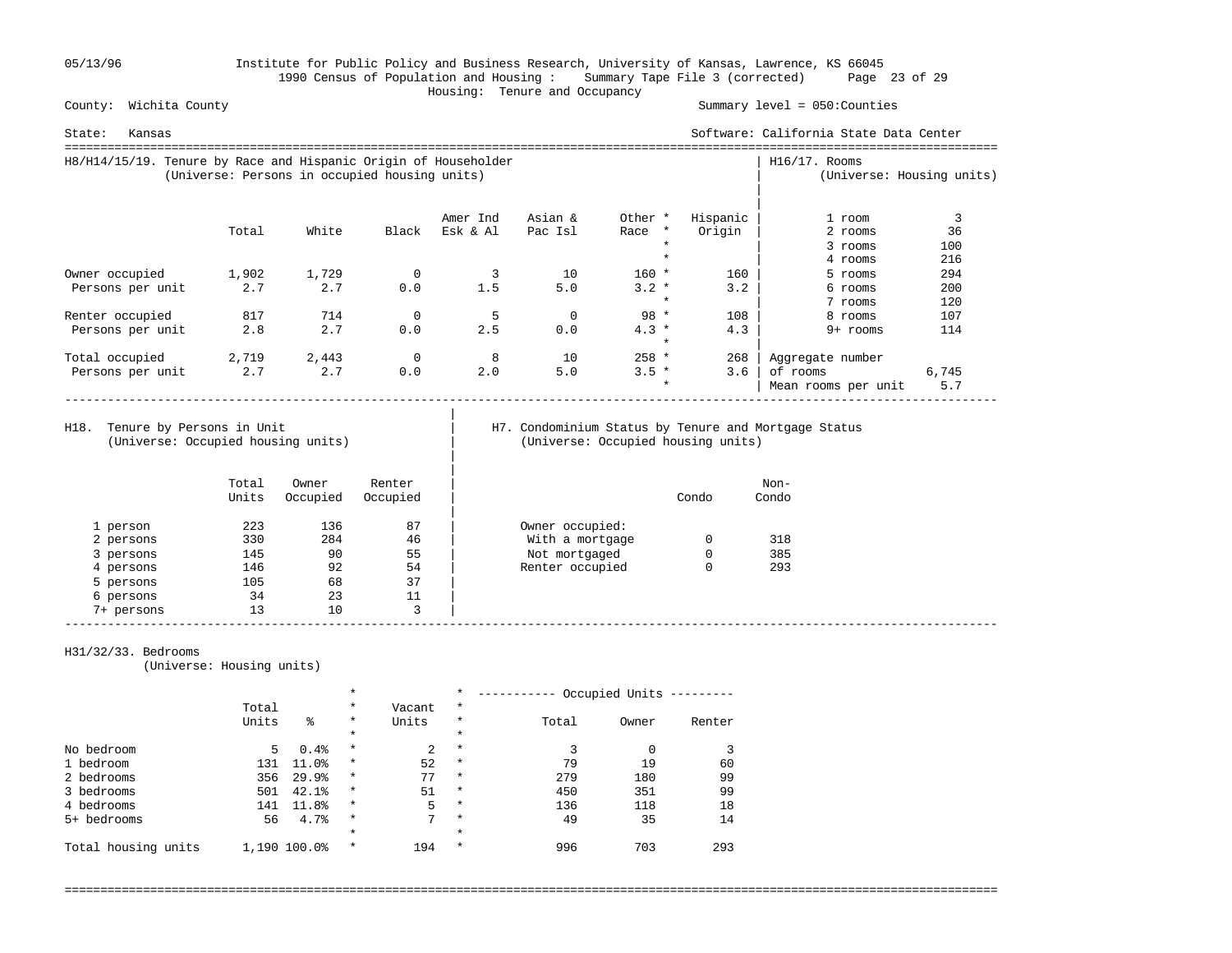05/13/96 Institute for Public Policy and Business Research, University of Kansas, Lawrence, KS 66045 1990 Census of Population and Housing : Summary Tape File 3 (corrected) Page 24 of 29 Housing: Units in Structure and Value

Summary level =  $050$ : Counties

| State:<br>Kansas                                   |                           |                             |                                    |                |                                |                          | Software: California State Data Center                                 |              |            |
|----------------------------------------------------|---------------------------|-----------------------------|------------------------------------|----------------|--------------------------------|--------------------------|------------------------------------------------------------------------|--------------|------------|
| H20/21/22. Units in Structure by Tenure            | (Universe: Housing units) |                             |                                    |                |                                |                          | H61/62. Value<br>(Universe: Specified owner<br>occupied housing units) |              |            |
| Units                                              |                           |                             |                                    |                | ------- Occupied Units ------- |                          |                                                                        |              |            |
| in                                                 | Total                     | ႜ                           | Vacant                             |                |                                |                          |                                                                        | Units        | ႜ          |
| Structure                                          | Units                     |                             | Units                              | Total          | Owner                          | Renter                   | Less than $$15,000$                                                    | 54           | $12.2$ $%$ |
| 1, detached                                        |                           | 930 78.2%                   | 140                                | 790            | 586                            | 204                      | $$15,000 - 19,999$                                                     | 29           | 6.6%       |
| 1, attached                                        | 2                         | $0.2\%$                     | $\overline{0}$                     | $\overline{c}$ | $\mathbf{1}$                   | 1                        | $$20,000 - 24,999$                                                     | 31           | $7.0\%$    |
| 2                                                  | 11                        | $0.9\%$                     | $\overline{2}$                     | 9              | $\overline{0}$                 | 9                        | $$25,000 -$<br>29,999                                                  | 40           | 9.0%       |
| $3$ or $4$                                         |                           | 56 4.7%                     | 19                                 | 37             | $\overline{\phantom{0}}^2$     | 35                       | 34,999<br>$$30,000 -$                                                  | 41           | 9.3%       |
| $5$ to $9$                                         |                           | 7 0.6%                      | $\overline{\mathbf{c}}$            | $5^{\circ}$    | $\overline{\phantom{0}}$ 2     | $\overline{\phantom{a}}$ | 39,999<br>$$35,000 -$                                                  | 37           | $8.4\%$    |
| 10 to 19                                           |                           | $0.0$ %                     | $\overline{0}$                     | $\overline{0}$ | $\overline{0}$                 | $\Omega$                 | $$40,000 -$<br>44,999                                                  | 22           | 5.0%       |
| 20 to 49                                           |                           | $0.0$ %                     | $\overline{0}$                     | $\Omega$       | $\overline{0}$                 | $\Omega$                 | 49,999<br>$$45,000 -$                                                  | 20           | 4.5%       |
| 50 or more                                         |                           | $0.0$ %                     | $\overline{0}$                     | $\overline{0}$ | $\mathbf 0$                    | $\mathbf 0$              | 59,999<br>$$50,000 -$                                                  |              | 62 14.0%   |
| Mobile home                                        |                           |                             |                                    |                |                                |                          | 74,999<br>$$60,000 -$                                                  |              | 52 11.8%   |
| or trailer                                         |                           | 184 15.5%                   | 31                                 | 153            | 112                            | 41                       | $$75,000 - 99,999$                                                     |              | 34 7.7%    |
| Other                                              |                           | $0.0$ %                     | $\overline{0}$                     | $\overline{0}$ | $\overline{0}$                 | $\overline{0}$           | $$100,000 - 124,999$                                                   | 14           | 3.2%       |
|                                                    |                           |                             |                                    |                |                                |                          | $$125,000 - 149,999$                                                   | $3^{\circ}$  | 0.7%       |
| Total 1,190 100.0% 194                             |                           |                             |                                    |                | 996 1996<br>703                | 293                      | $$150,000 - 174,999$                                                   | 0            | 0.0%       |
|                                                    |                           |                             |                                    |                |                                |                          | $$175,000 - 199,999$                                                   | $\mathbf 0$  | 0.0%       |
| H25/26/27. Year Structure Built by Tenure          |                           |                             |                                    |                |                                |                          | $$200,000 - 249,999$                                                   | $3^{\circ}$  | 0.7%       |
|                                                    | (Universe: Housing units) |                             |                                    |                |                                |                          | $$250,000 - 299,999$                                                   | $\Omega$     | 0.0%       |
|                                                    |                           |                             |                                    |                |                                |                          | $$300,000 - 399,999$                                                   | $\circ$      | 0.0%       |
|                                                    |                           |                             |                                    |                | ------- Occupied Units ------- |                          | $$400,000 - 499,999$                                                   | $\mathbf 0$  | $0.0$ %    |
|                                                    | Total                     | နွ                          | Vacant                             |                |                                |                          | \$500,000 or more                                                      | $\mathbf{0}$ | 0.0%       |
| Year Built                                         | Units                     |                             | Units                              | Total          | Owner                          | Renter                   |                                                                        |              |            |
| 1989 to March                                      |                           |                             |                                    |                |                                |                          | Total                                                                  | 442          | 100%       |
| 1990                                               |                           | 90.8%                       | $\overline{0}$                     | 9              | 9                              | $\mathbf 0$              |                                                                        |              |            |
| 1985 to 1988                                       |                           | 36 3.0%                     | $\overline{0}$                     | 36             | 36                             | $\mathbf 0$              | Mean value:                                                            |              |            |
| 1980 to 1984                                       |                           | $36 \quad 3.0$ <sup>9</sup> | $\overline{0}$                     | 36             | 27                             | 9                        | Mortgaged                                                              | \$47,289     |            |
| 1970 to 1979                                       |                           | 348 29.2%                   | 64                                 | 284            | 212                            | 72                       | No mortgage                                                            | \$43,647     |            |
| 1960 to 1969                                       |                           | 208 17.5%                   | 24                                 | 184            | 129                            | 55                       | All units                                                              | \$45,213     |            |
| 1950 to 1959                                       |                           | 156 13.1%                   | 19                                 | 137            | 89                             | 48                       |                                                                        |              |            |
| 1940 to 1949                                       |                           | 142 11.9%                   | 16                                 | 126            | 80                             | 46                       | Median value                                                           | \$38,500     |            |
| Before 1940                                        |                           | 255 21.4%                   | 71                                 | 184            | 121                            | 63                       |                                                                        |              |            |
| Median year built 1962                             |                           |                             |                                    |                |                                |                          |                                                                        |              |            |
| H28/29. Year Householder Moved Into Unit by Tenure |                           |                             | (Universe: Occupied housing units) |                |                                |                          |                                                                        |              |            |
| Year Moved                                         |                           | Total                       |                                    | Owner          | Renter                         |                          |                                                                        |              |            |
| Into Unit                                          |                           | Units                       | နွ                                 | Occupied       | Occupied                       |                          |                                                                        |              |            |
| 1989 to March 1990                                 |                           |                             | 168 16.9%                          | 58             | 110                            |                          |                                                                        |              |            |
| 1985 to 1988                                       |                           |                             | 208 20.9%                          | 122            | 86                             |                          |                                                                        |              |            |
| 1980 to 1984                                       |                           |                             | 171 17.2%                          | 124            | 47                             |                          |                                                                        |              |            |
| 1970 to 1979                                       |                           |                             | 233 23.4%                          | 206            | 27                             |                          |                                                                        |              |            |
| 1960 to 1969                                       |                           |                             | 90 9.0%                            | 87             | $\overline{\mathbf{3}}$        |                          |                                                                        |              |            |
| Before 1960                                        |                           |                             | 126 12.7%                          | 106            | 20                             |                          |                                                                        |              |            |
|                                                    |                           |                             |                                    |                |                                |                          |                                                                        |              |            |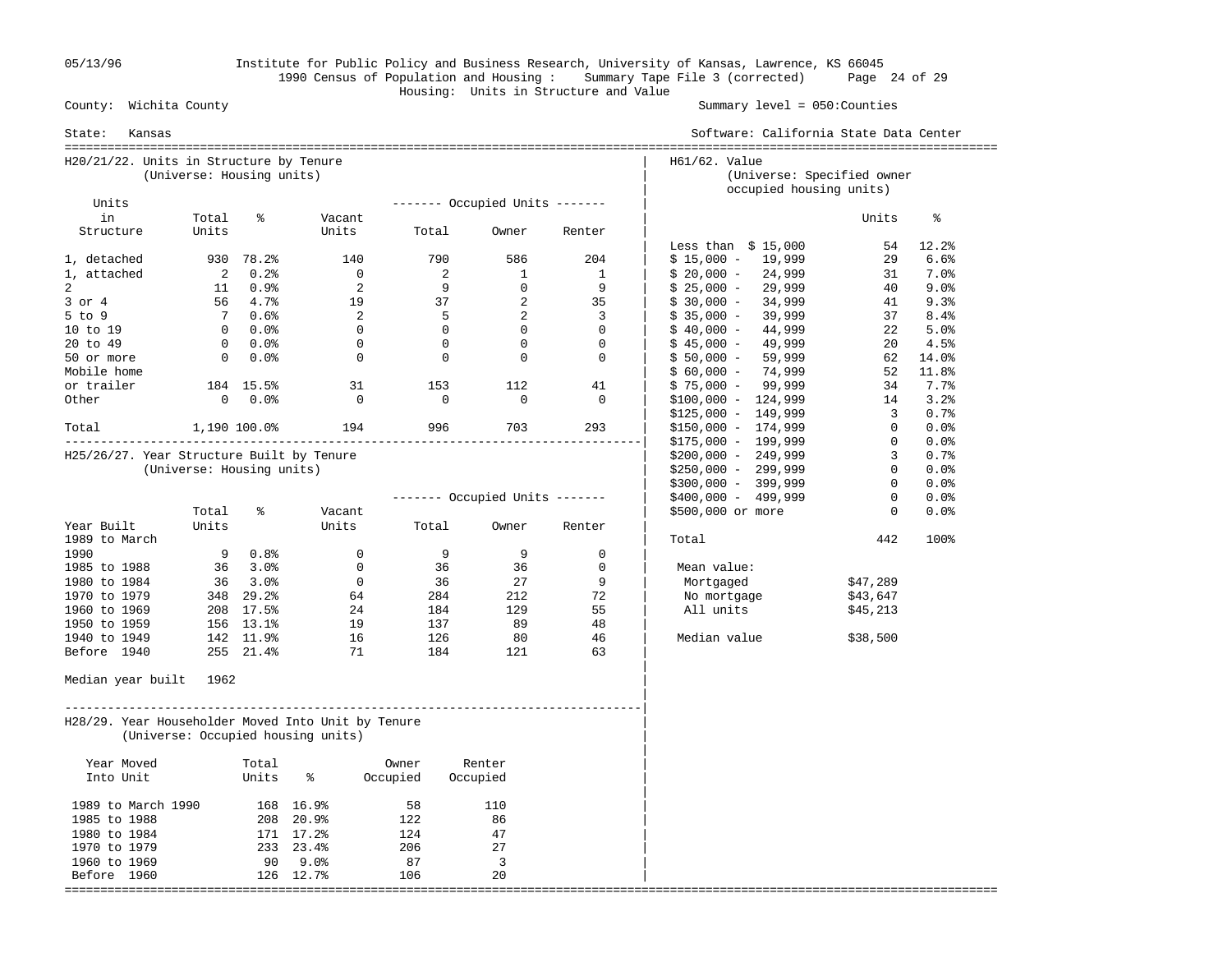### 05/13/96 Institute for Public Policy and Business Research, University of Kansas, Lawrence, KS 66045 1990 Census of Population and Housing : Summary Tape File 3 (corrected) Page 25 of 29 Housing: Utilities and Vehicles Available

Summary level =  $050$ : Counties

| State:                                                        | Kansas                                                                                                             |                                                           |                                                                          |                           |                                                                                                |                   |                                    |                                                                             | Software: California State Data Center<br>================================= |                   |                    |
|---------------------------------------------------------------|--------------------------------------------------------------------------------------------------------------------|-----------------------------------------------------------|--------------------------------------------------------------------------|---------------------------|------------------------------------------------------------------------------------------------|-------------------|------------------------------------|-----------------------------------------------------------------------------|-----------------------------------------------------------------------------|-------------------|--------------------|
| H30. House Heating Fuel                                       | (Universe: Occupied housing units)                                                                                 |                                                           |                                                                          |                           | H23. Source of Water<br>(Universe: Housing units)                                              |                   |                                    | H24. Sewage Disposal                                                        | (Universe: Housing units)                                                   |                   |                    |
| Wood<br>Other fuel                                            | Utility gas<br>Bottled, tank, or lp gas<br>Electricity<br>Fuel oil, kerosene, etc.<br>Coal or coke<br>Solar energy |                                                           | 810<br>113<br>71<br>$\mathbf 0$<br>$\Omega$<br>2<br>$\Omega$<br>$\Omega$ |                           | Public system or<br>private company<br>Individual well:<br>Drilled<br>Dug<br>Some other source |                   | 768<br>412<br>10<br>$\overline{0}$ | Public sewer<br>cesspool<br>Other means                                     | Septic tank or                                                              | 765<br>393<br>32  |                    |
|                                                               | No fuel used                                                                                                       |                                                           | $\Omega$                                                                 |                           | H42. Kitchen Facilities<br>(Universe: Housing units)                                           |                   |                                    |                                                                             |                                                                             |                   |                    |
|                                                               |                                                                                                                    |                                                           |                                                                          |                           | Complete kitchen facilities<br>Lacking complete kitchen facilities                             |                   |                                    |                                                                             | 1,157<br>33                                                                 |                   |                    |
|                                                               | (Universe: Occupied housing units)                                                                                 |                                                           |                                                                          |                           | H35/36. Telephone in Housing Unit by Tenure, Age of Householder                                |                   |                                    |                                                                             |                                                                             |                   |                    |
|                                                               |                                                                                                                    | Total                                                     | ႜ                                                                        | Owner                     | Renter                                                                                         |                   |                                    | 15-59 60-64                                                                 | ------------- Age of Householder --------------------<br>65-74              |                   | $75+$              |
| With telephone<br>No telephone                                |                                                                                                                    | 971                                                       | 97.5%<br>25 2.5%                                                         |                           | 277<br>694<br>9<br>16                                                                          |                   | 602<br>21                          | 64<br>$\overline{2}$                                                        | 166                                                                         | 2                 | 139<br>$\Omega$    |
| H37/38. Vehicles Available                                    | (Universe: Occupied housing units)                                                                                 |                                                           |                                                                          |                           | H39/40. Race and Hispanic Origin by Vehicles Available                                         |                   |                                    | (Universe: Occupied housing units)                                          |                                                                             |                   |                    |
|                                                               | Total %                                                                                                            |                                                           | Owner                                                                    | Renter                    |                                                                                                | White             |                                    | Amer Ind<br>Black Esk & Al                                                  | Asian &<br>Pac Isl                                                          | Other *<br>Race * | Hispanic<br>Origin |
| None<br>$\mathbf{1}$<br>$\overline{2}$<br>3<br>$\overline{4}$ |                                                                                                                    | 59 5.9%<br>227 22.8%<br>384 38.6%<br>218 21.9%<br>72 7.2% | 14<br>138<br>287<br>169<br>63                                            | 45<br>89<br>97<br>49<br>9 | None<br>1 or more                                                                              | 48<br>869         | $\overline{0}$<br>$\mathbf{0}$     | 2<br>2                                                                      | $\Omega$<br>2                                                               | $9 *$<br>$64 *$   | 9<br>66            |
| 5 or<br>more<br>Mean vehicles                                 |                                                                                                                    | $36 \quad 3.6$                                            | 32                                                                       | $\overline{4}$            |                                                                                                |                   |                                    | _____________________________________<br>(Universe: Occupied housing units) | H41. Age of Householder by Vehicles Available                               |                   |                    |
| available                                                     | 2.1                                                                                                                |                                                           | 2.3                                                                      | 1.7                       |                                                                                                |                   |                                    | $15 - 64$<br>Years                                                          | $65 +$<br>Years                                                             |                   |                    |
|                                                               |                                                                                                                    |                                                           |                                                                          |                           |                                                                                                | None<br>1 or more |                                    | 35<br>654                                                                   | 24<br>283                                                                   |                   |                    |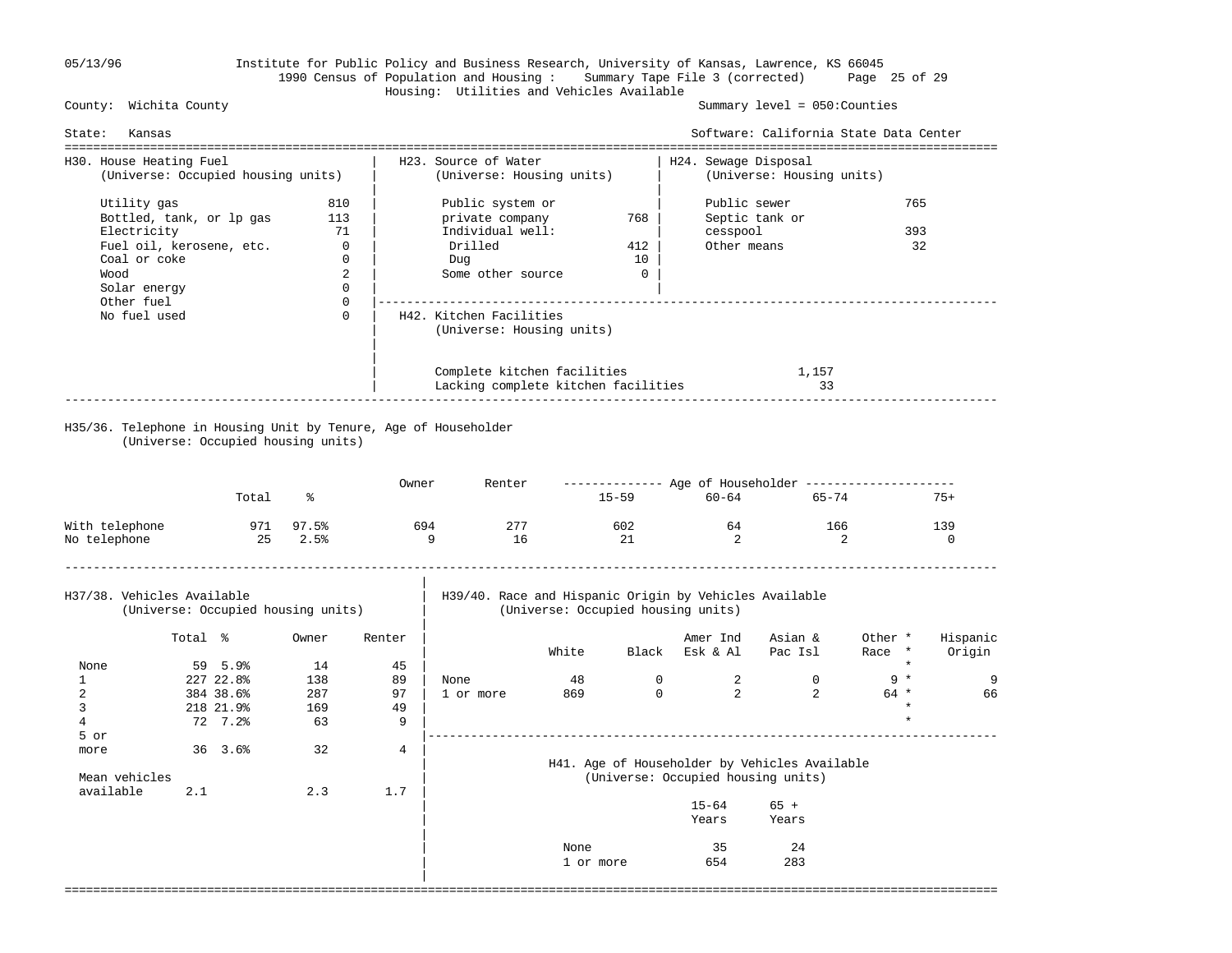05/13/96 Institute for Public Policy and Business Research, University of Kansas, Lawrence, KS 66045 1990 Census of Population and Housing : Summary Tape File 3 (corrected) Page 26 of 29

#### Housing: Gross Rent and Income Summary level =  $050$ : Counties

| State:       | Kansas                                                                                                                                         |                                                      |                 |                         |                |                                           |                |                                                     |                | Software: California State Data Center |                                                                                                                                           |
|--------------|------------------------------------------------------------------------------------------------------------------------------------------------|------------------------------------------------------|-----------------|-------------------------|----------------|-------------------------------------------|----------------|-----------------------------------------------------|----------------|----------------------------------------|-------------------------------------------------------------------------------------------------------------------------------------------|
|              | H43/44. Gross Rent (Universe:                                                                                                                  |                                                      |                 |                         |                | H45/46. Gross Rent by Race of Householder |                |                                                     |                |                                        |                                                                                                                                           |
|              | Specified renter-                                                                                                                              |                                                      |                 |                         |                |                                           |                | (Universe: Specified renter-occupied housing units) |                |                                        |                                                                                                                                           |
|              | occupied housing units)                                                                                                                        |                                                      |                 |                         |                |                                           |                |                                                     | $\star$        | Not of                                 |                                                                                                                                           |
|              |                                                                                                                                                |                                                      |                 |                         |                |                                           | Amer Ind       | Asian &                                             | Other *        | Hispanic                               | Hispanic                                                                                                                                  |
|              | With cash rent:                                                                                                                                | Units                                                |                 |                         | White          | Black                                     | Esk & Al       | Pac Isl                                             | Race *         | Origin                                 | Origin                                                                                                                                    |
| Ŝ.           | $0 - $99$                                                                                                                                      | 7                                                    | With cash rent: |                         |                |                                           |                |                                                     | $\star$        |                                        |                                                                                                                                           |
|              | $$100 - $149$                                                                                                                                  | 15                                                   | Ŝ.<br>0 - \$199 |                         | 27             | $\Omega$                                  | $\Omega$       | $\Omega$                                            | $2 *$          | 27                                     | $\overline{2}$                                                                                                                            |
|              | \$ 150 - \$199                                                                                                                                 | 7                                                    | $$200 - $299$   |                         | 71             | $\Omega$                                  | 2              | $\Omega$                                            | $4 *$          | 73                                     | $\overline{4}$                                                                                                                            |
|              | $$200 - $249$                                                                                                                                  | 44                                                   | $$300 - $499$   |                         | 80             | $\mathbf{0}$                              | $\mathbf 0$    | $\overline{0}$                                      | $8 *$          | 80                                     | 8                                                                                                                                         |
|              | $$250 - $299$                                                                                                                                  | 33                                                   | $$500 - $749$   |                         | 10             | $\overline{0}$                            | $\overline{0}$ | $\Omega$                                            | $0 *$          | 10                                     | 0                                                                                                                                         |
|              |                                                                                                                                                | 33                                                   | $$750 - $999$   |                         | $\overline{0}$ | $\Omega$                                  | $\overline{0}$ | $\Omega$                                            | $0 *$          | $\bigcirc$                             | $\mathbf{0}$                                                                                                                              |
|              | \$ 300 - \$349                                                                                                                                 |                                                      |                 |                         |                |                                           | $\Omega$       | $\Omega$                                            |                |                                        |                                                                                                                                           |
|              | $$350 - $399$                                                                                                                                  | 38                                                   | $$1000$ or more |                         | $\overline{0}$ | $\Omega$                                  |                |                                                     | $0 *$          | $\Omega$                               | $\mathbf 0$                                                                                                                               |
|              | $$400 - $449$                                                                                                                                  | 15                                                   | No cash rent    |                         | 39             | $\Omega$                                  | $\mathbf 0$    | $\Omega$                                            | $9 *$          | 37                                     | 11                                                                                                                                        |
|              | $$450 - $499$                                                                                                                                  | 2                                                    |                 |                         |                |                                           |                |                                                     |                |                                        |                                                                                                                                           |
|              | $$500 - $549$                                                                                                                                  | 6                                                    |                 |                         |                |                                           |                |                                                     |                |                                        |                                                                                                                                           |
|              | $$550 - $599$                                                                                                                                  | 2                                                    |                 |                         |                |                                           |                |                                                     |                |                                        |                                                                                                                                           |
|              | $$600 - $649$                                                                                                                                  | $\mathbf 0$                                          |                 |                         |                | H34. Bedrooms by Gross Rent               |                |                                                     |                |                                        |                                                                                                                                           |
|              | $$650 - $699$                                                                                                                                  | 2                                                    |                 |                         |                |                                           |                | (Universe: Specified renter-occupied housing units) |                |                                        |                                                                                                                                           |
|              | $$700 - $749$                                                                                                                                  | 0                                                    |                 |                         |                |                                           |                |                                                     |                |                                        |                                                                                                                                           |
|              | $$750 - $999$                                                                                                                                  | 0                                                    |                 |                         |                |                                           |                | ----------- Number of Bedrooms -----------          |                |                                        |                                                                                                                                           |
|              | \$1000 or more                                                                                                                                 | $\Omega$                                             |                 |                         |                |                                           | None           | $\mathbf{1}$                                        | $\overline{2}$ | $3+$                                   |                                                                                                                                           |
|              |                                                                                                                                                |                                                      |                 |                         |                | With cash rent:                           |                |                                                     |                |                                        |                                                                                                                                           |
| No cash rent |                                                                                                                                                | 48                                                   |                 |                         | $\mathsf{S}$   | $0 - $199$                                | $\overline{3}$ | 19                                                  | 2              | 5                                      |                                                                                                                                           |
|              |                                                                                                                                                |                                                      |                 |                         | $$200 - $299$  |                                           | $\overline{0}$ | 31                                                  | 22             | 24                                     |                                                                                                                                           |
|              |                                                                                                                                                |                                                      |                 |                         | $$300 - $499$  |                                           | $\overline{0}$ | 8                                                   | 37             | 43                                     |                                                                                                                                           |
|              |                                                                                                                                                |                                                      |                 |                         | $$500 - $749$  |                                           | $\overline{0}$ | $\overline{0}$                                      | $\Omega$       | 10                                     |                                                                                                                                           |
|              | Median gross rent                                                                                                                              | \$294                                                |                 |                         | $$750 - $999$  |                                           | $\overline{0}$ | $\overline{0}$                                      | $\Omega$       | $\overline{0}$                         |                                                                                                                                           |
|              |                                                                                                                                                |                                                      |                 |                         |                | \$1000 or more                            | $\overline{0}$ | $\overline{0}$                                      | $\overline{0}$ | $\overline{0}$                         |                                                                                                                                           |
|              |                                                                                                                                                |                                                      |                 |                         | No cash rent   |                                           | $\Omega$       | 2                                                   | 24             | 22                                     |                                                                                                                                           |
|              | H47/48. Meals Included in Rent<br>(Universe: Specified renter-occupied)<br>housing units paying cash rent)                                     |                                                      |                 | Mean<br>Gross           |                | H49. Inclusion of Utilities in Rent       |                | (Universe: Specified renter-occupied housing units) |                |                                        |                                                                                                                                           |
|              |                                                                                                                                                | Units                                                |                 | Rent                    |                | Pay extra for 1 or more utilities         |                |                                                     |                | 225                                    |                                                                                                                                           |
|              |                                                                                                                                                |                                                      |                 |                         |                | No extra payment for any utilities        |                |                                                     |                | 27                                     |                                                                                                                                           |
|              | Meals included                                                                                                                                 |                                                      | $\mathbf 0$     |                         |                |                                           |                |                                                     |                |                                        |                                                                                                                                           |
|              | No meals included                                                                                                                              | 204                                                  |                 | \$294                   |                |                                           |                |                                                     |                |                                        |                                                                                                                                           |
|              | H50. Household Income in 1989 by Gross Rent as a Percentage of Household Income<br>in 1989 (Universe: Specified renter-occupied housing units) |                                                      |                 |                         |                |                                           |                |                                                     |                |                                        | H51. Age of Householder by Gross Rent as a Per-<br>centage of Household Income in 1989 (Uni-<br>verse: Specified renter-occup. hsng unts) |
|              |                                                                                                                                                | ---------- Percentage of Household Income ---------- |                 |                         |                |                                           | Not            | % of                                                |                | -- Age of Householder --               |                                                                                                                                           |
| Income       |                                                                                                                                                | $0 - 19$ %                                           | $20 - 24$ %     | 25-29%                  | $30 - 34%$     | $35% +$                                   | Computed       | Income                                              |                | $15 - 64$                              | $65 +$                                                                                                                                    |
| $<$ \$10,000 |                                                                                                                                                | $\overline{\mathbf{3}}$                              | $\overline{4}$  | 4                       | 17             | 23                                        | 17             |                                                     | Less than 20 % | 72                                     | 8                                                                                                                                         |
|              | $$10,000-19,999$                                                                                                                               | 16                                                   | 22              | 15                      | 9              | $\overline{7}$                            | 24             | $20 - 24$ %                                         |                | 32                                     | 12                                                                                                                                        |
|              | $$20,000-34,999$                                                                                                                               | 45                                                   | 18              | $\overline{\mathbf{3}}$ | $\overline{0}$ | $\mathbf{0}$                              | 9              | $25 - 29$ %                                         |                | 20                                     | 2                                                                                                                                         |
|              | $$35,000-49,999$                                                                                                                               | 10                                                   | $\overline{0}$  | $\overline{0}$          | $\mathbf 0$    | $\Omega$                                  | $\Omega$       | $30 - 34$ %                                         |                | 15                                     | 11                                                                                                                                        |
| $$50,000 +$  |                                                                                                                                                | 6                                                    | $\overline{0}$  | $\overline{0}$          | $\mathbf 0$    | $\Omega$                                  | $\Omega$       | $35 +$ $\frac{6}{3}$                                |                | 28                                     | 2                                                                                                                                         |
|              |                                                                                                                                                |                                                      |                 |                         |                |                                           |                | Not computed                                        |                | 35                                     | 15                                                                                                                                        |
|              |                                                                                                                                                |                                                      |                 |                         |                |                                           |                |                                                     |                | -----------------------------          |                                                                                                                                           |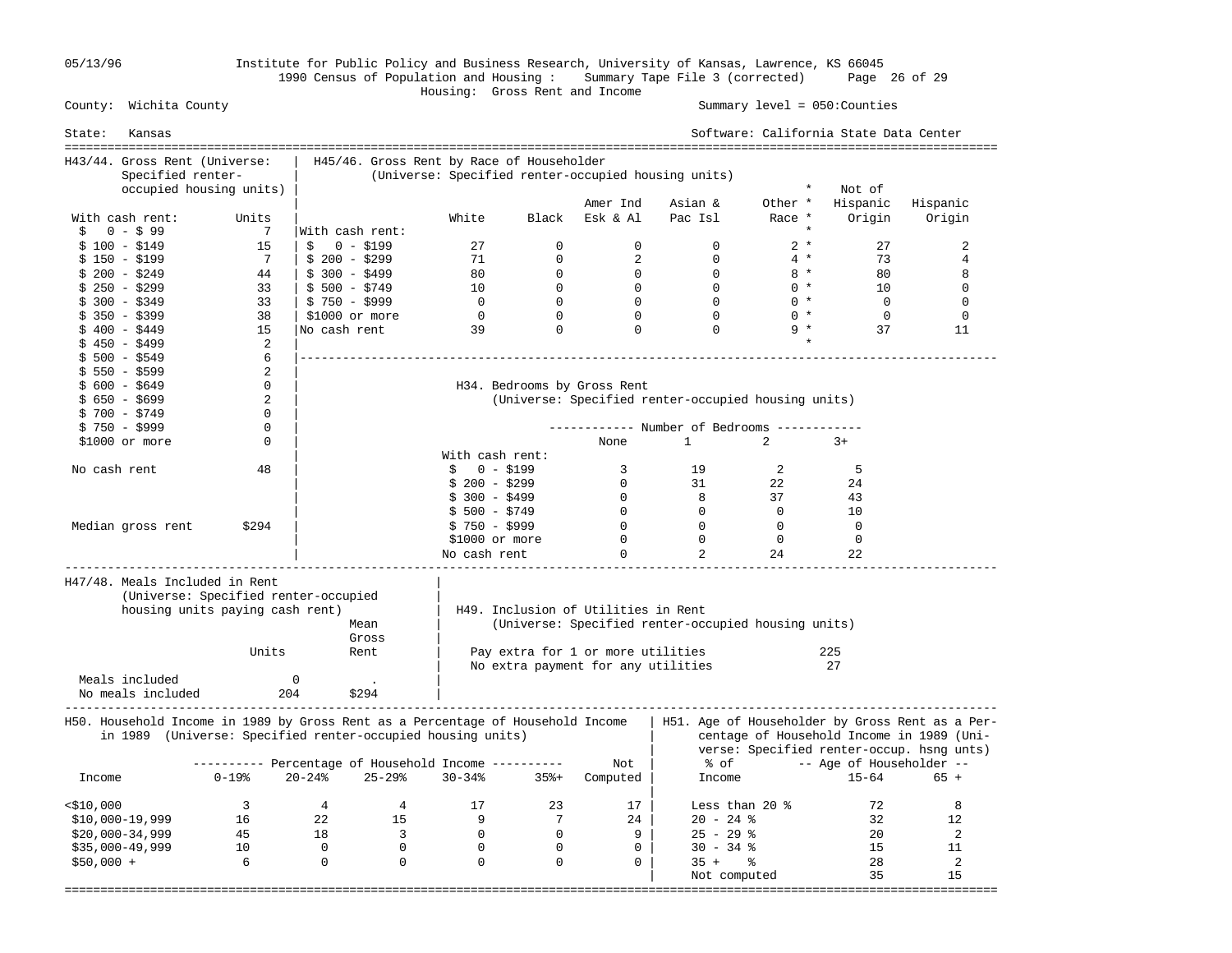## 05/13/96 Institute for Public Policy and Business Research, University of Kansas, Lawrence, KS 66045 1990 Census of Population and Housing : Summary Tape File 3 (corrected) Page 27 of 29 Housing: Mortgage Status and Owner Costs

Summary level =  $050$ : Counties

| State:<br>Kansas                                                                                                      |                                                              |                                                                                    |                |                | Software: California State Data Center              |         |             |
|-----------------------------------------------------------------------------------------------------------------------|--------------------------------------------------------------|------------------------------------------------------------------------------------|----------------|----------------|-----------------------------------------------------|---------|-------------|
| H52/53. Mortgage Status and Selected<br>Monthly Owner Costs<br>(Universe: Specified owner-<br>occupied housing units) | H54/55. Race/Ethnicity of Householder by Mortgage Status and | Selected Monthly Owner Costs<br>(Universe: Specified owner-occupied housing units) |                |                |                                                     |         |             |
|                                                                                                                       |                                                              |                                                                                    |                |                |                                                     |         |             |
| With a mortgage:                                                                                                      |                                                              |                                                                                    |                | Amer Ind       | Asian &                                             | Other * | Hispanic    |
| Less than \$200<br>2                                                                                                  |                                                              | White                                                                              | Black          | Esk & Al       | Pac Isl                                             | Race *  | Origin      |
| $200 - 299$<br>13<br>\$                                                                                               |                                                              |                                                                                    |                |                |                                                     | $\star$ |             |
| $300 - 399$<br>44<br>\$                                                                                               | $0 - 299$<br>\$                                              | 15                                                                                 | $\overline{0}$ | $\overline{0}$ | $\overline{0}$                                      | $0 *$   | 0           |
| \$<br>400 - 499<br>32                                                                                                 | $$300 - 499$                                                 | 65                                                                                 | $\Omega$       | $\Omega$       | $\Omega$                                            | $11$ *  | 11          |
| $500 - 599$<br>33<br>\$                                                                                               | $$500 - 699$                                                 | 60                                                                                 | $\overline{0}$ | $\overline{0}$ | $\overline{0}$                                      | $0 *$   | $\mathbf 0$ |
| $$600 - 699$<br>27                                                                                                    | $$700 - 999$                                                 | 30                                                                                 | $\overline{0}$ | $\overline{0}$ | $\overline{0}$                                      | $0 *$   | $\Omega$    |
| 700 - 799<br>13<br>\$                                                                                                 | $$1000 - 1499$                                               | 9                                                                                  | $\overline{0}$ | $\overline{0}$ | $\mathbf{0}$                                        | $0 *$   | 0           |
| \$<br>800 - 899<br>9                                                                                                  | \$1500 or more                                               | $\overline{0}$                                                                     | $\mathbf 0$    | $\mathbf 0$    | $\Omega$                                            | $0 *$   | $\mathbf 0$ |
| 8<br>$$900 - 999$                                                                                                     |                                                              |                                                                                    |                |                |                                                     |         |             |
| $\overline{4}$<br>$$1000 - 1249$                                                                                      |                                                              |                                                                                    |                |                |                                                     |         |             |
| 5<br>$$1250 - 1499$                                                                                                   |                                                              |                                                                                    |                |                |                                                     |         |             |
| $\mathbf 0$<br>$$1500 - 1999$                                                                                         |                                                              |                                                                                    |                | Amer Ind       | Asian &                                             | Other * | Hispanic    |
| $\mathbf 0$<br>\$ 2000 or more                                                                                        |                                                              | White                                                                              | Black          | Esk & Al       | Pac Isl                                             | Race *  | Origin      |
| 190<br>Total                                                                                                          |                                                              |                                                                                    |                |                |                                                     | $\star$ |             |
|                                                                                                                       | \$<br>$0 -$<br>99                                            | 2                                                                                  | $\Omega$       | $\Omega$       | $\Omega$                                            | $0 *$   | 0           |
|                                                                                                                       | $$100 - 199$                                                 | 86 —                                                                               | $\overline{0}$ | $\mathbf{0}$   | $\overline{0}$                                      | $19 *$  | 19          |
|                                                                                                                       | $$200 - 299$                                                 | 82                                                                                 | $\overline{0}$ | $\mathbf{0}$   | $\bigcirc$                                          | 6 *     | 6           |
| Not mortgaged:                                                                                                        | $$300 - 399$                                                 | 37                                                                                 | $\overline{0}$ | $\overline{0}$ | $\overline{\phantom{a}}$                            | $0 *$   | 0           |
|                                                                                                                       | \$400 or more                                                | 18                                                                                 | $\Omega$       | $\Omega$       | $\Omega$                                            | $0 *$   | $\Omega$    |
| Less than \$100<br>2                                                                                                  |                                                              |                                                                                    |                |                |                                                     |         |             |
| $$100 - 149$<br>42                                                                                                    |                                                              |                                                                                    |                |                |                                                     |         |             |
| $$150 - 199$<br>63                                                                                                    |                                                              |                                                                                    |                |                |                                                     |         |             |
| $$200 - 249$<br>61                                                                                                    |                                                              |                                                                                    |                |                |                                                     |         |             |
| 250 - 299<br>27<br>\$                                                                                                 |                                                              |                                                                                    |                |                |                                                     |         |             |
| \$<br>$300 - 349$<br>22                                                                                               |                                                              |                                                                                    |                |                |                                                     |         |             |
| \$<br>350 - 399<br>17                                                                                                 |                                                              |                                                                                    |                |                |                                                     |         |             |
| $$400$ or more<br>18                                                                                                  |                                                              |                                                                                    |                |                |                                                     |         |             |
| Total<br>252                                                                                                          |                                                              |                                                                                    |                |                |                                                     |         |             |
|                                                                                                                       |                                                              |                                                                                    |                |                |                                                     |         |             |
| Median owner costs:                                                                                                   |                                                              |                                                                                    |                |                |                                                     |         |             |
| With a mortgage<br>\$512                                                                                              |                                                              |                                                                                    |                |                |                                                     |         |             |
| \$216<br>Not mortgaged                                                                                                |                                                              |                                                                                    |                |                |                                                     |         |             |
|                                                                                                                       |                                                              |                                                                                    |                |                |                                                     |         |             |
| H57. Mean Selected Monthly Owner Costs by Mortgage Status<br>(Universe: Owner-occupied condominium housing units)     |                                                              | H56. Aggregate Selected Monthly Owner Costs by Mortgage Status                     |                |                | (Universe: Owner-occupied mobile homes or trailers) |         |             |
|                                                                                                                       |                                                              |                                                                                    |                |                |                                                     |         |             |
|                                                                                                                       |                                                              |                                                                                    |                |                |                                                     |         |             |
| With a mortgage                                                                                                       |                                                              | With a mortgage                                                                    |                |                | \$27,421                                            |         |             |
| Not mortgaged                                                                                                         |                                                              | Not mortgaged                                                                      |                |                | \$9,384                                             |         |             |
|                                                                                                                       |                                                              |                                                                                    |                |                |                                                     |         |             |
|                                                                                                                       |                                                              |                                                                                    |                |                |                                                     |         |             |
|                                                                                                                       |                                                              |                                                                                    |                |                |                                                     |         |             |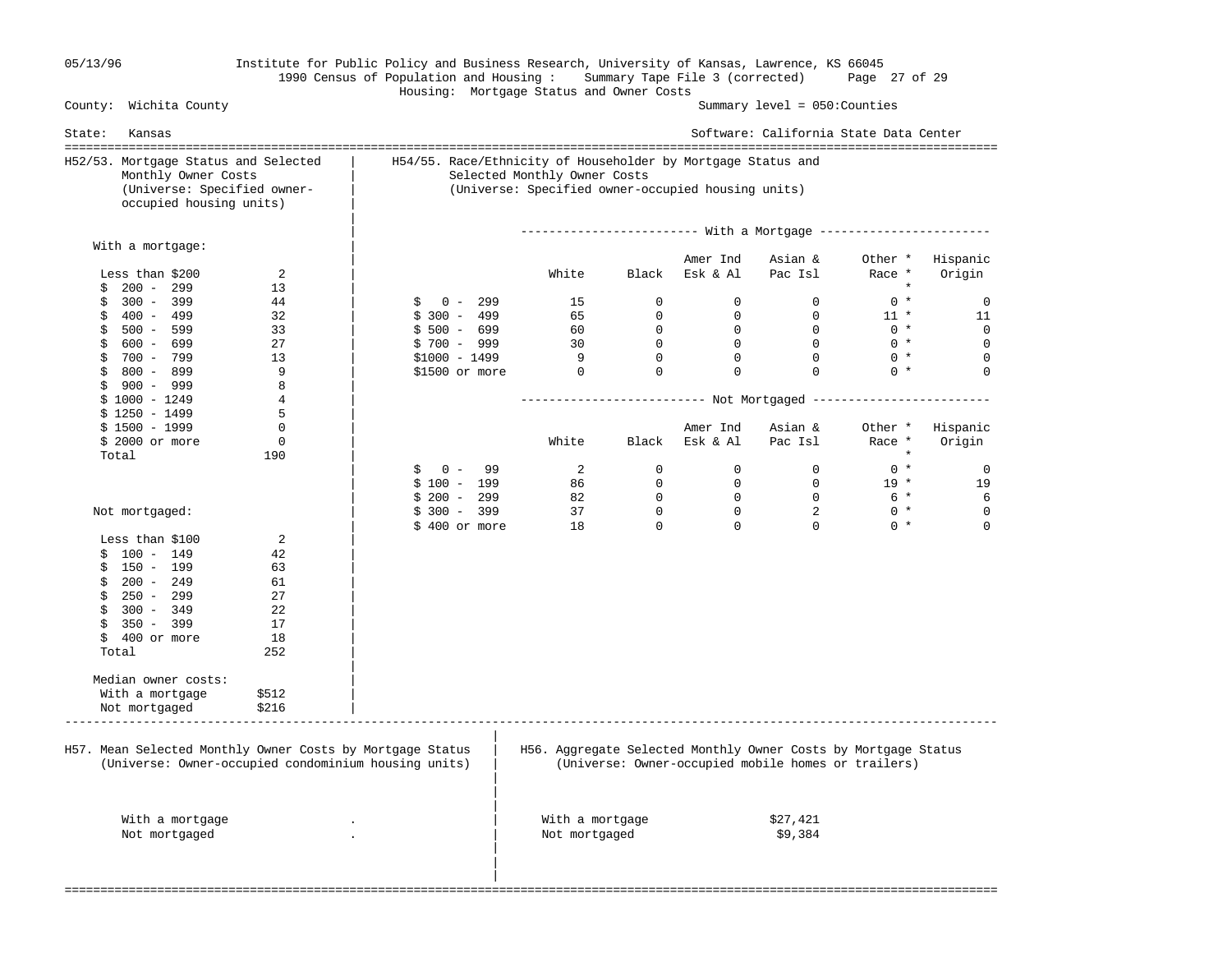### 05/13/96 Institute for Public Policy and Business Research, University of Kansas, Lawrence, KS 66045 1990 Census of Population and Housing : Summary Tape File 3 (corrected) Page 28 of 29 Housing: Owner Costs and Income

Summary level =  $050$ : Counties

| Kansas<br>State:                                                                                                                                          |       |          |           | Software: California State Data Center                                                                         |  |
|-----------------------------------------------------------------------------------------------------------------------------------------------------------|-------|----------|-----------|----------------------------------------------------------------------------------------------------------------|--|
| H58. Mortgage Status by Selected Monthly Owner Costs<br>as a Percentage of Household Income in 1989<br>(Universe: Specified owner-occupied housing units) |       |          |           | H63. Aggregate Household Income in 1989 by Tenure and Mortgage<br>(Universe: Occupied housing units)<br>Status |  |
| % of                                                                                                                                                      |       | With a   | Not       | Aggregate                                                                                                      |  |
| Income                                                                                                                                                    | Total | Mortgage | Mortgaged | Household                                                                                                      |  |
|                                                                                                                                                           |       |          |           | Income                                                                                                         |  |
| $0 - 19$ $\approx$                                                                                                                                        | 286   | 86       | 200       |                                                                                                                |  |
| $20 - 24$ %                                                                                                                                               | 61    | 41       | 20        | Owner occupied:                                                                                                |  |
| $25 - 29$ %                                                                                                                                               | 18    | 12       | 6         | \$10,495,822<br>With a mortgage                                                                                |  |
| $30 - 34$ %                                                                                                                                               | 16    | 10       | 6         | \$11,973,418<br>Not mortgaged                                                                                  |  |
| $35 +$ $\frac{6}{3}$                                                                                                                                      | 61    | 41       | 20        | \$5,672,554<br>Renter occupied                                                                                 |  |
| Not computed                                                                                                                                              | 0     | $\Omega$ | $\Omega$  |                                                                                                                |  |
|                                                                                                                                                           |       |          |           |                                                                                                                |  |
|                                                                                                                                                           |       |          |           |                                                                                                                |  |

 H59. Household Income in 1989 by Selected Monthly Owner Costs as a Percentage of Household Income in 1989 (Universe: Specified owner-occupied housing units)

| Household           |            |               |           | Percentage of Income -------------- |         | Not      |       |
|---------------------|------------|---------------|-----------|-------------------------------------|---------|----------|-------|
| Income              | $0 - 19$ % | $20 - 24$ $%$ | $25 - 29$ | $30 - 34$                           | $35% +$ | Computed | Total |
| Less than $$10,000$ | 6          |               | 6         | 2                                   | 37      |          | 54    |
| $$10,000 - 19,999$  | 55         | 16            |           | 8                                   | 6       |          | 87    |
| $$20,000 - 34,999$  | 102        | 29            | 6         | 6                                   | 13      |          | 156   |
| $$35,000 - 49,999$  | 52         | 11            | 2         | $\Omega$                            | 5       |          | 70    |
| \$50,000 or more    | 71         | 2             | 2         | $\Omega$                            |         |          | 75    |

- ----------------------------------------------------------------------------------------------------------------------------------
- H60. Age of Householder by Selected Monthly Owner Costs as a Percentage of Household Income in 1989 (Universe: Specified owner-occupied housing units)

|                             |           | Age of Householder |           |
|-----------------------------|-----------|--------------------|-----------|
| % of<br>Income              | Total     | $15 - 64$          | $65 +$    |
| $-19$ %<br>0<br>$20 - 24$ % | 286<br>61 | 160<br>47          | 126<br>14 |
| $25 - 29$ %                 | 18        | 16                 | 2         |
| $30 - 34$ %<br>°<br>$35 +$  | 16<br>61  | 6<br>43            | 10<br>18  |
| Not computed                | 0         | U                  | 0         |
| Total                       | 442       | 272                | 170       |